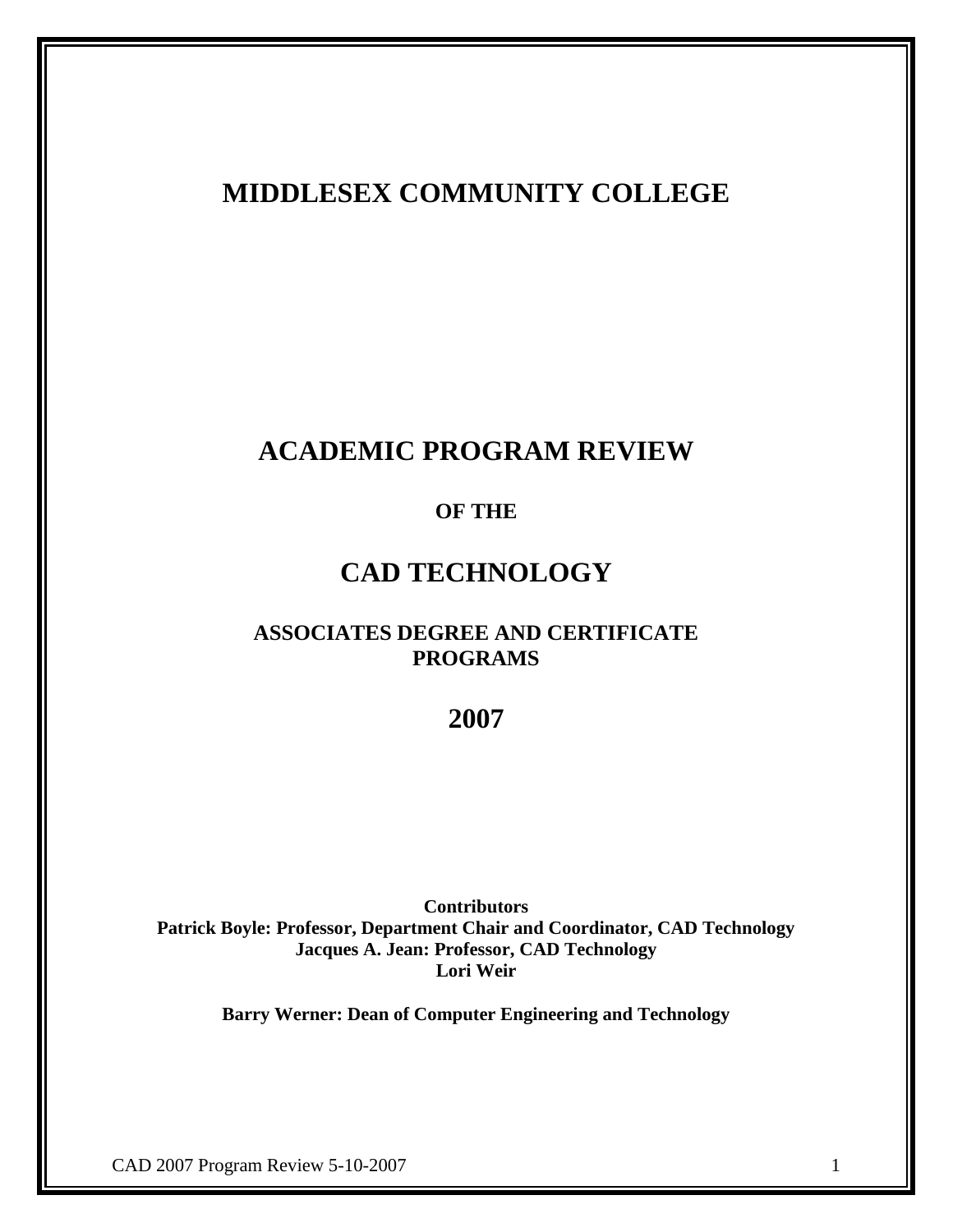#### **Section I: Data (see Appendix D for all data relating to Section I)**

The Institutional Research Office will provide a significant portion of the data. Your department is encouraged to request additional relevant information from Institutional Research and to develop and conduct alternative assessments as well. Some examples of assessments that the department may choose to implement are student focus groups and/or student surveys. Input from relevant internal groups such as Advising, Admissions, and/or connected departments will also be necessary. Please include a copy of the data from Institutional Research and all departmentally-developed surveys or focus questions in the Appendix of the review.

1. Please note important trends, patterns and issues that emerge through the enrollment, academic progress and retention data. (Data from Institutional Research Office)

*The primary mission of the CAD Technology program at Middlesex Community College is the development of technically skilled academically enriched workers for the high technology industries in our communities. The economic climate for these companies has the singular greatest impact on the enrollment figures for the program. During periods of full employment such as 1998-2002, companies tended to hire anyone with even minimal CAD skills and resorted to on-the-job training to fully utilize these workers. A.S. Graduates of the CAD Technology program during that same period had an abundance of employment opportunities with some graduates receiving multiple offers. The CAD program experienced a slight enrollment decline as a result of the exploding job market. Conversely, in the years preceding the boom, when the economy was sluggish, the program witnessed an increase in numbers of enrollees. Furthermore, the CAD evening classes continued to have strong enrollments because of our menu of CAD software tools. Enrollments for 2002-2005 have shown a decline for both the day and evening programs. This has been attributed to the economic climate of the technologies and more of the traditional manual drafters have now had CAD training.* 

*In 2003, intensive recruitment efforts to attract new students were launched but yielded very modest gains considering the time and effort expended. The demographic statistics of students in the CAD program at Middlesex Community College continues to show a stable predominantly white, male population, aged eighteen to twenty nine. However, the past three years has shown a significant increase of Hispanics. Asians and other multiethnic students. Women represent a small percentage of our enrollments during the day but are somewhat stronger in the evening program. The program wishes to encourage a continued diverse population by possibly recommending offering an introductory CAD courses on the Lowell campus to attract the Asian, minority, and female populations.*

*The data for retention rates for enrolled students in the program is somewhat misleading. Because of the constricted window of opportunity for adding or dropping a class, normally the first week of classes, teachers of incoming freshmen carry students on their rolls who are virtually "no-shows " - those who attend just beyond the first week but do not formally drop the class. Beyond these students, most students who register for the second semester will complete the program. For students who are willing and able to complete the associate degree, who decide not to continue onto four year degree program, the job placement rate is nearly 100%.*

*Recent retention issues have been mostly attributed to the financial condition of the student or the student's family's ability to provide financial support. Historically, retention of students in the program was complicated by aggressive recruiting tactics from consulting firms*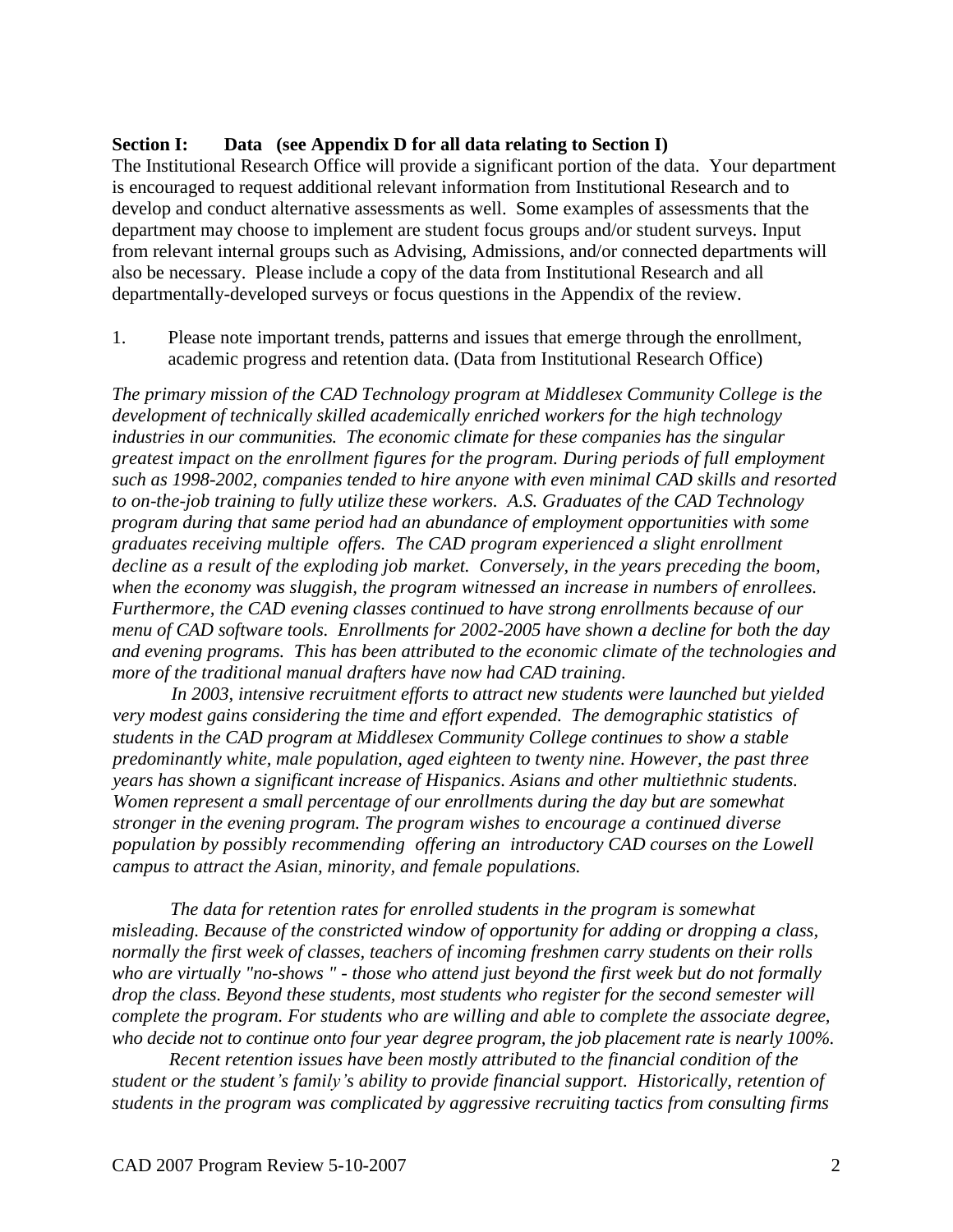*for students in their second year of the program. However, the program instructors are convincing students of the advantages for completing the program - that each segment expands the designer's repertoire as well as increasing his potential worth to the employer. Another factor that affects the retention statistics, albeit to a lesser degree, is the desire for students to transfer to four year institutions. The Engineering Transfer program at Middlesex is an avenue that the instructors encourage the students to pursue. However, our more academically skilled students that complete he CAD Technology A.S. degree do transfer to four year institutions. On average about two-four students per year pursue this avenue. Even in these instances, the department faculty members take satisfaction that the program provided an opportunity for the students to mature and focus beyond their matriculation period.*

*The effect of advisement on retention data is more difficult to measure and appears not to be an issue. However, because of the reduction in full time CAD faculty, the number of advisees exceeds the recommended maximum. Having students advised by faculty not part of our program is not in our or the students best interest. Usually if a student has been advised by a member of the CAD faculty, continuation in our program is likely. During the summer of 2005 most of our new students were misadvised by the college enrollment center and a scramble was made just in time to correct this. Each new student's registration needed to be reviewed by the CAD faculty to make corrections. Recent corrections have been made to prevent this from reoccurring*

*CAD enrollment in the evening has declined to the point that the College has had to cancel all evening CAD courses. This is likely due to the fact that no drafting is done anymore on boards and the operators working in industry already have CAD skills.* 

2. Please comment on significant information that emerges from the Student Transfer and Employment Follow-up data. (Data from Institutional Research Office and Department Records)

*No follow-up data was provided on the issues of transfer or employment follow-up. The CAD department records indicate that most graduates found employment in the industry and most are still employed or have continued to a four year institution.* 

3. Please summarize findings from student surveys and/or student focus groups. (Data from surveys and/or questions developed by the Department.)

#### **Section II: Mission, Goals, and Target Population**

Program faculty, staff and, where appropriate, students provide information for this section.

1. Does the program have a **stated mission?** If so, please state it.

*The CAD Technology Program is designed to provide students with a broad general education combined with a comprehensive set of state-of-the-art CAD skills necessary to prepare them far success in selected CAD design and CAD drafting occupations. In addition to offering both certificates of proficiency and associates degrees, the CAD Technology program, through its partnerships with industry, sponsors on-campus and on-site company training/retraining courses. The CAD department works closely with our Business and Industry division to fill the needs of our community*.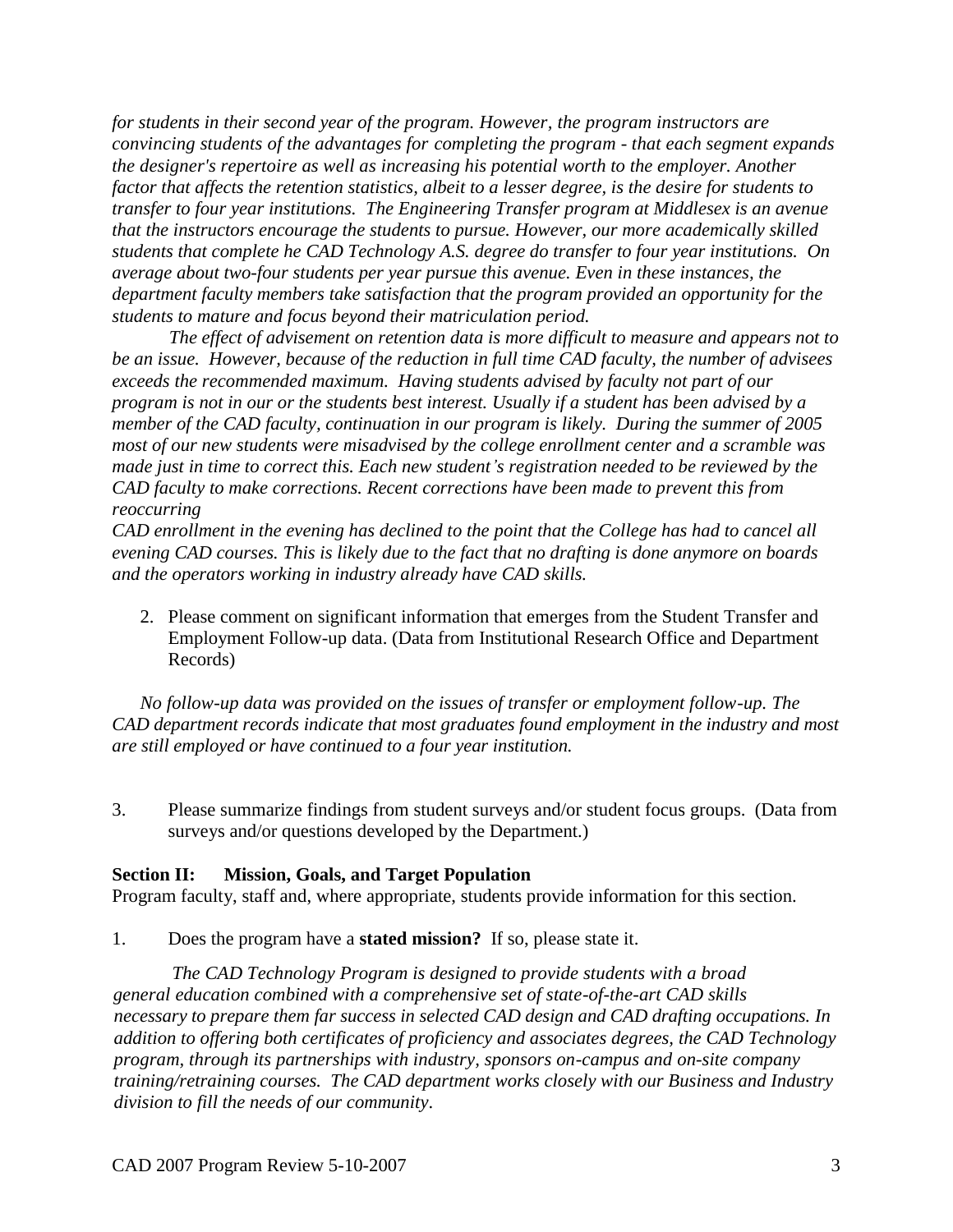2. What is the **relationship of the program's mission to the overall mission** of the College as adopted by the Trustees and approved by the BHE?

*One of the missions of MCC is to provide career oriented students with a background in general education, combined with the necessary technical skills needed to pursue a career in a specialized field. The CAD Technology Program has as its primary objective the task of preparing students for positions as CAD drafters in Mechanical CAD, Electronic CAD and some Architectural CAD. Guided by the mission described by the Higher Education Coordinating Council in 1992, the CAD Technology program is committed to opening "pathways for individuals to enter careers " and responding to a changing economy by offering training in state-of-the-art skill courses.* 

#### 3. Does the program satisfy a **unique institutional goal**? If so, please explain.

*The program satisfies several unique institutional goals:*

- *it provides response to a specific expressed industry need*
- *it provides rapid training in a field in which there is a strong need for skilled workers*
- *it propels the college into the forefront of education in advanced technology-career*
- *it generates partnership between the college and industry, high school, and four year schools that lead to further collaborations,*
- 4. Based on a review of other college catalogs, list the **colleges in our general area that have similar programs** and **comment on significant differences** from the program we currently offer.

On line catalogs from each of the commonwealth's community colleges were reviewed to determine availability of program offerings in CAD related areas; whether the programs granted certificates of proficiency and/or associated degrees; the particular discipline emphasis and how CAD was used to reinforce the application; and, finally, the number of courses in each catalog that utilized CAD software packages. Of the thirteen community colleges in the system, four offered associate program in CAD and **only** five offered the certificate program in some version of Computer Aided Drafting and Design; out of these five certificate programs only four are active. Bunker Hill and Mount Wachusett do not offer any courses in CAD. Cape Cod, Holyoke and Roxbury have some kind of CAD courses as part of their engineering transfer and/or other programs. The significant differences between the programs are: a) MCC offers mechanical drafting, PCB and E/M layout; b) MCC is using a variety of software packages and offers a GD&T course; c) the other similar programs from other community college have a more extensive engineering or architectural program associated with their CAD course offerings.

#### *Bristol Community College*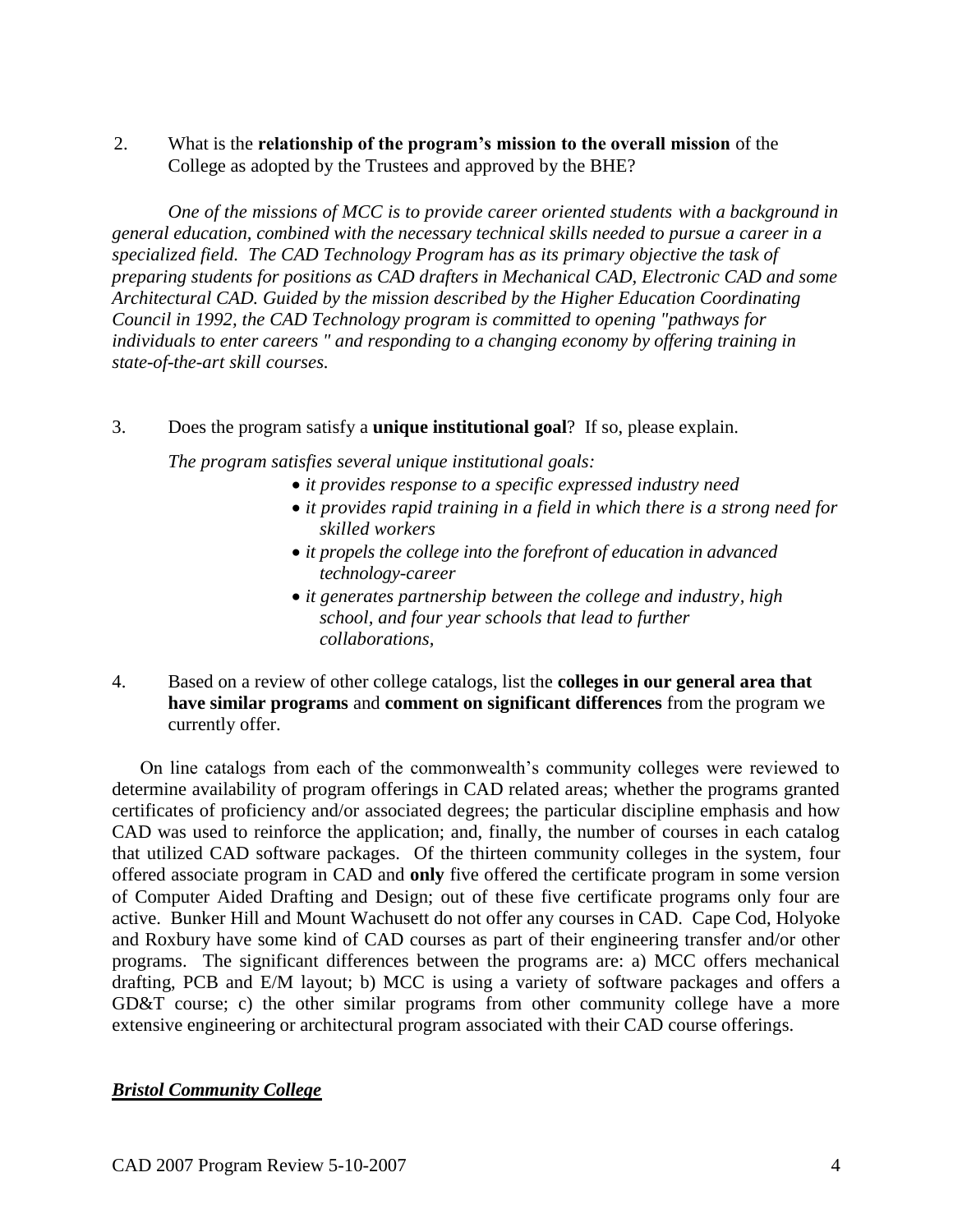| Program:            | <b>Computer Aided Drafting</b>                                        |
|---------------------|-----------------------------------------------------------------------|
| Associates:         | None                                                                  |
| Certificate:        | Yes.                                                                  |
| <b>CAD Courses:</b> | Computer Aided Drafting, Computer Aided Design Architectural,         |
|                     | Construction Drawing, Computer Aided Design Civil, Civil Drafting and |
|                     | Design, Advanced Computer Aided Design Mechanical, Advanced           |
|                     | Computer Aided Design II Mechanical                                   |
| <b>CAD</b> Credits: | 12.                                                                   |

### *Bunker Hill Community College*

| None |
|------|
| None |
| None |
| None |
| None |
|      |

### *Cape Cod Community College*

| Program:            | None                                                           |
|---------------------|----------------------------------------------------------------|
| Associates:         | None                                                           |
| Certificate:        | None                                                           |
| <b>CAD Courses:</b> | Computer Aided Drafting I, Computer Aided Drafting II (Part of |
|                     | <b>Construction Technology Certificate</b> )                   |
| <b>CAD</b> Credits: |                                                                |

## *Greenfield Community College*

| <b>Computer Aided Drafting</b>                                        |
|-----------------------------------------------------------------------|
|                                                                       |
|                                                                       |
| Engineering Graphics I, Engineering Graphics II, Engineering Graphics |
|                                                                       |
|                                                                       |

## *Holyoke Community College*

Program: None Associates: None Certificate: None CAD Courses: Engineering Drawing and CAD CAD Credits: 3

### *Massachusetts Bay Community College*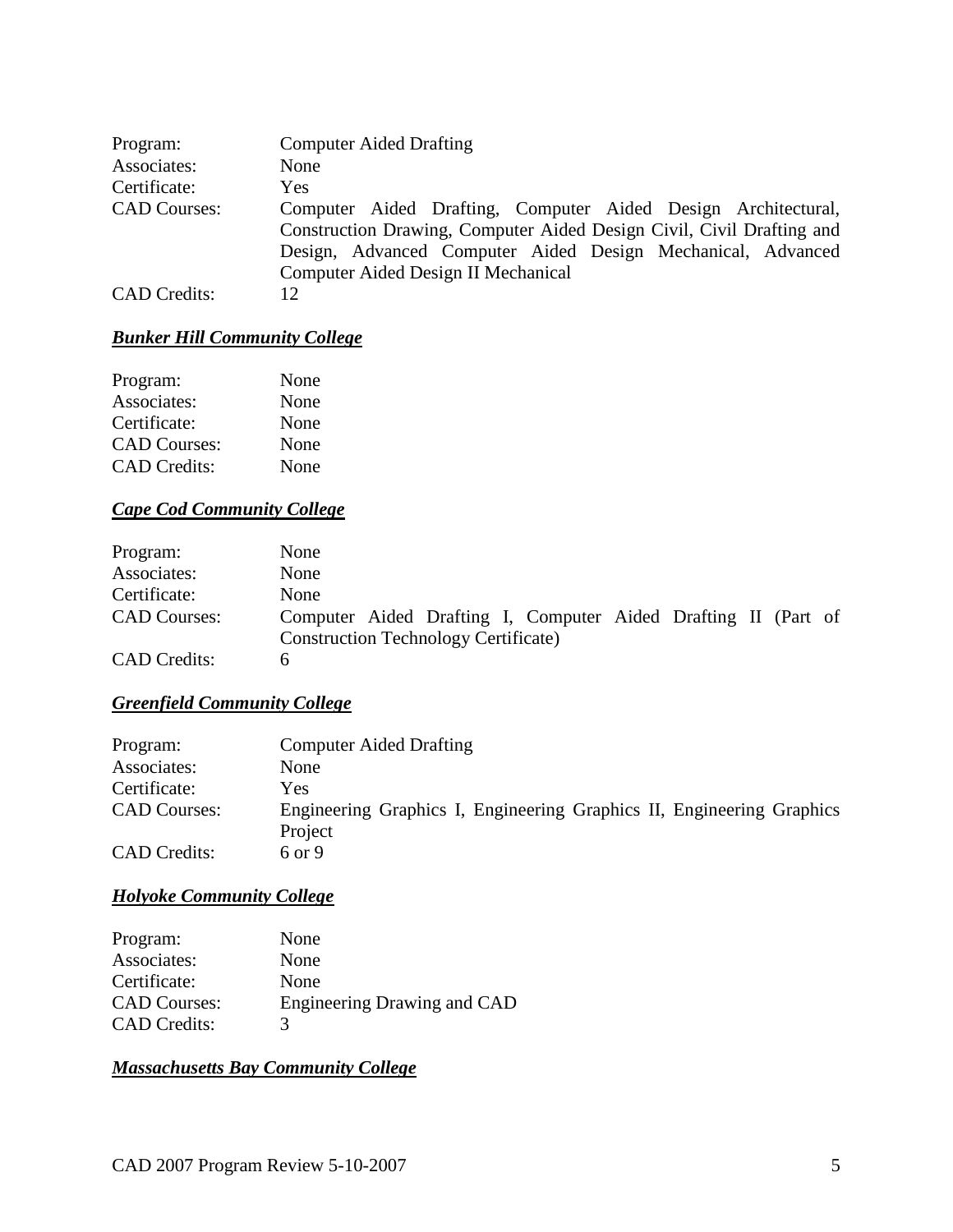| Program:            | <b>Engineering Design</b>                                                |
|---------------------|--------------------------------------------------------------------------|
| Associates:         | <b>Yes</b>                                                               |
| Program:            | <b>Computer Aided Drafting</b>                                           |
| Certificate:        | <b>Yes</b>                                                               |
|                     | CAD Courses: Intro to CADD, Engineering Design w/ CAD I,                 |
|                     | Engineering Design w/ CAD II, Architecture & Civil CAD Applications,     |
|                     | Mechanical Detailing, Program Elective, Animation, Materials & 3D        |
|                     | Modeling, Program Elective. Program Elective: Architecture Design,       |
|                     | Electro/Mechanical Design, Project Design, Designing Plastic Parts, Arch |
|                     | Drawing & Interior Design 3                                              |
| <b>CAD</b> Credits: | 32 or 31 (A.S. Program)                                                  |
| <b>CAD</b> Credits: | 20 (Certificate Program)                                                 |

### **Mount Wachusett Community College**

| Program:            | None |
|---------------------|------|
| Associates:         | None |
| Certificate:        | None |
| <b>CAD</b> Courses: | None |
| <b>CAD</b> Credits: | None |

## **North Shore Community College**

| Program:            | <b>Computer Aided Drafting</b>                                      |
|---------------------|---------------------------------------------------------------------|
| Associates:         | None                                                                |
| Certificate:        | Yes.                                                                |
| <b>CAD Courses:</b> | Principles of Computer Aided Design I, Principles of Computer Aided |
|                     | Design II                                                           |
| <b>CAD</b> Credits: |                                                                     |

## *Northern Essex Community College*

| Program:            | <b>Computer Aided Drafting</b>                                                        |
|---------------------|---------------------------------------------------------------------------------------|
| Associates:         | None                                                                                  |
| Certificate:        | Yes                                                                                   |
| <b>CAD Courses:</b> | Engineering Design Graphics, Computer Aided Drafting I, Computer<br>Aided Drafting II |
| <b>CAD</b> Credits: | Q                                                                                     |

## *Quinsigamond Community College*

| Program:     | <b>Manufacturing Technology</b> |
|--------------|---------------------------------|
| Associates:  | <b>Manufacturing Technology</b> |
| Certificate: | <b>Manufacturing Technology</b> |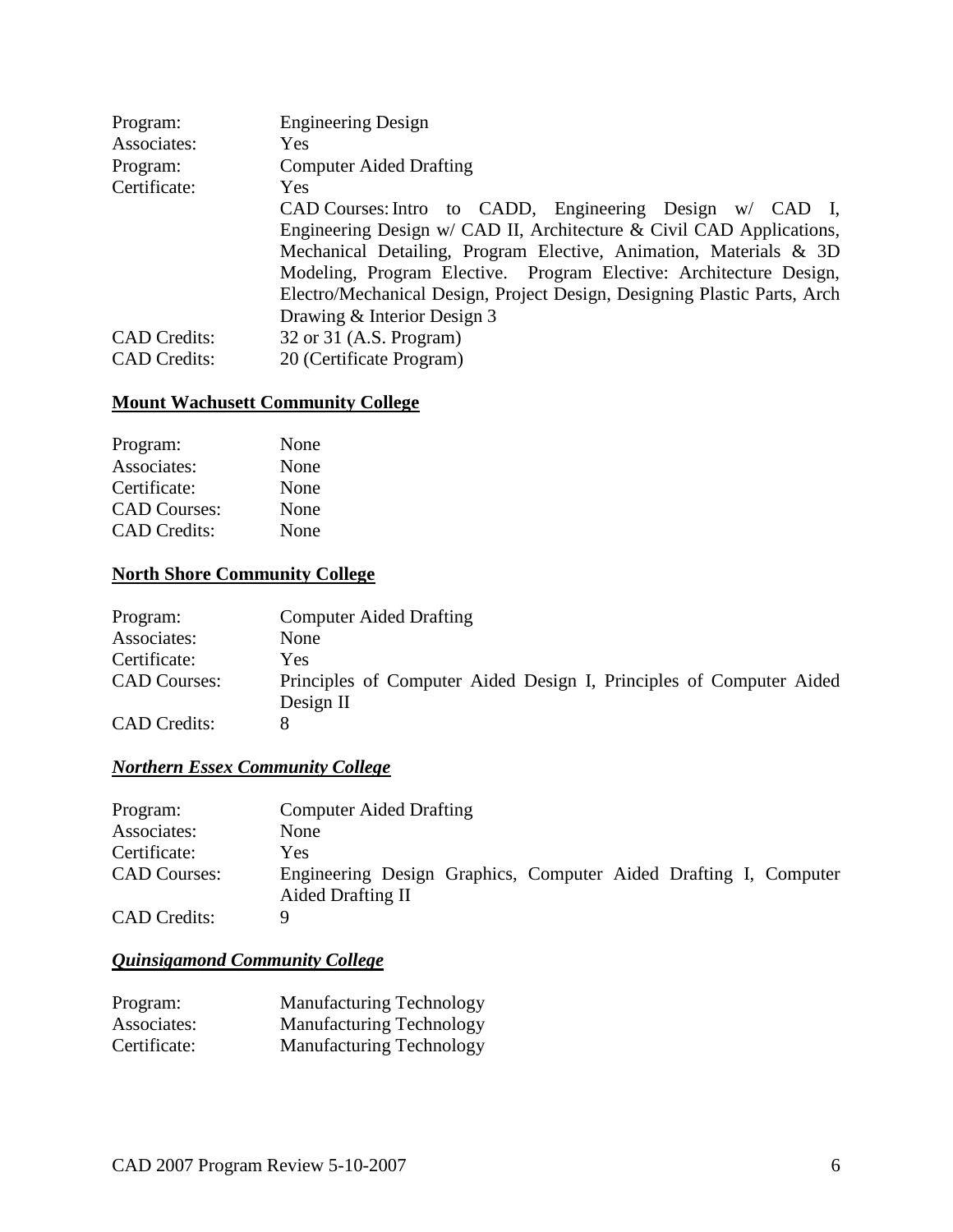| <b>CAD Courses:</b> | Mechanical CAD I, Mechanical CAD II, Solid Modeling, Geometric |
|---------------------|----------------------------------------------------------------|
|                     | Tolerancing and Blueprint Reading, Advanced Topics in AutoCAD, |
|                     | various manufacturing courses                                  |
| <b>CAD</b> Credits: | 16                                                             |

#### *Roxbury Community College*

| Program:            | <b>CAD</b> Mechanical Drafting                                                                                |
|---------------------|---------------------------------------------------------------------------------------------------------------|
| Associates:         | <b>None</b>                                                                                                   |
| Certificate:        | Yes (program requirements and complete courses unavailable)                                                   |
| <b>CAD Courses:</b> | Intro to Engineering Design with CAD I, Intro to Engineering Design with<br>CAD II, Machine Drafting with CAD |
| <b>CAD</b> Credits: | 11                                                                                                            |

#### *Springfield Technical College*

| Program:            | Architectural CAD Technology, Mechanical Engineering Technology, |
|---------------------|------------------------------------------------------------------|
|                     | Computer Aided Manufacturing, Computer Aided Drafting            |
| Associates:         | Yes                                                              |
| Certificate:        | <b>Yes</b>                                                       |
| <b>CAD Courses:</b> | Architectural CAD I, Architectural CAD II, Mechanical CAD II: 2D |
|                     | Fundamentals, CAD II: 3D Fundamentals, CAD 3: 3D Design,         |
|                     | Introduction to Pro/Engineer, Computer Aided Manufacturing I     |
| <b>CAD</b> Credits: | 6, 12, 15                                                        |

### 5. Is MCC's program intended to serve a **special population** or clientele? Please explain.

*The CAD Technology program is designed to attract a diverse population of students which includes: high school graduates in search of a first career, adults in transition seeking retraining, and others who are exploring CAD for personal enrichment. On occasion, students who are potential transfer candidates enroll in selected courses designed to broaden their technology background.. The CAD Technology program actively recruits graduates of the state's technical vocational high schools by offering articulation credits for CAD courses taken at the high school level. We currently have 17 articulation agreements with area Vocational High Schools and Comprehensive High Schools. Students meeting the criteria of our articulation agreement will typically be granted credit for some of our introductory courses. Approximately 20% of our incoming freshman are articulation students. Articulation students have a better retention rate, are better prepared for our subject and seem to do well in college although we have no data to support this. The program produces highly skilled graduates with broad based computer skills acquired through the use of various software packages: The strength of the CAD program lies in the flexibility and adaptability of its graduates to work across the spectrum of design fields.*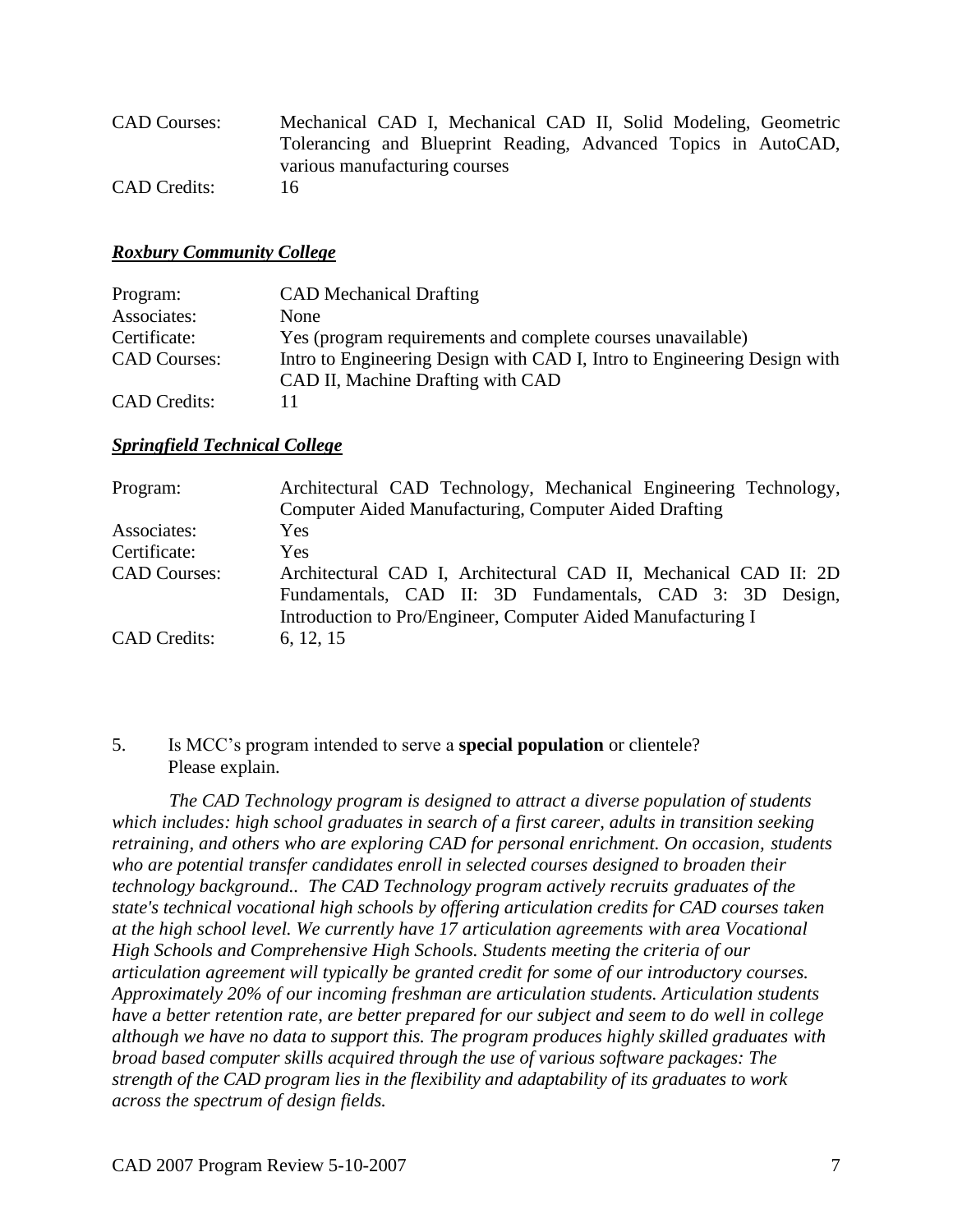*The Middlesex CAD Technology program, in conjunction with the college's Business and Industry division, serves the demands of the high tech industry by providing employee training both at Middlesex and on-site*

6. Are there plans to target this program to any **new or different groups**? Please explain.

*As part of our recruitment efforts we plan to target state regions where CAD programs are not available at the community college level. As an example, Graduates of High Schools in the metropolitan region of Boston have limited technology programs available at the state college or community college. Middlesex is part of an NSF grant called BATEC (Boston Area Advanced Technology Education Connections) that is reaching out to many communities with the intent to develop better Information Technologies. We have used BATEC to reach out to these additional schools by visits to the schools and hosting visits by students. While our current focus is granting advanced placement credits primarily to graduates of the vocational technical high schools, the faculty is being aggressive in the recruitment of more graduates of strong CAD/Drafting programs in the comprehensive high schools. Within Middlesex Community College, the CAD Technology Program is pursuing methods to develop a higher profile among students who have not committed to a major. One group is the undeclared student and the Liberal Studies major. In 2003 the CET provides students with and idea of the technology programs and opportunities at the College. The department would like to increase visibility for the program by conducting mini-seminars in-house, and showcasing student projects and job opportunities in higher traffic areas on both campus. The CAD Technology program plans to promote CAD retraining options both on and off-site through our Business and Industry division.*

*To help with our recruitment effort beyond our usual base, the CAD program has been selected by AutoCAD, AutoDESK Inc. via Torcomp Inc. as a training site for teacher development. Several of these sessions were conducted in 2005 on our Bedford Campus. We hope to continue to work with AutoDESK and Torcomp.* 

- 7A. **CAREER PROGRAMS** Please describe mechanisms or procedures currently in place to **monitor changes in the job market** and **review the program's currency and "fit"** with the educational interests and needs in our region by:
	- a) Relevant **external** parties, such as advisory groups or speakers, corporations/agencies. (If there is an advisory committee in place, please attach names of members and indicate frequency of meetings);

*Our advisory board consists of a diverse membership, who collectively have accrued approximately 130 years of related experience in the engineering, CAD and drafting technology fields. Most members have become leaders in their respected CAD disciplines after progressing along career paths that serve as models for our current student population. The*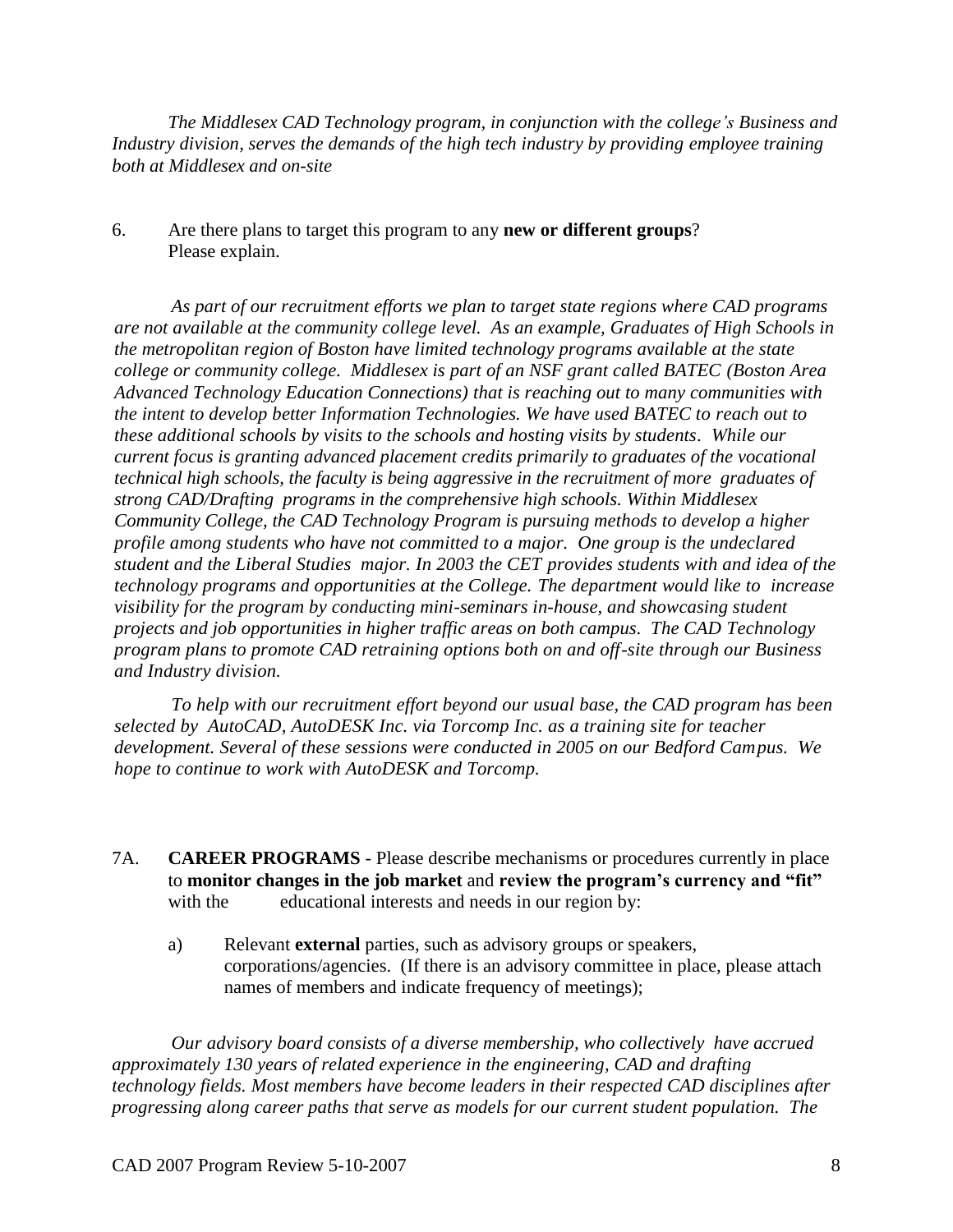*board has several graduates of our CAD program. The board consists of Mechanical, Electrical, Architectural engineers and designers as well as a technical recruiter. The board meets at least once per academic year during the spring semester, ( See attached Advisory Board Member List Appendix A and meeting minutes Appendix B.) The advisory board is an invaluable resource for supplying industry projections and expectations of our program's graduates.*

*Technical recruiters, corporate Human Resource personnel and program alumni maintain active contact with program faculty and are principal sources for assuring informed currency of the CAD program, A 1998 graduate survey was taken to determine starting and projected salaries as well as current industrial hardware and software preferences. However, the data yielded was inconclusive. The faculty members attend various CAD seminars, educational workshops and technical vendor demonstrations such as Design for Manufacturing, CAM, CAD Vendor software demos and trade shows.*

b) Relevant **internal** groups or individuals;

*We currently rely on the work experience of our full-time faculty and adjuncts to communicate industry trends and practices. When needed, our advisory board members are always willing to share ideas and guidance. Although we have no established college committee to monitor changes in our program, the program's full time day faculty and adjunct faculty have extensive ties to the CAD industry.* 

*Middlesex Community College's Business and Industry Program coordinates or sponsors courses and seminars that are taught on-site or at our facilities. The CAD Technology program has developed course offerings and short term seminars relevant to the needs of the region s technology companies. Feedback from the Business and Industry division, the corporate sponsors, and from course participants provides another means for evaluating program quality. Most recently the department provided B&I instruction for the Army Corp of Engineers and in basic AutoCAD and Geometric Dimensioning and Tolerancing for an Aerospace manufacturer.*

c) **Other populations** (i.e., students, alumni, community members).

*Student and alumni feedback has proven to be an excellent indicator of the program's effectiveness. On an informal basis, alumni often return to visit and describe their employment activities. Many have advanced in their respective companies and return to the program to seek new personnel for their departments. Several of our second year day students are serving part-time paid internships in companies with program alumni; others are in full-time positions in related career programs.* 

*Most graduates are working in the engineering fields and are familiar with the industries' technical requirements; they, therefore, serve as barometers to monitor the currency and effectiveness of our program*

8. Are there plans to change or add to strategies currently in place to **assess the program's fit** with student interest and market demand?

*The CAD Technology program is continuously evolving to both assure student interest and to meet the needs of industry. Our most notable change is our recent addition of an*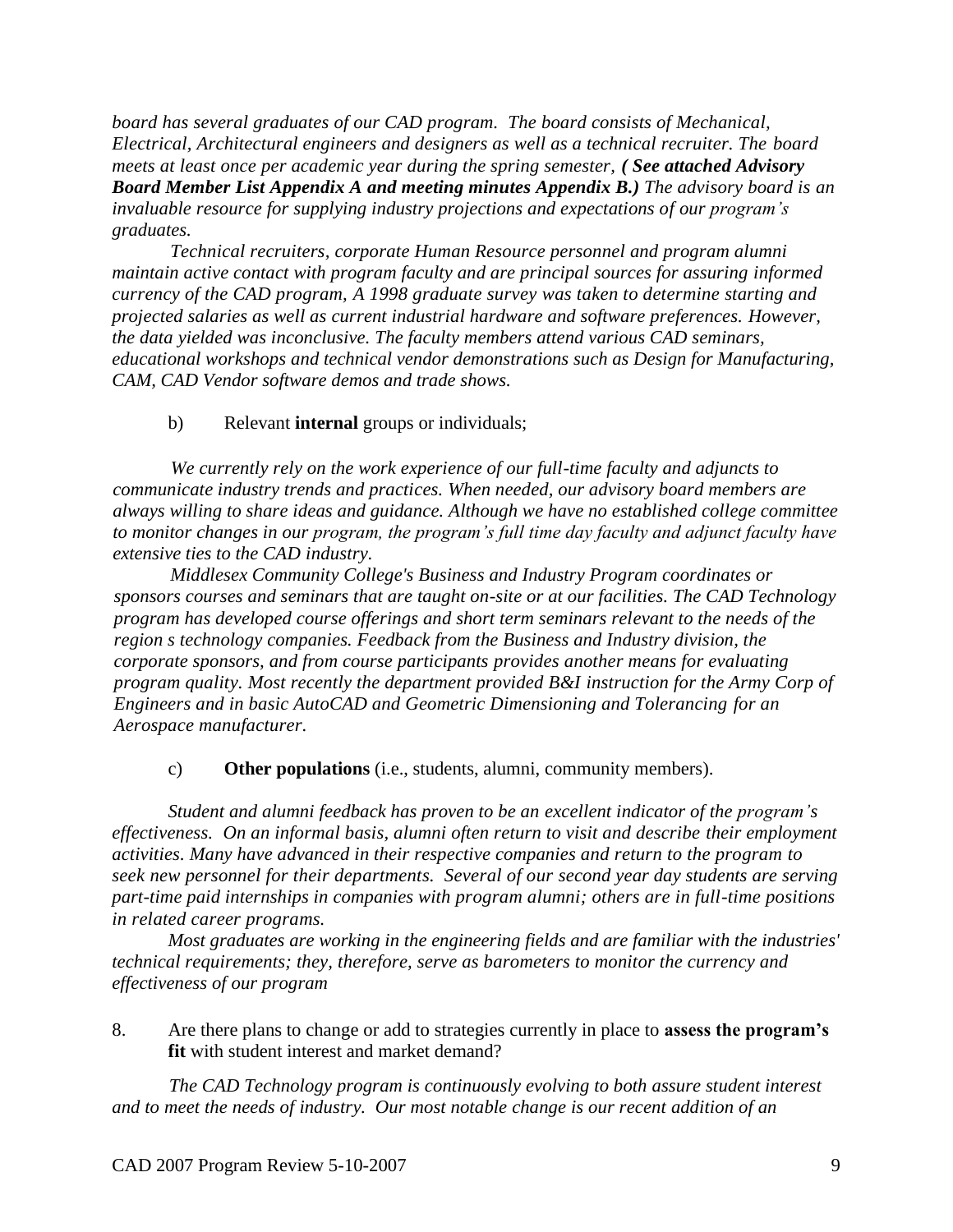*Architectural CAD course. Several students have shown interest in this course. These changes are noted by our advisory committee as well as our instructors, some of whom are active as consultants. The curriculum is constantly being re-evaluated and upgraded to reflect industry's needs. For example: Last fall the program reduced the PCB courses and added Architectural CAD with support from the Advisory Bard. Up to the present, the CAD Technology program has maintained a position in the forefront or leading edge for educating or upgrading the skills of CAD drafters. We have been able to provide the software tools that are most widely used in the industry because of the support we receive from our division and the college. Both realize the importance of having up to date hardware and software. The college has a four year max life for our CAD workstations and has provided high quality equipment.* 

- 9. Are program faculty currently working with the Admission Department to **recruit**  students into the program? What role(s) do they play?
	- *The CAD technology faculty, working with the Admissions department, did the following:*
		- *Participated in Technology Day events*
		- *Developed a department Web site with program information and sample projects*
		- *Created CAD brochures for mailings and information displays.*
		- *Participated in the College Open Houses*
		- *Hosted field trips by several area high school and vocational-tech schools seeking to explore our CAD program.*
		- *Provided in-house demos for the college student body both in Bedford and Lowell.*
		- *Participated in the early awareness program, Project Leap, at the City Campus.*
		- *Traveled to area vocational technical schools to promote the CAD program,*
		- *Participated in a Career Day for area middle school students.*
		- *Provides hands on in-house seminars for the Admissions and Advising departments to enlighten them on the technology- of CAD*
	- 10. Are there **additional recruitment efforts** in which program faculty would like to be involved? Please be as specific as possible.

*CAD Faculty would like to use MiddleNet to advertise our program and to present information to visitors of the Web page about information sessions. Faculty would like to visit area high schools with the admissions department, host more visiting comprehensive and vocational-technical high schools and become active in a College Day on campus. Faculty would encourage the implementation of a Technology Day on campus. A Technology Day was held in the spring of 2004 and was well attended. Another consideration might be conducting micro workshops (show and tell sessions) for students and interested faculty. The CAD department does offer a CAD Seminar through our Business and Industry division. The cost of attending is \$ 139 for six sessions. We should explore offering shorter sessions free of charge for recruitment purposes.* 

*A major untapped target audience is the population of Middlesex Community: College's Lowell campus. While the CAD program could enhance its visibility by using the techniques suggested above, there may be reason to explore the feasibility of offering an introductory CAD*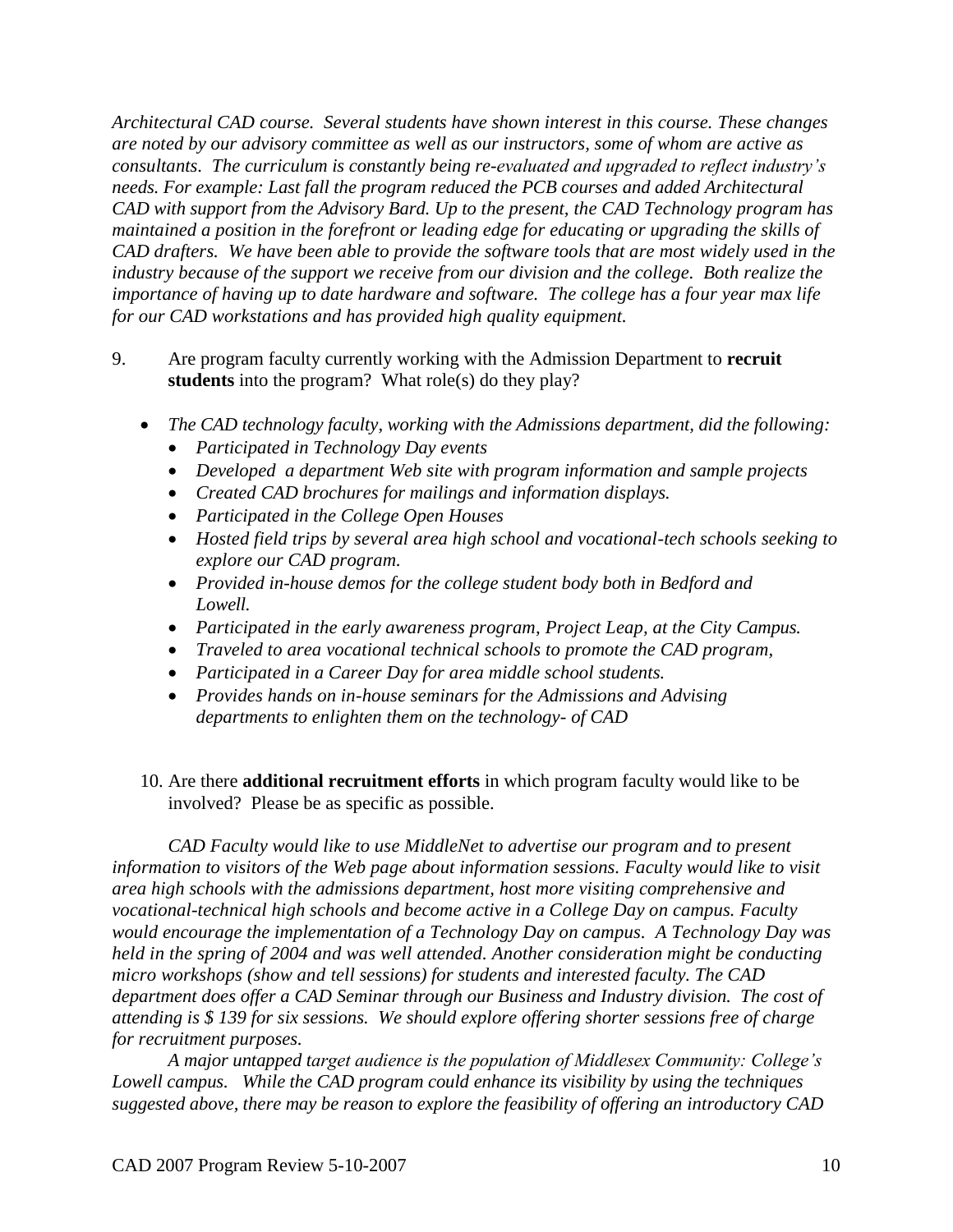*course on the Lowell campus. Specific courses that fit this category include CD1115, Introduction to CAD.* 

### **Section III: Curriculum**

1. Please indicate below the **major educational outcomes** for students enrolled in this program, **how each outcome is attained** (i.e., through a specific named course, activity, or project) and **how the attainment of each outcome is assessed**. Five to ten major programmatic outcomes should be listed. If there is nothing currently in place that is intended to provide for the attainment of a particular outcome or to assess the extent to which the outcome has been realized, please leave the appropriate space blank. The "blanks" will help to identify areas that need further development.

*Graduates of the CAD Technology program will be able to exercise the following cognitive and productivity skills:*

- *1. Demonstrate proficiency in advanced CAD skills by creating complex drawings using wireframe and solid modeling techniques, manipulating analytic and non-analytic surfaces: analyzing drawing data: and developing customizing techniques.*
- *2. Demonstrate proficiency in applying selected software packages used in the electronics related industries for drawing schematics and designing multilayered printed circuit boards.*
- *3. Apply related academic skills (from Mathematics, e.g.) to resolve drafting and design problems.*
- *4. Extrapolate information, data and specifications from technical resources and standards for application on drawings, projects and reports.*
- *5. Collaborate and cooperate in a team setting to enhance cognitive and social learning by sharing in a CAD engineering environment.*
- *6. Demonstrate an ability to apply knowledge of CAD Technology and Engineering Design.*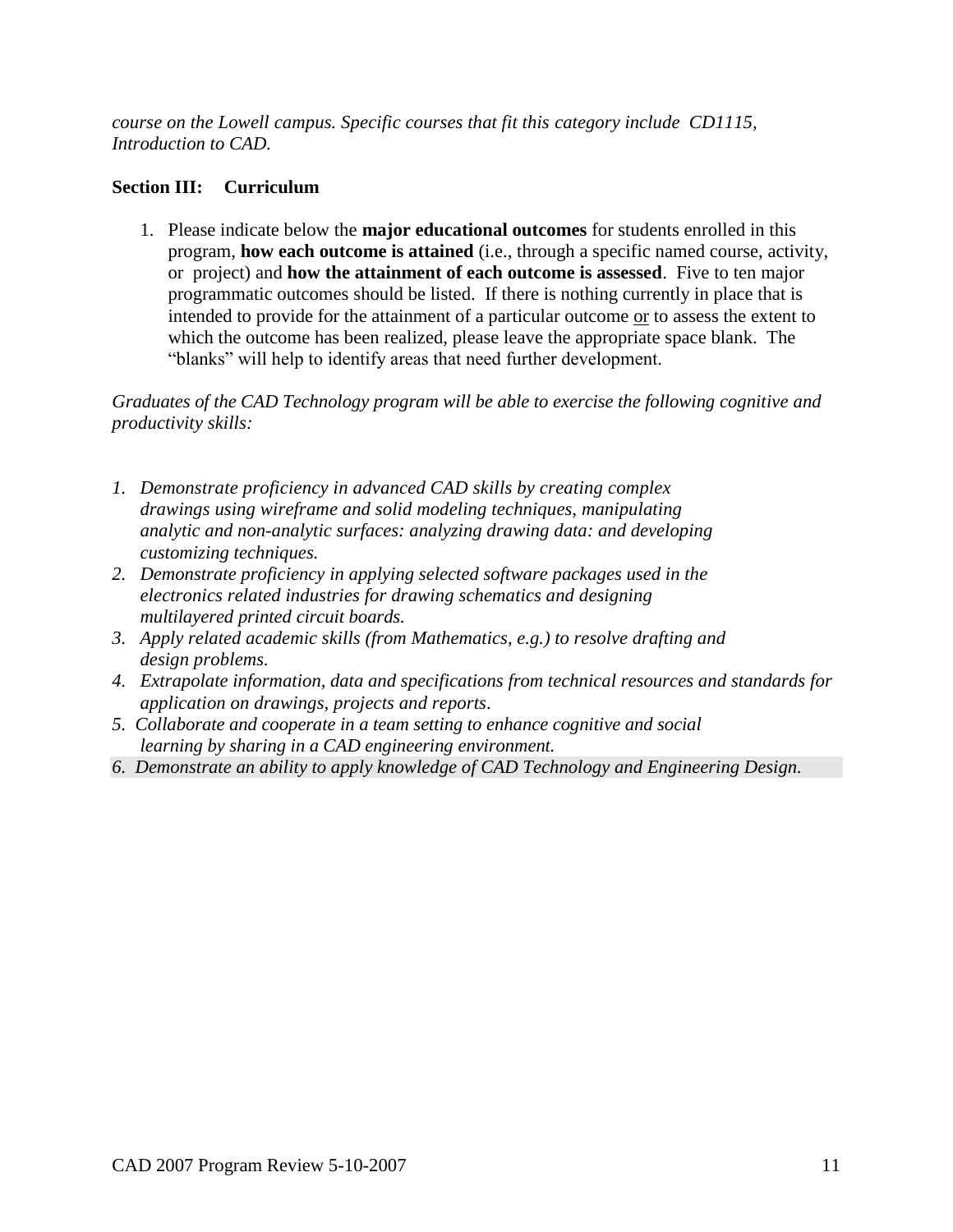*Graduates of the CAD Technology program should demonstrate proficiency in advanced CAD skills by creating complex drawings using wireframe and solid modeling techniques, manipulating analytic and non-analytic surfaces: analyzing drawing data: and developing customizing techniques*

| <b>CAD Course</b>                           | Strategies For Attainment of the<br>Learning Outcome                                                                                                                                                                                                                                                                               | Assessment Criteria and<br><i>Methods</i>                                                                                                                                                                                               |
|---------------------------------------------|------------------------------------------------------------------------------------------------------------------------------------------------------------------------------------------------------------------------------------------------------------------------------------------------------------------------------------|-----------------------------------------------------------------------------------------------------------------------------------------------------------------------------------------------------------------------------------------|
| CD1125<br><b>Mechanical Drawing III/CAD</b> | Generate solid models using<br>feature based parametric tools                                                                                                                                                                                                                                                                      | Analysis of process and product<br>used on assignments                                                                                                                                                                                  |
| CD1227<br><b>Advanced CAD Applications</b>  | Create 3D wireframe model<br>from a 2D mechanical drawing<br>Develop macros that streamline<br>and enhance the drawing speed<br>of repetitive routines<br>Create simple basic 3D models<br>using basic primitives.<br>Apply presentations using<br>render and shading tools<br>Customize startup drawing<br>templates and profiles | Caster Wheel consists of all 3D<br>parts, including hardware and<br>external referenced solid<br>models.<br>Use Caster for presentation.<br>Use PBL module to create<br>customization.<br>Use PBL module for data<br><i>extraction.</i> |

*\*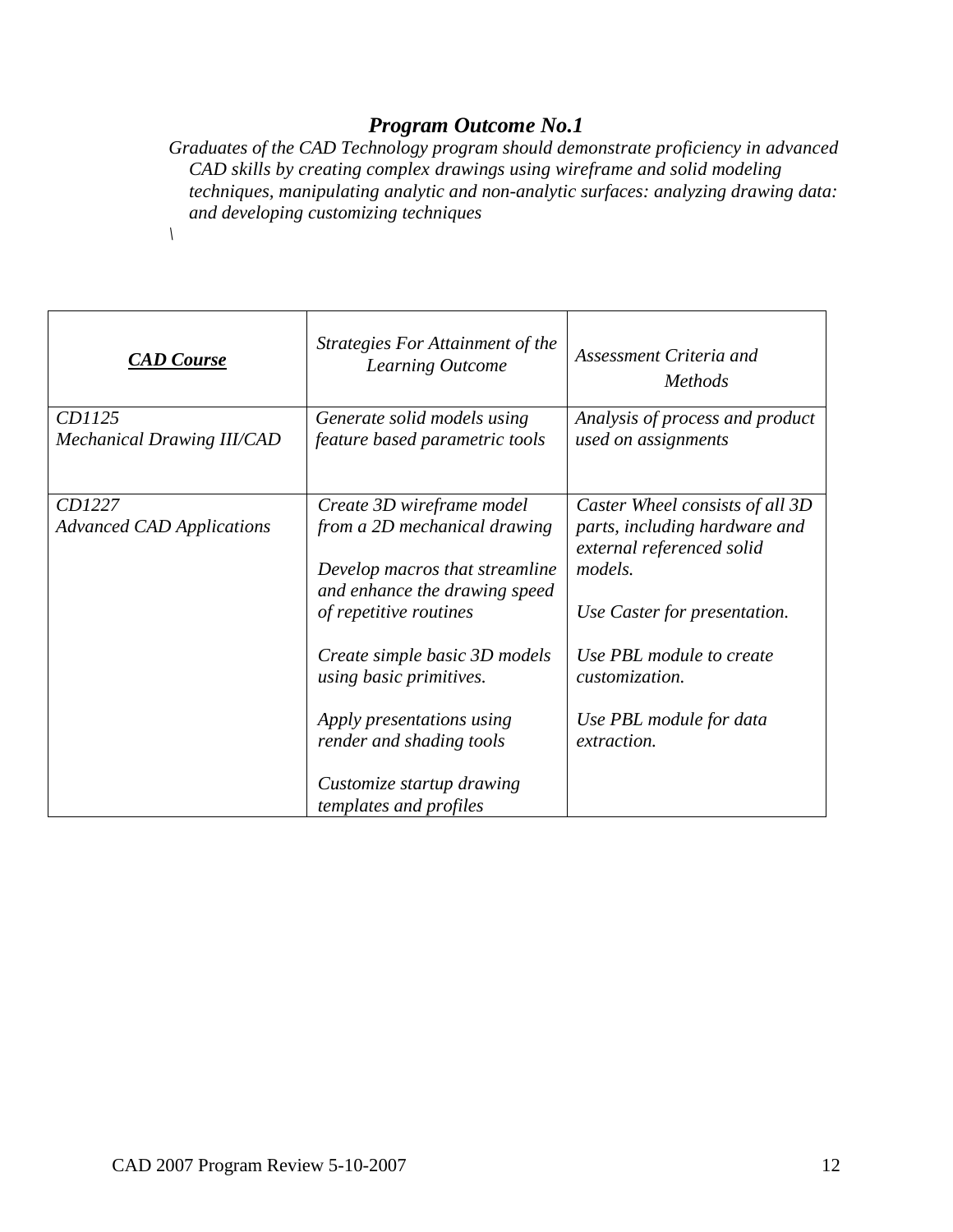*Graduates of the CAD Technology program should demonstrate proficiency in applying selected software packages used in the electronics related industries for drawing schematics and designing multilayered printed circuit boards.*

| <b>CAD</b> Course            | Strategies For Attainment of the<br>Learning Outcome                 | Assessment Criteria and<br><i>Methods</i>                                                  |
|------------------------------|----------------------------------------------------------------------|--------------------------------------------------------------------------------------------|
| CD1129                       | Self paced tutorial to teach                                         | Successfully and accurately                                                                |
| <b>Printed Circuit Board</b> | basic features of PADS LOGIC                                         | complete a simple digital and                                                              |
|                              | schematic capture program<br>from vendor's online tutorial           | analog schematic.                                                                          |
|                              |                                                                      | Extract and import a netlist                                                               |
|                              | Develop basic 2 sided and<br>multilayer skills using PADS-           | into a PCB design.                                                                         |
|                              | PCB                                                                  | Compare the differences<br>between the interactive and                                     |
|                              | Familiarize and knowledgeable<br>in PCB fabrication.                 | autorouter modes of the<br>software.                                                       |
|                              | Apply the rules and principals<br>for designing multilayered<br>PCBs | Design project incorporating<br>all CAD drawings required for<br>fabrication and assembly. |
| CD1207                       | Develop knowledge in sheet                                           | Design and layout an                                                                       |
| E/M Layout                   | metal folding and fabrication.                                       | Electro/Mechanical chassis<br>sing common electronic                                       |
|                              | Create cable diagrams to be<br>used in instrument packaging          | components.                                                                                |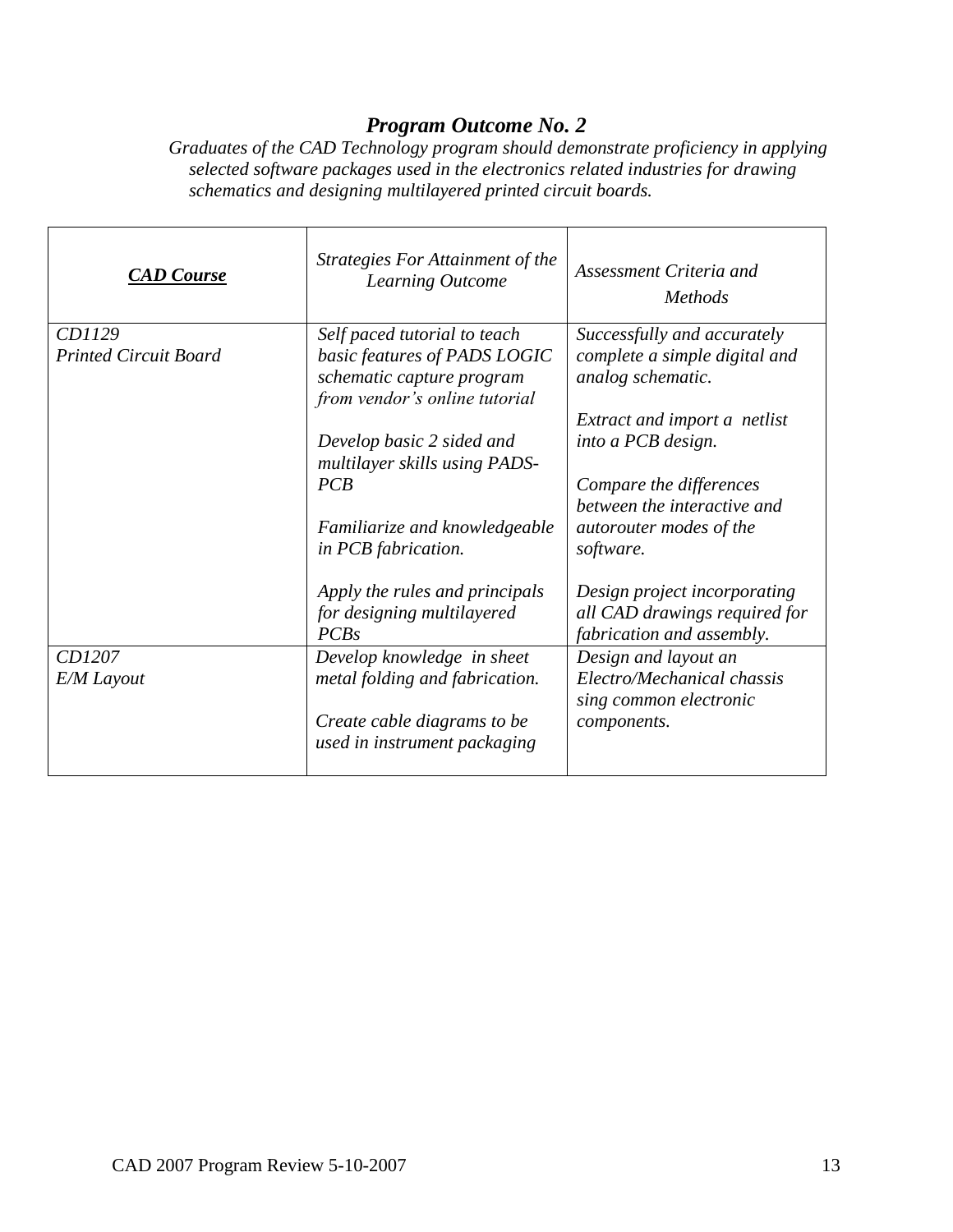| Apply related academic skills (from Mathematics, e.g.) to resolve drafting and |  |
|--------------------------------------------------------------------------------|--|
| <i>design problems.</i>                                                        |  |

| <b>CAD</b> Course                          | Strategies For Attainment of the<br>Learning Outcome                                                                                                                    | Assessment Criteria and<br><b>Methods</b>                                                                                                                                                  |
|--------------------------------------------|-------------------------------------------------------------------------------------------------------------------------------------------------------------------------|--------------------------------------------------------------------------------------------------------------------------------------------------------------------------------------------|
| CD1102<br><b>Mechanical Drawing II</b>     | Calculate dimensions and<br>tolerances for fit and function                                                                                                             | Draw mechanical details to<br>various scales.<br>Mate details to verify calculated<br>dimensions using assembly<br>details                                                                 |
| CD1207<br>E/M Layout                       | Calculate bend allowances for<br>sheet metal parts. Design flat<br>panels for mounting electronic<br>hardware.<br>Determine proper hardware<br>size and hole locations. | Use manufacturers data sheets<br>and web site information to<br>select components.                                                                                                         |
| CD1230<br><b>Architectural CAD</b>         | Use design tools to determine<br>building footage, elevation<br>heights, space allowances.                                                                              | Design a residential and<br>commercial building using<br>computed data and customer<br>requirements. Research door<br>and widow manufacturers web<br>sites and download detail<br>drawings |
| CD1227<br><b>Advanced CAD Applications</b> | Extract attribute data.                                                                                                                                                 | Sort and modify data using<br>Microsoft Excel.                                                                                                                                             |
| CD1228<br><b>CAD</b> Practicum             | Keep journal of design<br>considerations and changes                                                                                                                    | Write a paper on design<br>considerations and present the<br>results orally with a powerpoint<br>presentations                                                                             |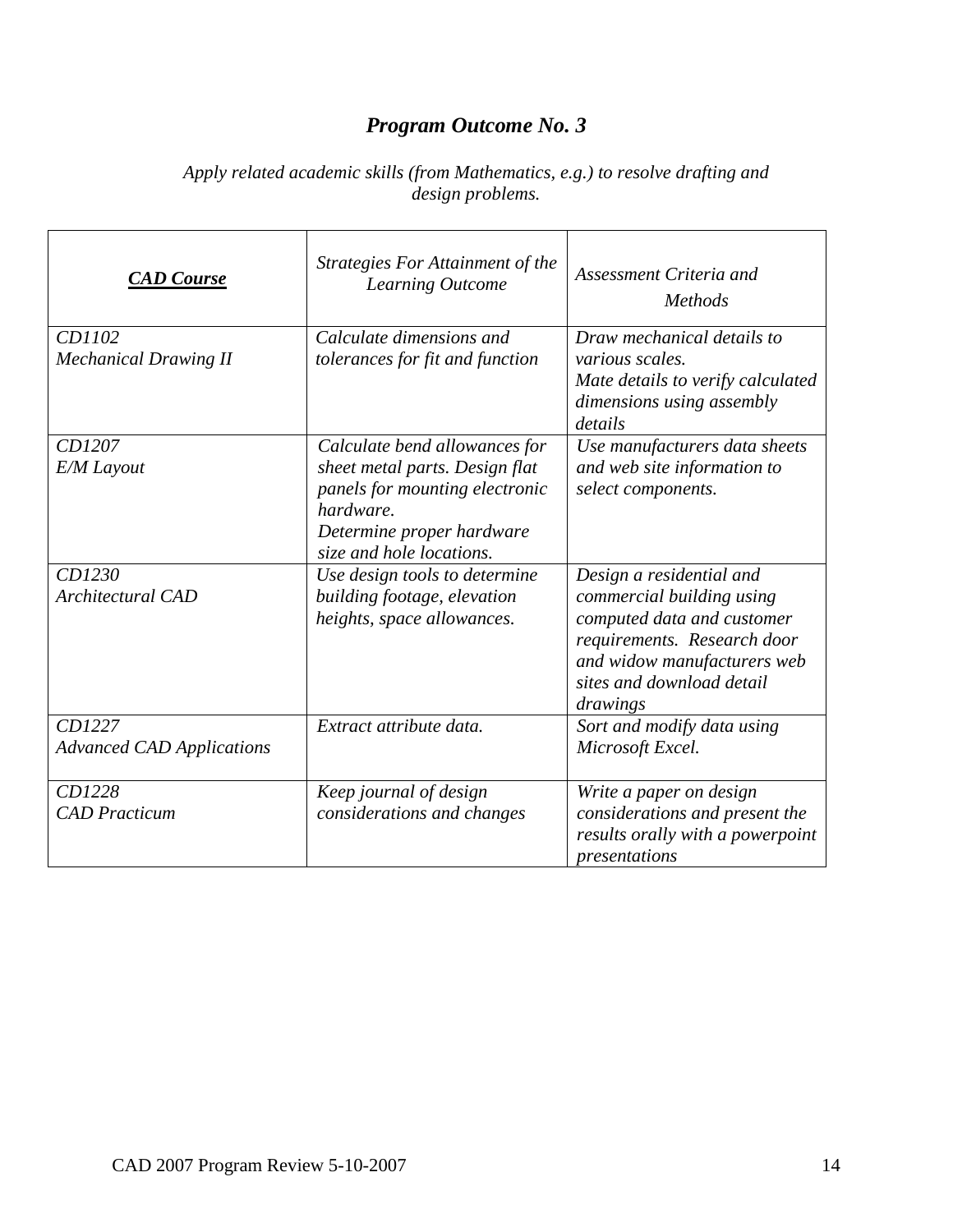*Graduates of the CAD Technology program should extrapolate information, data and specifications from technical resources and standards for application on drawings, projects and reports.*

| <b>CAD</b> Course                          | Strategies For Attainment of the<br>Learning Outcome                                 | Assessment Criteria and<br><i>Methods</i>                                                               |
|--------------------------------------------|--------------------------------------------------------------------------------------|---------------------------------------------------------------------------------------------------------|
| CD1102<br><b>Mechanical Drawing II</b>     | Project containing parts<br>properly dimensioned to lock or<br>freely move together. | Extrapolate and convert fits<br>from accepted industry<br>standards.                                    |
| CD1207<br>E/M Layout                       | Determine specifications and<br>dimensions of selected<br>electronic components.     | Use manufacturers data sheets<br>and web site information to<br>select components.                      |
| CD1230<br><b>Architectural CAD</b>         | Select appropriate doors and<br>windows for a given house<br>design.                 | Research door and widow<br>manufacturers web sites and<br>download detail drawings                      |
| CD1227<br><b>Advanced CAD Applications</b> | Select appropriate hardware<br>for assembly.                                         | Select accurate hardware from<br>Machinist Handbook and<br><i>online</i> information<br>specifications. |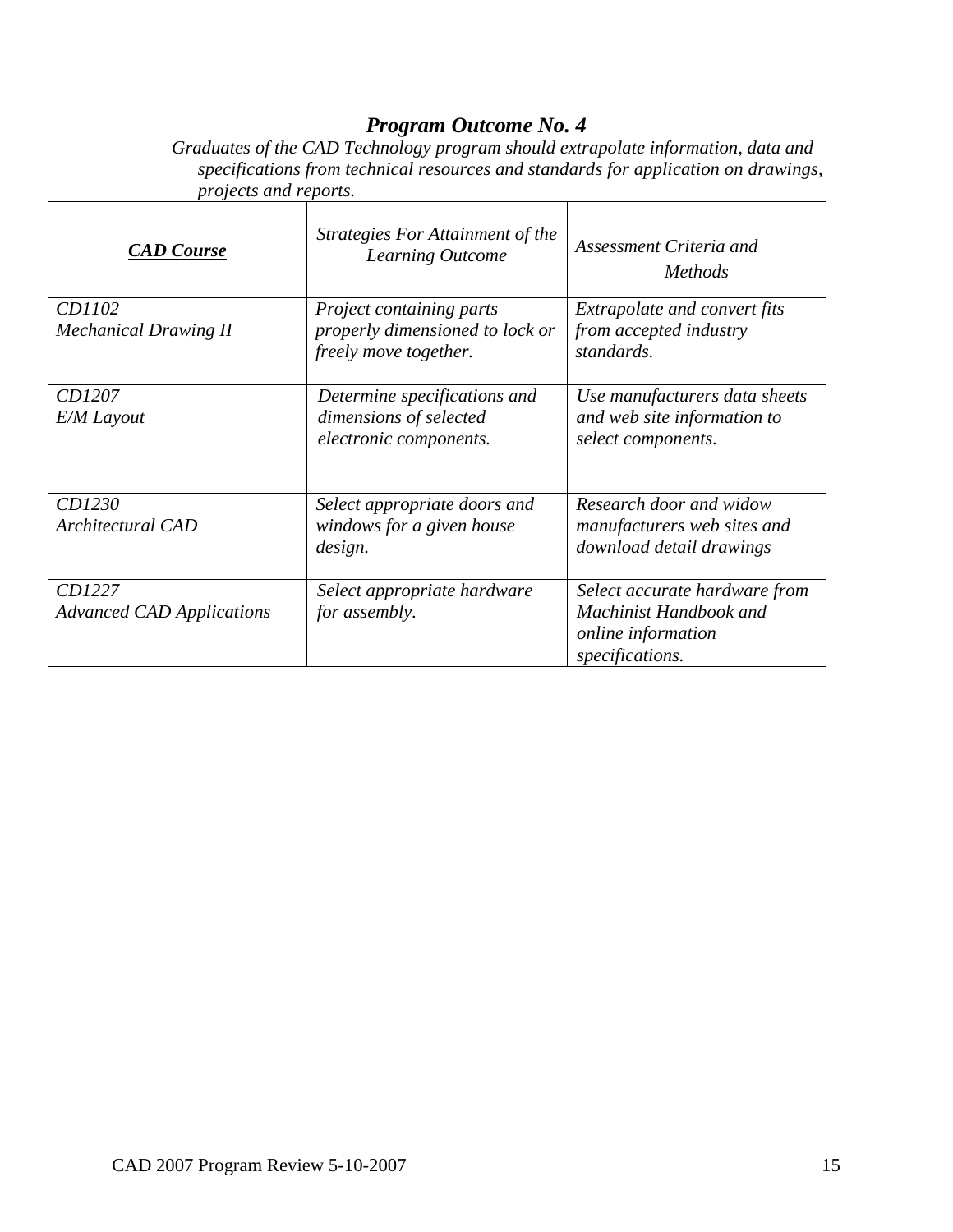*Collaborate and cooperate in a team setting to enhance cognitive and social learning by sharing in a CAD engineering environment*

| <b>CAD</b> Course                         | <b>Strategies For</b><br>Attainment of the<br>Learning Outcome                                                                                                                                                                                                               | <b>Assessment Criteria and Methods</b>                                                                                                                                                                                                              |
|-------------------------------------------|------------------------------------------------------------------------------------------------------------------------------------------------------------------------------------------------------------------------------------------------------------------------------|-----------------------------------------------------------------------------------------------------------------------------------------------------------------------------------------------------------------------------------------------------|
| CD1228<br><b>CAD</b> Practicum            | In conjunction with tear<br>analyze an assigned<br>mechanical design<br>layout and determine<br>how it functions                                                                                                                                                             | Develop a Power Point presentation for the completed<br>project and include drawings and other data as deemed<br>applicable. Be prepared to answer questions posed by the<br>design review team-your CAD instructors-in critiquing your<br>project. |
| CD1227<br>Advanced<br>CAD<br>Applications | In a cooperative<br>effort with team<br>members, create<br>attribute information<br>and apply to drawing<br>block, create Excel<br>worksheets that can<br>back annotate to the<br>CAD Drawing and<br>supply document<br>end-user instructions<br>for installation and<br>use | Accuracy of extracted data.<br>Evaluation of end-user documentation/instructions and<br>oral demonstration of usability of the data.                                                                                                                |
| CD1230<br>Architectural<br>CAD            | Assign team<br>members to various<br>design elements of a<br>typical residential<br>design such as space<br>planning, electrical,<br>plumbing and<br>landscape.                                                                                                              | Assess accuracy of each team members CAD relationship to<br>each others component for finalization of residential<br>project.                                                                                                                       |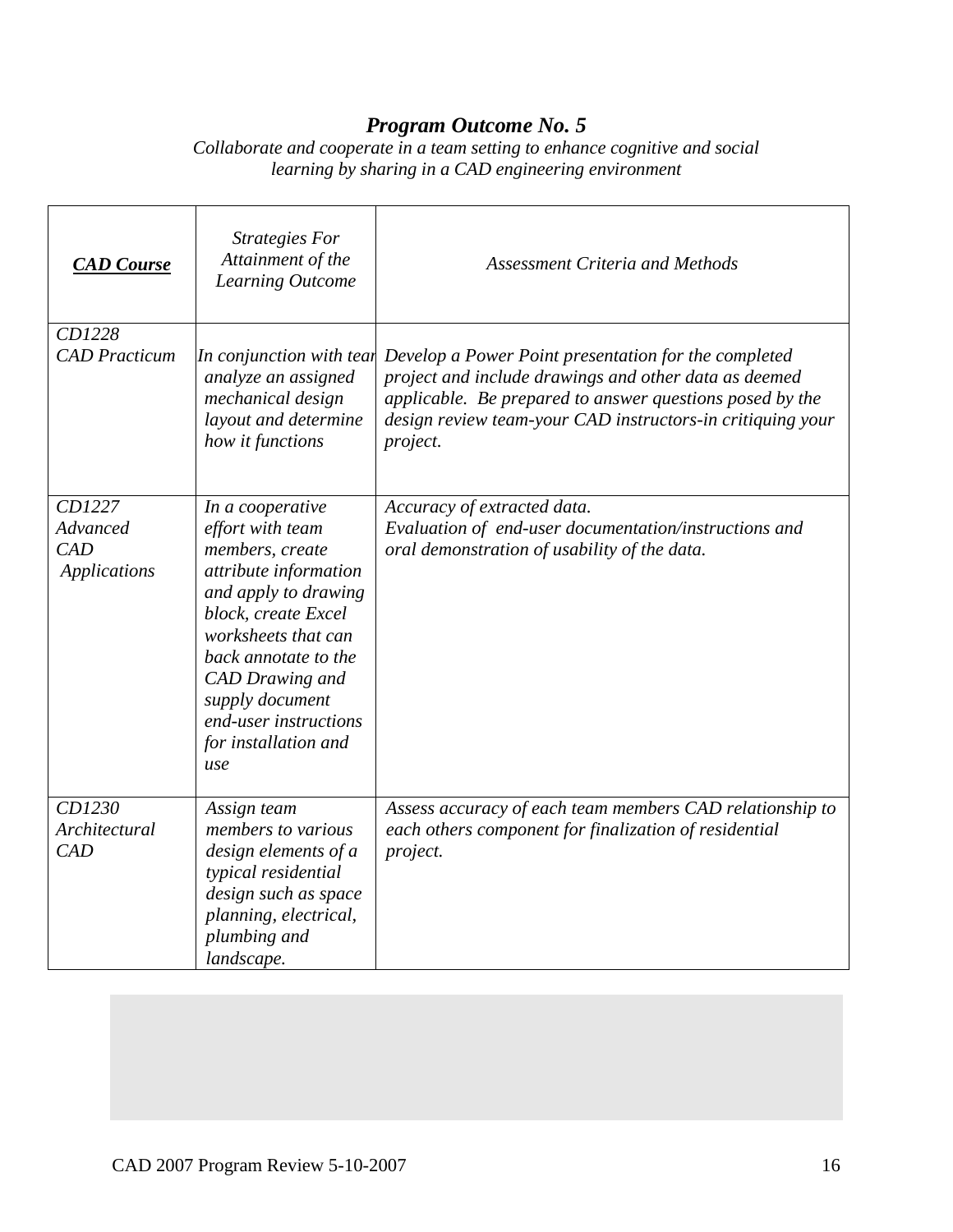*Demonstrate an ability to apply knowledge of CAD Technology and Engineering Design.*

Show that they can employ general CAD practices using commercial and ANSI standards and principles, in the solution of particular engineering problems. For a particular problem, graduates should demonstrate that they can:

- (1) Define and describe the pertinent principles and appropriate assumptions, theories, concepts, and/or formulas;
- (2) Select the appropriate CAD Design Tool to the engineering problem.
- (3) Explain how they are appropriate to the problem; and demonstrate how they have been applied in the solution of the problem.

2. Respond positively, after they have been employed, to the instruction and guidance they received in applying knowledge of Mechanical and Electronic CAD.

3. Achieve a positive rating from their employers regarding their ability to apply general principles of CAD Technology to particular engineering situations.

| <b>CAD</b> Course              | Strategies For Attainment of the<br><b>Learning Outcome</b>                                                                                                                                                                                                                                                                                      | <b>Evidence of Assessment</b><br>Criteria and Methods                                                                                                                                                                                                                                                                                                                                                                                                                                                                                                                                                                                                                                      |
|--------------------------------|--------------------------------------------------------------------------------------------------------------------------------------------------------------------------------------------------------------------------------------------------------------------------------------------------------------------------------------------------|--------------------------------------------------------------------------------------------------------------------------------------------------------------------------------------------------------------------------------------------------------------------------------------------------------------------------------------------------------------------------------------------------------------------------------------------------------------------------------------------------------------------------------------------------------------------------------------------------------------------------------------------------------------------------------------------|
| CD1228<br><b>CAD</b> Practicum | Define and describe the<br>pertinent principles and<br>appropriate assumptions,<br>theories, concepts, and/or<br>formulas;<br>Select the appropriate CAD<br>Design Tool to the engineering<br>problem.<br>Explain how they are<br>appropriate to the problem; and<br>demonstrate how they have<br>been applied in the solution of<br>the problem | 1. Portfolios: Samples of CAD<br>Drawings and Projects from<br>selected courses and the CAD<br>Practicum<br>2. Results of Fundamentals of<br><b>CAD Technology: Percentage</b><br>of students and graduates who<br>take selected course and<br>percentage of those who pass it.<br>3. Survey of graduates: My<br>education at Middlesex has<br>given me the ability and the<br>confidence to apply general<br>principles of mathematics,<br>science, and engineering to the<br>engineering problems I<br>encounter at work.<br>4. Survey of employers: The<br>Middlesex graduate is entirely<br>satisfactory in his or her ability<br>to apply general principles of<br>CAD Technology and |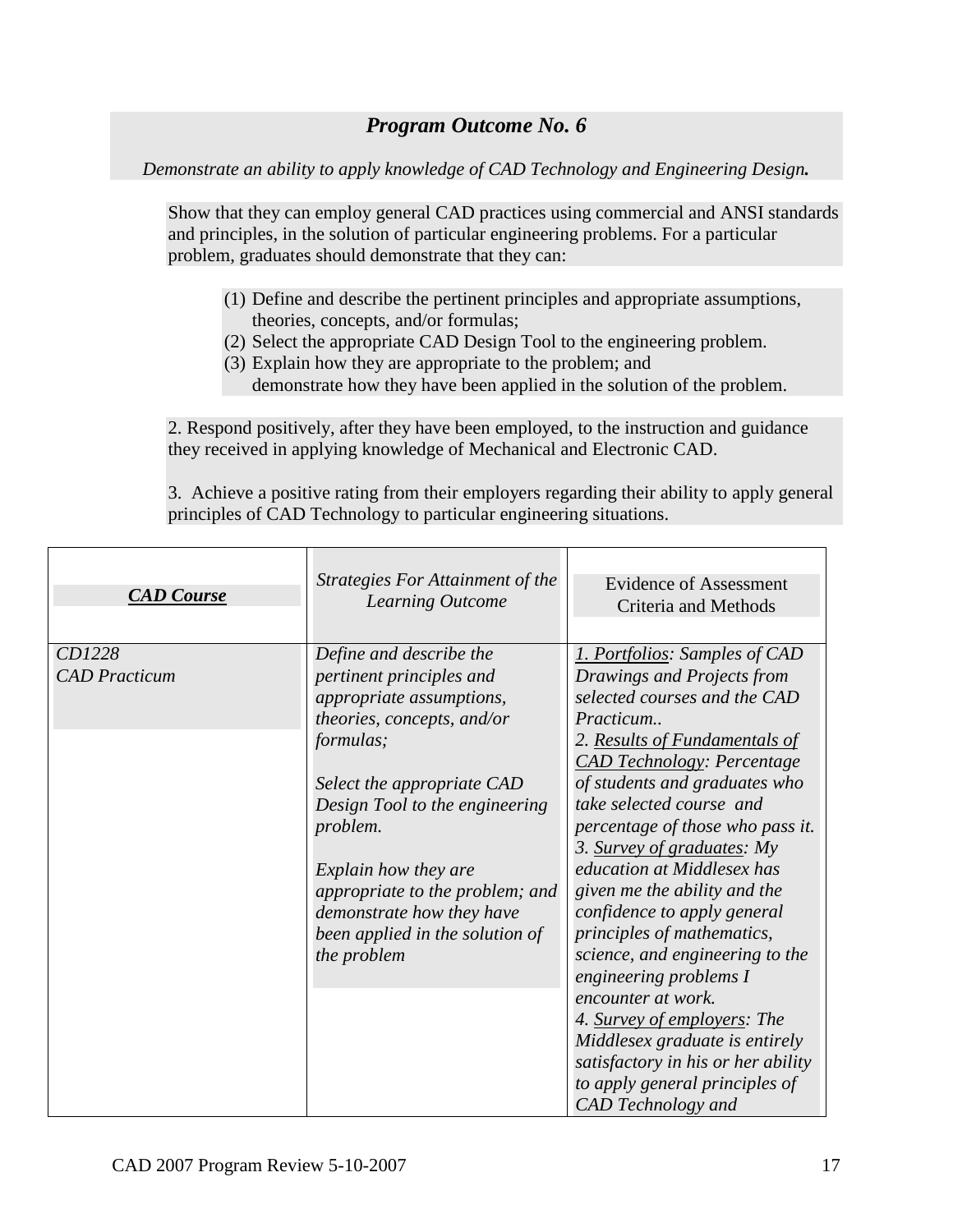|                                  |                                | engineering to engineering<br>problems |
|----------------------------------|--------------------------------|----------------------------------------|
|                                  |                                |                                        |
| CD1227                           | Create 3D wireframe model      | Caster Wheel consists of all 3D        |
| <b>Advanced CAD Applications</b> | from a 2D mechanical drawing   | parts, including hardware and          |
|                                  |                                | external referenced solid              |
|                                  | Develop macros that streamline | models.                                |
|                                  | and enhance the drawing speed  |                                        |
|                                  | of repetitive routines         | Use Caster for presentation.           |
|                                  |                                |                                        |
|                                  | Create simple basic 3D models  | Use PBL module to create               |
|                                  | using basic primitives.        | <i>customization.</i>                  |
|                                  |                                |                                        |
|                                  | Apply presentations using      | Use PBL module for data                |
|                                  | render and shading tools       | <i>extraction.</i>                     |
|                                  |                                |                                        |
|                                  | Customize startup drawing      |                                        |
|                                  | templates and profiles         |                                        |

## *Individual CAD Course Skills / Outcomes*

## *CD1101 Mechanical Drawing I*

- *Identify line types*
- *Identify and use basic drafting instruments and reproduction equipment*
- *Sketch geometric features*
- *Identify principle planes, views and surfaces*
- *Sketch multi-views using orthographic projection method*
- *Identify and sketch missing views and sketch isometric view*
- *Using template to draw multi-view drawing*
- *Using template to draw auxiliary and section views*
- *Fundamental of dimensioning drawing*
- *Sketch and draw part and assembly drawing*
- *Apply recommended drafting practices established by the American National Standards Institute (ANSI)*
- *Select and use resources - standards, texts/references, catalogs, and tables - to apply design features*
- *Apply geometric constructions and functional spatial relationship concepts to resolve graphical problems*
- *Fundamentals of scaling drawings*
- *Learn how to work in a team environment*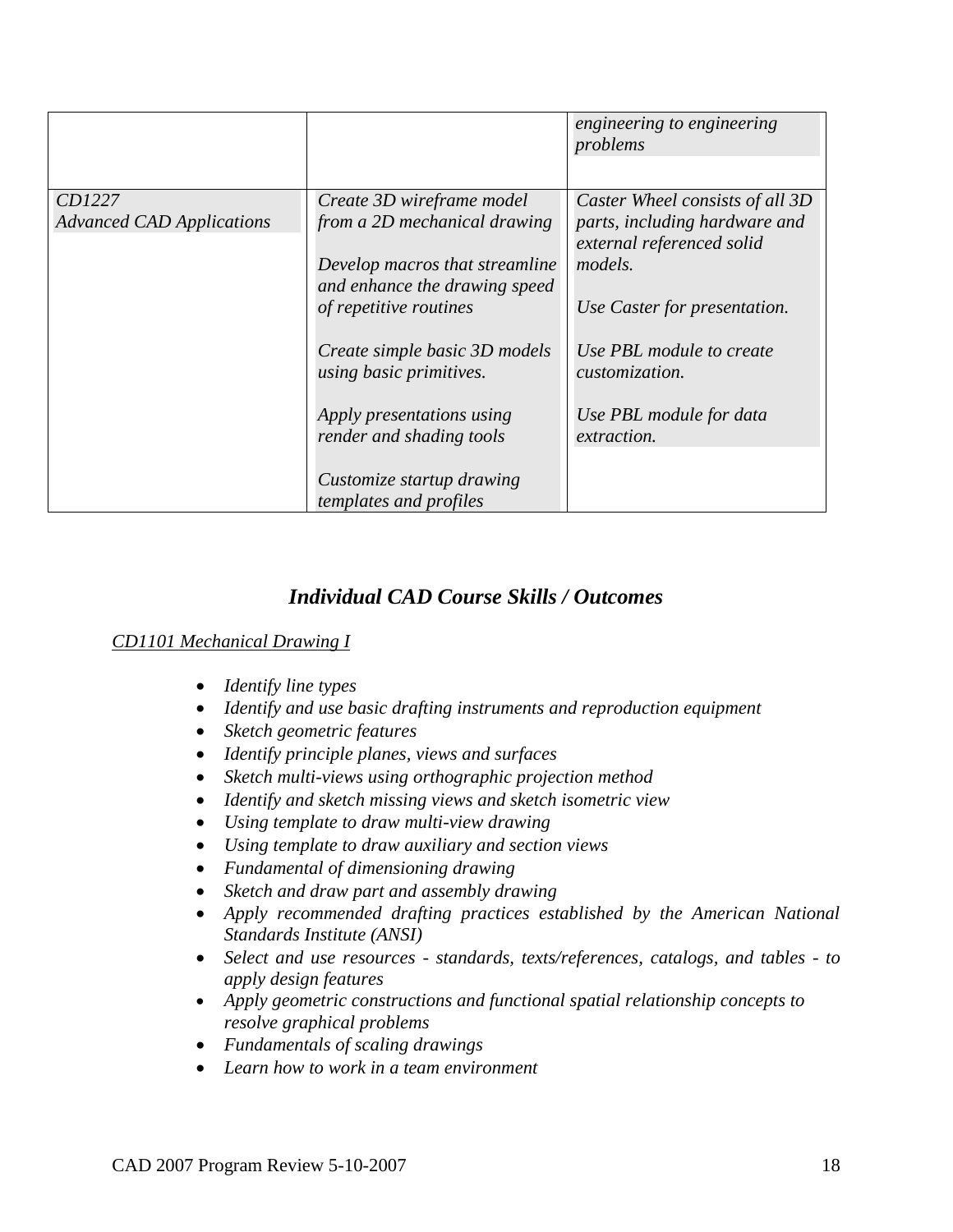## *CD 1115 Introduction to CAD*

- *Learn AutoCAD basic commands*
- *Create geometric features using AutoCAD*
- *Edit and modify these features*
- *Use AutoCAD to create multi-view drawing*
- *Use AutoCAD to create section views*
- *Use AutoCAD to create auxiliary views*
- *Use AutoCAD to create assembly drawings*
- *Apply ASME Y14.5M-1994 drafting standards to prepare drawings*
- *Manage files using both CAD utilities and Windows*
- *Select and use resources - standards, texts/references, catalogs, and tables - to apply design features*
- *Apply geometric constructions and functional spatial relationship concepts to resolve graphical problems*
- *Identify and use the components of a microcomputer CAD system to include the computer and its peripherals for inputting, processing, and plotting drawings*
- *Apply fundamentals of dimensioning to drawings using paper space/model space method*
- *Fundamentals of scaling drawings*
- *Learn how to work in a team environment*

#### $\bullet$ *CD1129 Printed Circuit Board Design*

- *Interpret Electronic Schematic diagrams and Electronic Symbols*
- *Manually redraw a sketched schematic using correct symbols and practices.*
- *Create a finished CAD Schematic from an engineering sketch to ANSI standards and practices.*
- *Manually, using freehand techniques, connect and place components from sketched PCB assignments.*
- *Manually, using freehand techniques, layout single and double sided PCBs.*
- *Using Schematic Capture techniques from Power Logic, extract a netlist.*
- *Interpret and modify a netlist.*
- *Import netlist data into Power PCB.*
- *Using Power PCB, place and interactively route electronic components using commercially accepted PCB practices and techniques.*
- *Understand and interpret IPC ( International Printed Circuit organization) standards that will be used as a guide for layout rules and manufacturing processes.*
- *Edit and Modify PCB Designs using Back Annotation tools.*
- *Produce a finished PCB Drawing package including…. Schematic, PCB, Assembly using plots and data files.*
- *Have some basic knowledge in the fabrication of Printed Circuit Boards.*

## *CD1102 Mechanical Drawing II/CAD*

*Learn advanced AutoCAD commands*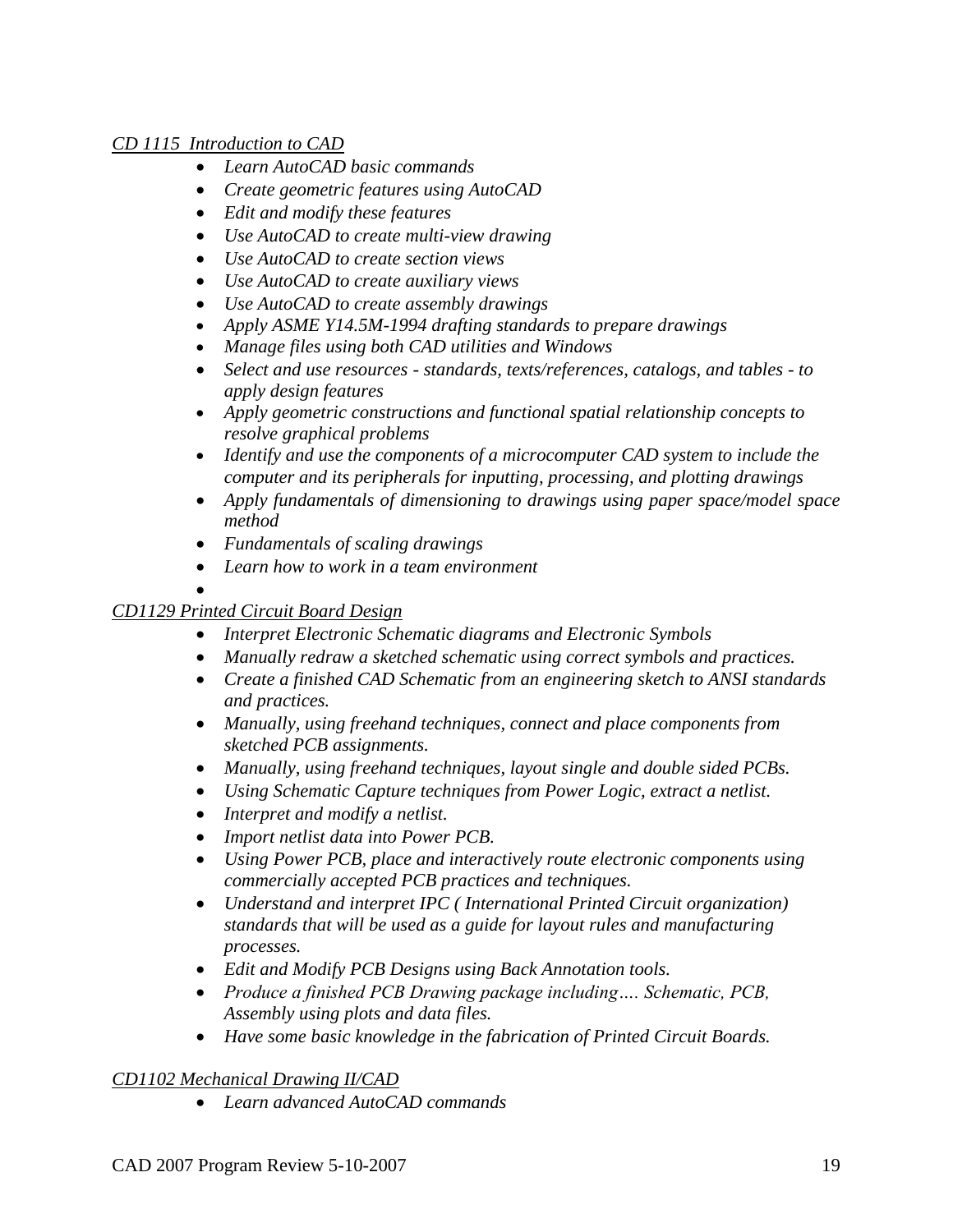- *Create complex multi-view drawings using AutoCAD*
- *Create complex section view drawings using AutoCAD*
- *Create complex auxiliary view drawings using AutoCAD*
- *Create complex assembly drawings using AutoCAD*
- *Apply ASME Y14.5M-1994 drafting standards to prepare drawings*
- *Manage files using both CAD utilities and Windows*
- *Select and use resources - standards, texts/references, catalogs, and tables - to apply design features*
- *Apply geometric constructions and functional spatial relationship concepts to resolve graphical problems*
- *Apply fundamentals and advanced dimensioning techniques including GD&T to drawings using paper space/model space method*
- *Scaling drawings*
- *Create weldment drawings employing ANSI/AWS A2.4 symbols*
- *Locate and extract technical data from standard references and manufacturers' catalogs*
- *Learn the fundamentals of Mechanical Components*
- *Learn the fundamentals of manufacturing processes*
- *Material selection fundamentals*
- *Engineering documentations fundamentals*
- *Learn the key elements of the design process*
- *Learn how to work in a team environment*

## *CD 1169 3D CAD*

- *Generate solid model parts, assemblies, and detail drawings using feature-based parametric design CAD programs, such as SolidWorks and Inventor.*
- *Create assemblies with the solid model parts.*
- *Produce production drawings from the solid model parts.*
- *Incorporate design changes utilizing the appropriate editing features.*

## *CD1227 Advanced CAD Applications*

- *Customize AutoCAD commands, menus and Toolbars.*
- *Configure AutoCAD for personal settings using a profile, startup drawing and startup templates.*
- *Create 3D Solid Models using standard AutoCAD features.*
- *Create Wireframe and Surface Models*
- *Edit all AutoCAD 3D CAD files.*
- *Master the use of Xrefs and Attributes for individual designs and Team Projects.*
- *Participate in a simulated Team Project.*
- *Create a 3D walkthrough video*
- *Create a CAD Project Presentation*
- *Be knowledgeable in the use of network file sharing to administer a typical CAD project*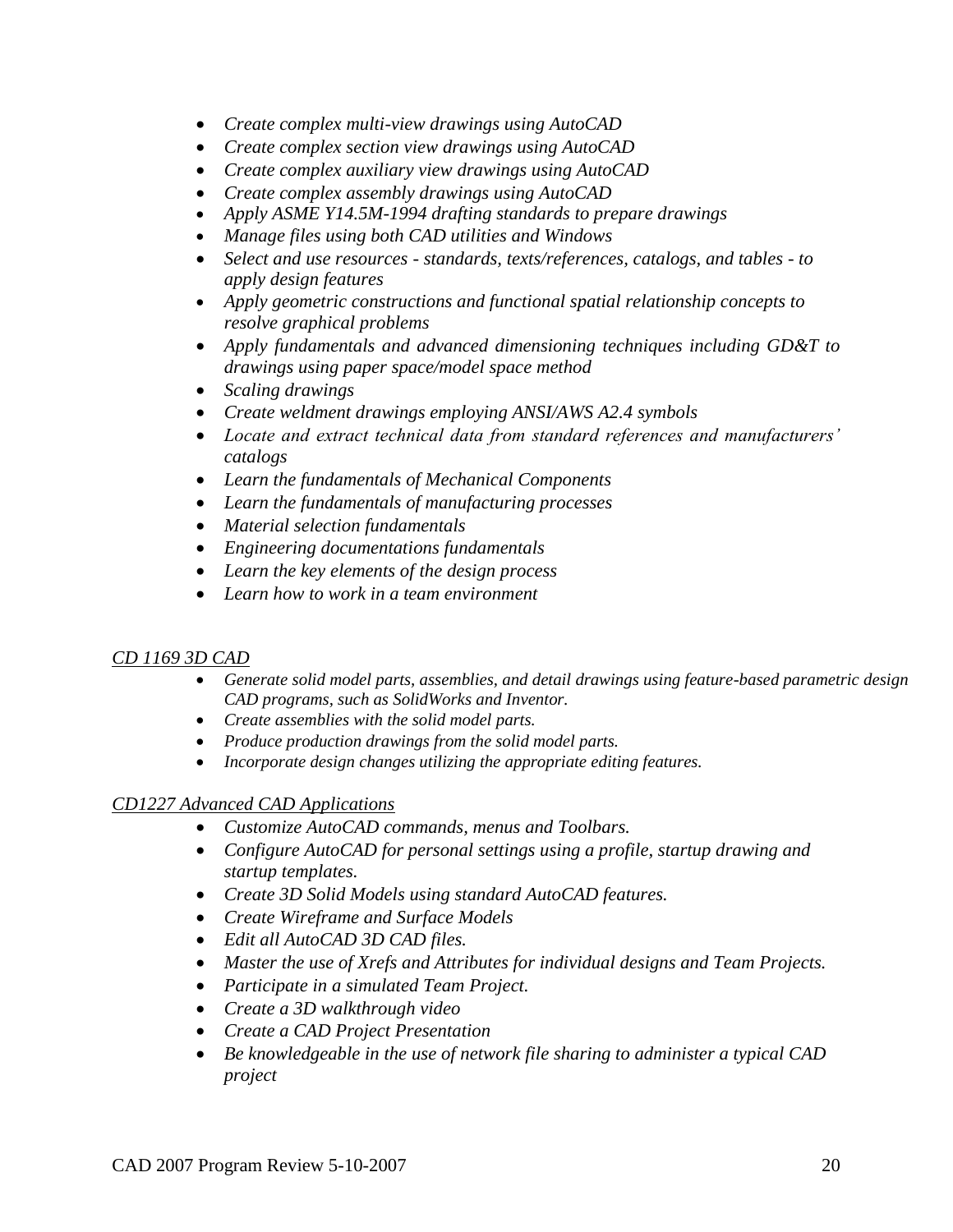## *CD1225 Mechanical Drawing III/CAD*

- *Use advanced commands on a CAD system to create solid models, product detail and assembly drawing*
- *Generate solid models, assemblies, and detail drawings using feature-based parametric design CAD programs, such as SolidWorks and Autodesk's Inventor.*
- *Create families of parts and assemblies building multiple configurations utilizing embedded Excel worksheets.*
- *Model sheet metal parts, creating flat patterns and using the forming tools provided.*

## *CD 1230 Architectural CAD*

- *Create and edit architectural working drawings that include walls, doors, windows, stairs, and roofs of residential and commercial buildings.*
- *Create wall, door, window, and stair styles.*
- *Edit the display representation of the components of objects per layout tab.*
- *Create and edit wall modifier styles, endcaps to create wall design.*
- *Import and export wall, door, and window, stairs and schedule tables.*
- *Determine multiple roof intersections and create roofs for dormers.*
- *Create and apply AEC Profiles to mass elements.*

## *CD 1207 Electro/Mechanical Layout/CAD*

- *Interpret various types of electronic diagrams and schematics*
- *Electronically redraw a sketched diagram using correct symbols and practices*
- *Create a finished CAD Schematic from an engineering sketch to ANSI standards and practices*
- *Be familiar with Autodesk Inventor or SolidWorks in building sheet metal parts*
- *Edit and modify E/M Designs*
- *Produce a finished set of E/M Drawings including schematic, sheet metal, assembly using plots and data files*
- *Have some basic knowledge in the fabrication of sheet metal layout and design*
- *Understand common fasteners related to E/M Design and packaging*
- *Virtually assemble the personal computing devices by knowing how to fasten/join the PCB to rack, panel, or case, and how to wire between electrical units and PCB (Motherboard).*

## *CD 1205 Geometric Dimensioning and Tolerancing*

- *Engineering drawings and tolerancing*
- *Fits fundamentals*
- *Introduction to Geometric symbols and terms*
- *Rules and Concepts of GD&T*
- *Form Controls*
- *Datums (Planar)*
- *Datums (Axis and Center plane)*
- *Orientation Controls*
- *Tolerance of Position*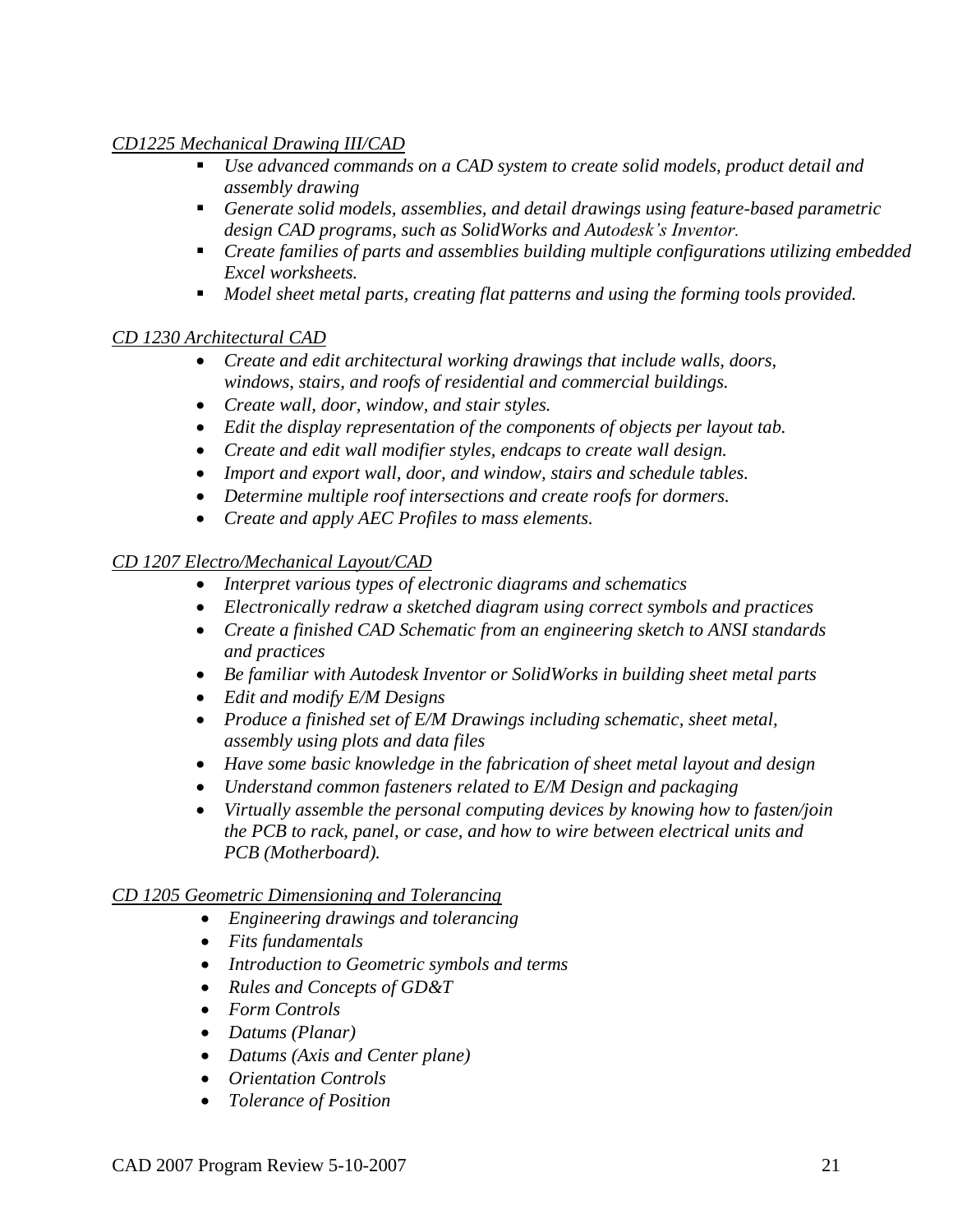- *Concentricity and Symmetry Controls*
- *Runout Controls*
- *Profiles Controls*

#### *CD 1228 CAD Practicum*

- *Design a set of 3D solid / surface models of an E / M design, mechanical design or architectural design.*
- *Use the finished design to create 3D presentations using slides, scripts, animation and / or rendered outputs.*
- *Develop 2D detail drawings from the solid models;*
- *Apply geometric and dimensioning requirements to the detail drawings using a CAD software package;*
- *Incorporate engineering changes to the solid models and revise and record the changes on the detail drawings;*
- *Provide plots of drawings utilizing the paper space mode of CAD for plotting.*
- *Collaborate and cooperate in a group setting to enhance cognitive and social learning.*
- *Construct potential solutions to design problems through lecture and reading activities.*
- *Communicate to others the deeper processing of content and the critical development of literacy skills and strategies.*
- *Analyze the process for manufacturing in order to reduce product cost.*
- *Employ explanatory writing techniques to transmit existing information or ideas acquired through reading, note-taking, and listening.*
- *Create unified and coherent short papers that include writing for analysis, description, explanation and evaluation of specified workplace issues / situations.*
- *Use the journal entry format of informal process or response to compile a database of personal information.*
- *Prepare resumes and cover letters that reflect individual strengths.*
- *Develop an essay that describes the class project in the context of an industrial project and include suggestions for design and design process improvements and implementation.*
- 6. Is there a desire to introduce any new or revised student outcomes for this program? Please specify the proposed or revised student outcome, the proposed or revised strategies for attainment of the learning outcome, and the proposed assessment criteria and methods.

*We are currently considering incorporating part of our CAD Practicum and possibly our new Architectural CAD course to include a service learning component. Another consideration for our CAD Practicum is to have students work on a design project with other college programs. The S2006 project required our students to design a hospital bed using solid modeling tools and presentations. Hopefully we can expand this process by including students from other programs to help with design considerations for a common project*.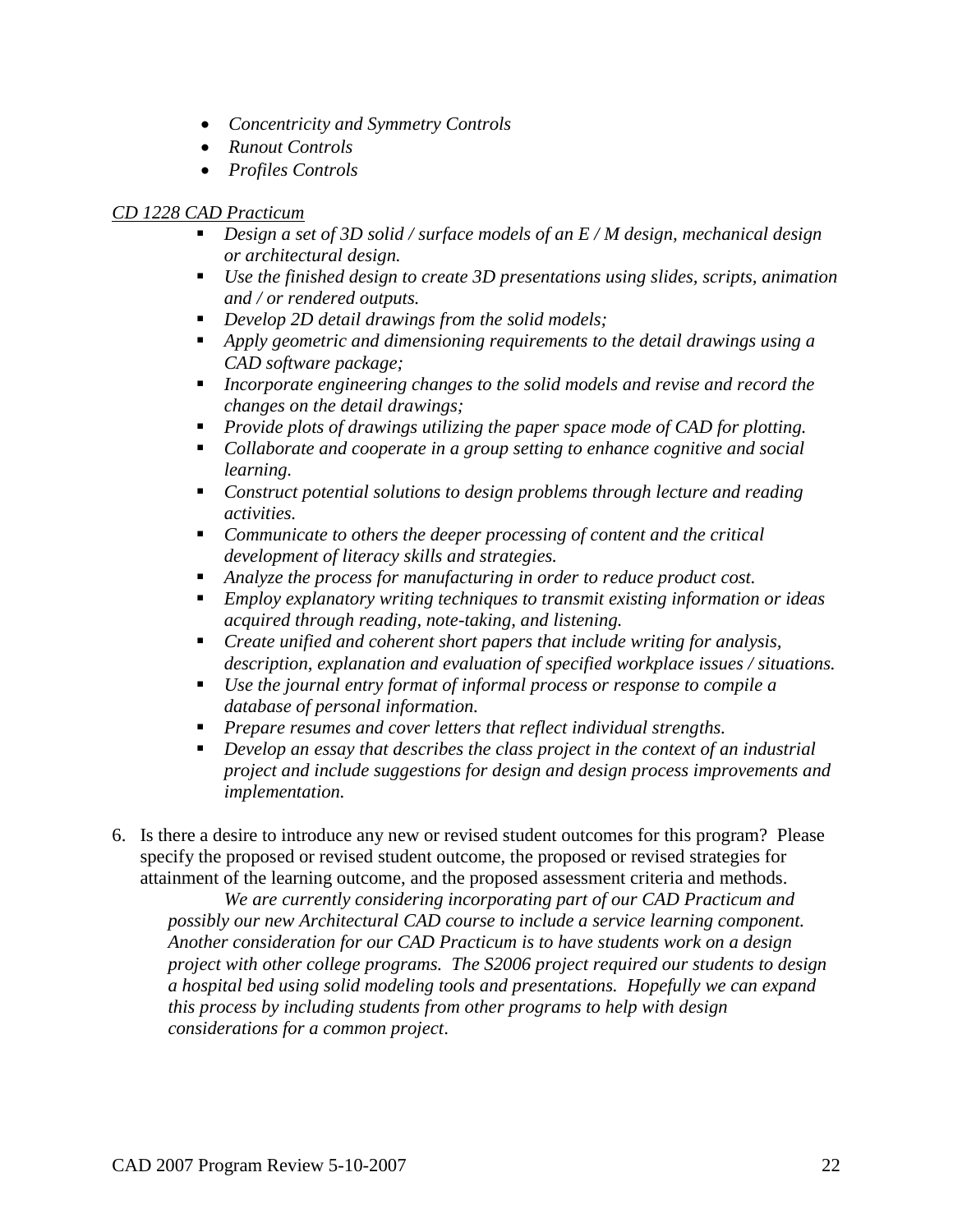| <b>Proposed New or Revised</b><br><b>Student Outcome</b> | <b>Proposed Strategies For</b><br><b>Attainment of the</b><br><b>Learning Outcome</b> | <b>Assessment Criteria and</b><br><b>Methods</b> |  |  |
|----------------------------------------------------------|---------------------------------------------------------------------------------------|--------------------------------------------------|--|--|
| <b>Employability Skills</b>                              | College Project and                                                                   | <b>Team Project with students</b>                |  |  |
| Workplace Behavior                                       | Service Learning                                                                      | from different programs                          |  |  |
|                                                          |                                                                                       |                                                  |  |  |

13A. Using the chart below, please indicate the courses in your program that satisfy a core intensive. List strategies for attaining each intensive (i.e. through specific activities or projects) and describe how the learning of each will be assessed.

| <b>Intensive Value</b> |                                                                | Program<br><b>Course</b>        | <b>Strategies for</b><br><b>Attainment of Learning</b><br><b>Outcomes</b>                                                                                                                                                                                                                                                                                                    | <b>Assessment Criteria and</b><br><b>Methods</b>                                                                                                                                                                                            |
|------------------------|----------------------------------------------------------------|---------------------------------|------------------------------------------------------------------------------------------------------------------------------------------------------------------------------------------------------------------------------------------------------------------------------------------------------------------------------------------------------------------------------|---------------------------------------------------------------------------------------------------------------------------------------------------------------------------------------------------------------------------------------------|
| $\mathfrak{l}.$        | Multicultural                                                  | General Ed                      |                                                                                                                                                                                                                                                                                                                                                                              |                                                                                                                                                                                                                                             |
|                        | Perspective                                                    | Electives                       |                                                                                                                                                                                                                                                                                                                                                                              |                                                                                                                                                                                                                                             |
| 2.                     | Global                                                         | General Ed                      |                                                                                                                                                                                                                                                                                                                                                                              |                                                                                                                                                                                                                                             |
|                        | Understanding                                                  | Electives                       |                                                                                                                                                                                                                                                                                                                                                                              |                                                                                                                                                                                                                                             |
| 3.                     | Written<br>Communication                                       | CD 1228<br><b>CAD</b> Practicum | Create unified and<br>coherent short papers that<br>include writing for<br>analysis, description and<br>evaluation of specified<br>workplace issues /<br>situations<br>Develop an essay that<br>describes the class<br>project in the context of<br>an industrial project<br>and include suggestions<br>for design and design<br>process improvements<br>and implementation. | 1. Written materials must<br>include the design<br>intent and clearly<br>define the project.<br>2. Papers must be written<br>in clear, logical prose,<br>and exhibit the ability<br>to analyze, synthesize,<br>and evaluate<br>information. |
| 4.                     | Computer<br>Literacy                                           | CA 1101                         |                                                                                                                                                                                                                                                                                                                                                                              |                                                                                                                                                                                                                                             |
| 5.                     | Values, Ethics,                                                | General Ed                      |                                                                                                                                                                                                                                                                                                                                                                              |                                                                                                                                                                                                                                             |
|                        | or Social Policy                                               | Electives                       |                                                                                                                                                                                                                                                                                                                                                                              |                                                                                                                                                                                                                                             |
| 6.                     | Impact of<br>Technology,<br>Environmental<br>Issues, of Health | CA 1101                         |                                                                                                                                                                                                                                                                                                                                                                              |                                                                                                                                                                                                                                             |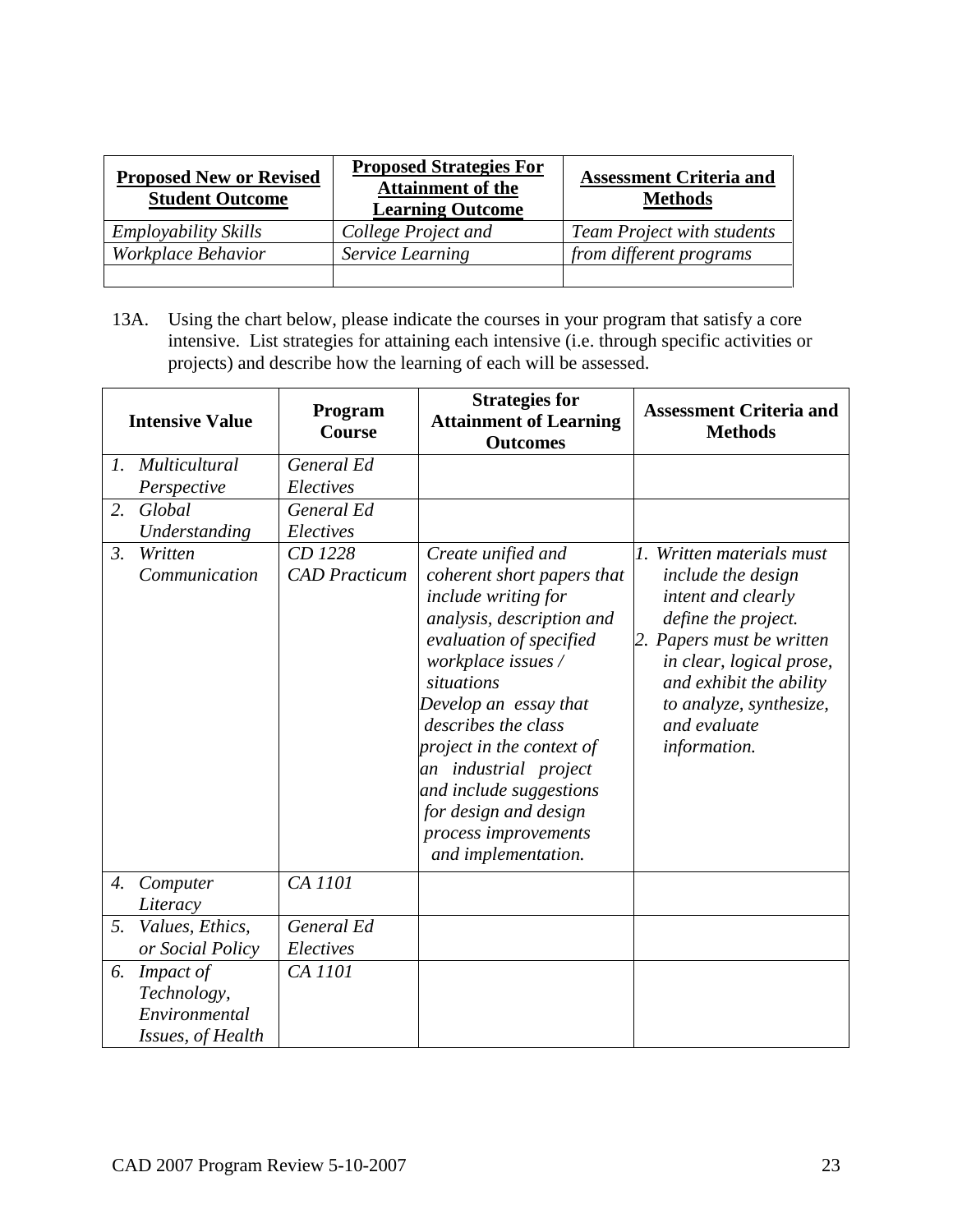13B. Please describe any new efforts to incorporate intensive values into program requirements, or to ensure appropriate advising of elective courses.

*A Written Communication intensive value has been added to the CAD Practicum. All other core curriculum intensive values can be met in General Education requirements.*

14. Please describe any **interdisciplinary courses** which are provided as an integral part of this program.

N/A

15. Please comment on **work-based learning** opportunities with the program (i.e., coop, internships, service learning). What percent of program students participate in each of these activities? Indicate any problem being faced in incorporating work-based learning.

*During the period of 1999-2003 well over fifty percent of our second year students were employed part time as CAD drafters in some technical discipline. Because of the decline in technology the years 2004-2006 the part-time employment opportunities have declined significantly to less than twenty five percent. The availability of CAD jobs is dependent upon the job market and, therefore, economy driven: currently the demand for part-time CAD student/workers and graduates of the program do not exceed the supply the program can process. This is improving with the recent improvement in our economy. Other students are employed in related technical areas such as engineering support services, inventory control, and manufacturing activities. The two greatest long term problems of work based learning are the inability to connect with companies willing to support internships or a coop program and maintaining currency of CAD software to keep our students attractive to an ever changing industry. Our software is current with those used in other programs and in most cases more current than many companies. The coordination needed to aggressively pursue coop, internship and service learning alternatives is limited with only two full time faculty members.*

16. Please comment on the **scope and sequence** of courses now in place. Is the flow and relationship of courses to one another satisfactory? Are there changes indicated, based upon program objectives and/or new needs identified through the assessment process?

*At its inception in 1982 as a full fledged Associate in Science degree granting Electro/Mechanical Drafting Technology program, all skills were board based and manually executed. By 1985, the program had received its first ten microcomputers and several courses were literally transcribed using CAD software. By the beginning of the 1990s, virtually all drafting was performed on computers. In 1994, the decision was made to change the program name from Electro/Mechanical Drafting Technology to*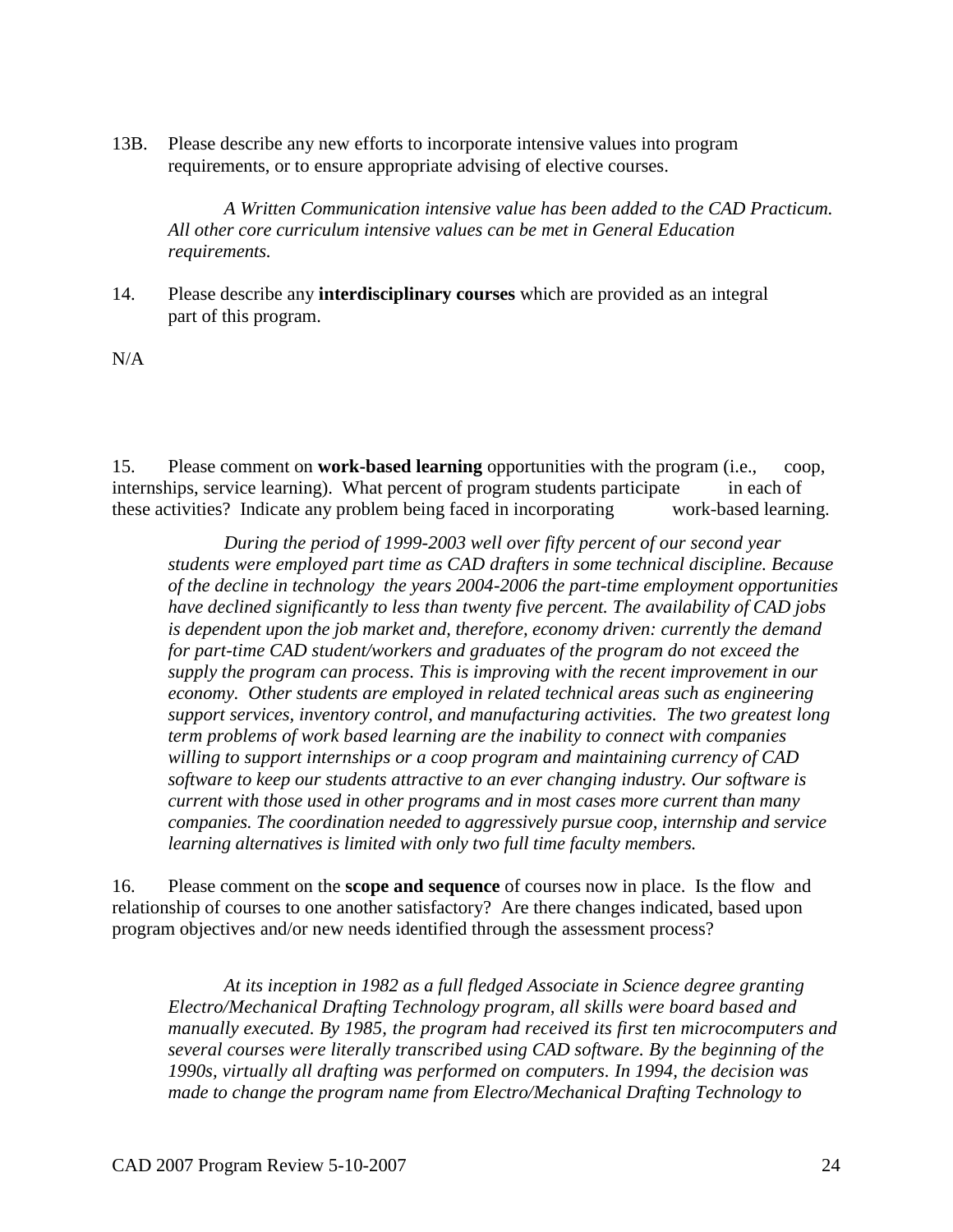*CAD (Computer Aided Drafting and Design) Technology. The past decade has brought significant design tools that allow for three dimensional (3D) mechanical solid modeling. Changes have been made to introduce basic 3D instruction after students have completed traditional introductory two dimensional CAD and manual drawing courses. Several course objectives and content have been modified to reflect these improvements in CAD design tools.*

*The following scope and sequence of courses reflect input at that time from the Advisory Board, faculty review, and students and alumni:*

*1 st Semester Mechanical Drawing I Introduction to CAD Printed Circuit Board Design*

*2 nd Semester Mechanical Drawing II/CAD 3D CAD Advanced CAD Applications*

*3 rd Semester Mechanical Drawing III/CAD Architectural CAD Electro/Mechanical Layout/CAD*

*4 th Semester Geometric Dimensioning and Tolerancing CAD Practicum*

> *The CAD Technology program, by necessity, maintains a fluid, dynamic evaluation process. The program must maintain currency with the high technology industries with state-of-the-art software and hardware so as to produce graduates with incomparably broadly ranged marketable skills. Based upon the industries ' expectations from our graduates, the changing scope of CAD software, and spurred by the self evaluation process, the faculty frequently meets on numerous occasions to formulate and implement a proposal for revamping both the course structures and adding new or revised courses. We also review any input from our Advisory Board for suggest changes and trends. Among these changes are:*

- *The need for a "bridge " or transition course after the introductory CAD course that would emphasize fundamental three dimensional drawing concepts. 3D CAD was introduced to accomplish this requirement.*
- *The need for a "practicum " or "capstone " course that would enable exiting students to work in a cooperative atmosphere on multivariate projects with multiple teacher/mentors that will emulate the workplace, build team skills, written communication and workplace behavior. Our CAD Practicum course was introduced a few years ago to realize this.*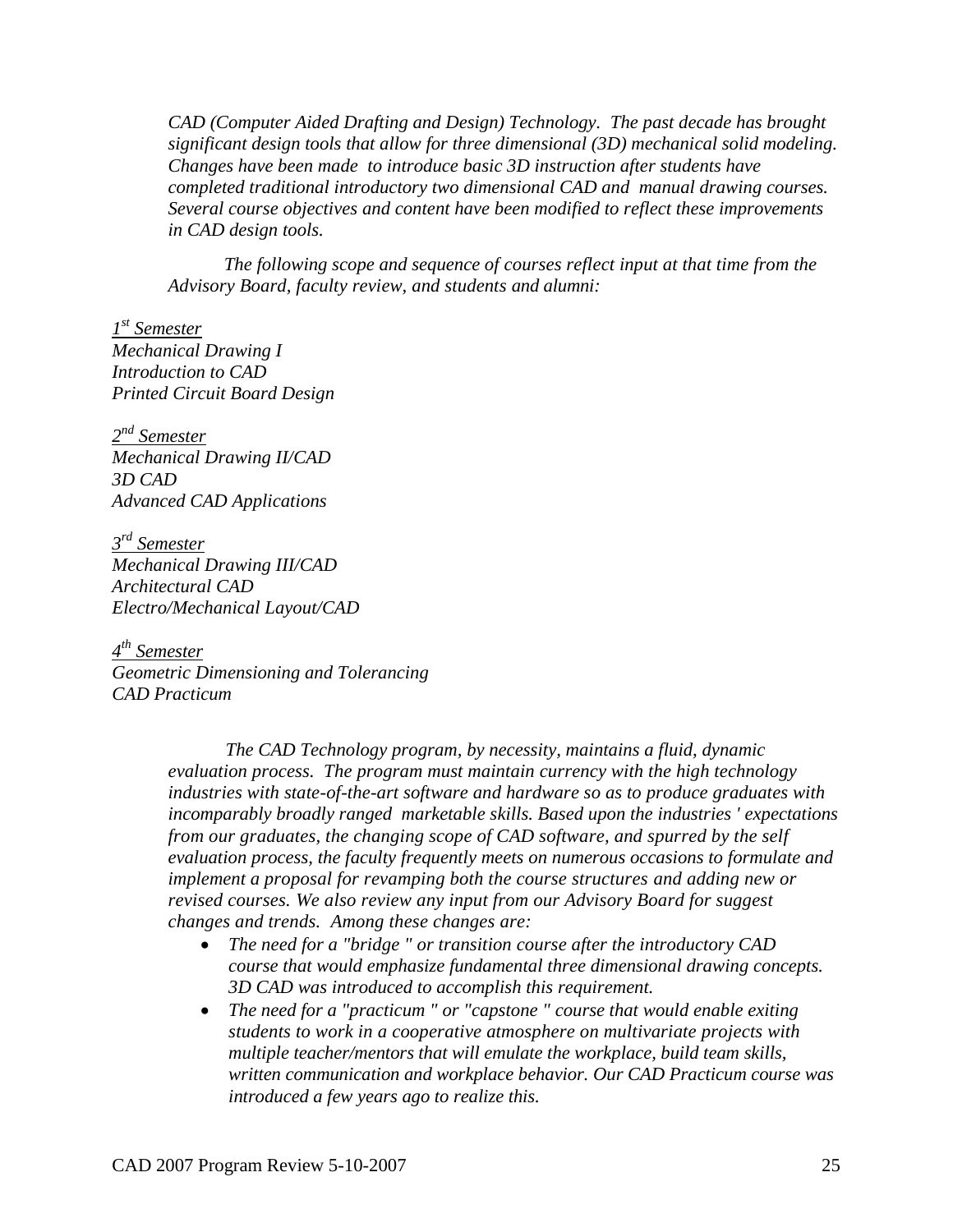- *The need to expand into Architectural CAD to expand he employment opportunities as recommended by our advisory board. A revised Architectural CAD course was conducted in the Fall 2006 semester..*
- *The need to update our one-semester Printed Circuit Board course to include materials that were previously contained in two courses. The software advances in* PCB software tools and the need to add Architectural CAD made this change necessary.

17. Please comment on the role of **developmental courses** in your program? Which ones are relied upon by significant numbers of students in the program, what conclusions are you able to draw about the impact of these courses on students' preparation levels?

*Development students can enroll in our CAD courses as they take developmental courses.* 

### 18. Describe any plans to introduce **new methodologies** into required or elective courses.

*The CET division has been very aggressive with having the CAD faculty redesign the course syllabi and content to include course outcomes, skills assessment employability skills, and project based learning. This ongoing effort has allowed the faculty to reflect on past learning objectives and student assessment. Although our intent is to revise all course materials, our CAD Practicum has provided us an opportunity to use these new methodologies. Our students have gained immediate contact with team-taught teacher/mentors as well as student colleagues of varying abilities and strengths. The content enables the students to extrapolate materials learned in previous courses, develop higher level CAD skills in several fields, and synthesize all the learning with new presentation techniques. The interactions between colleagues has simulated those that occur in the workplace. An outcome of this course has been the opportunity for the students to make presentations of themselves and their projects to varying groups such as corporate recruiters, incoming freshmen, invited employers of our graduates, the Advisory Board, etc.*

*Another opportunity that presents itself for inclusion in the CAD Practicum" course is for exiting students to career shadow their industrial counterparts. The CAD Technology program has a twenty year backlog of graduates working in various design fields. There could very well be opportunities to create linkages between current and former students. The feedback would be twofold: exiting students get a glimpse of the "real world": alumni have the chance for program input.*

*Any new revision to our syllabi will include workplace skills. These will include employability skills recommended by NWCET.*

19. Describe any new **student assessment methods** that have been implemented in any of the core program courses or in a general programmatic way. If you are able to assess the effectiveness of such methods, please do so.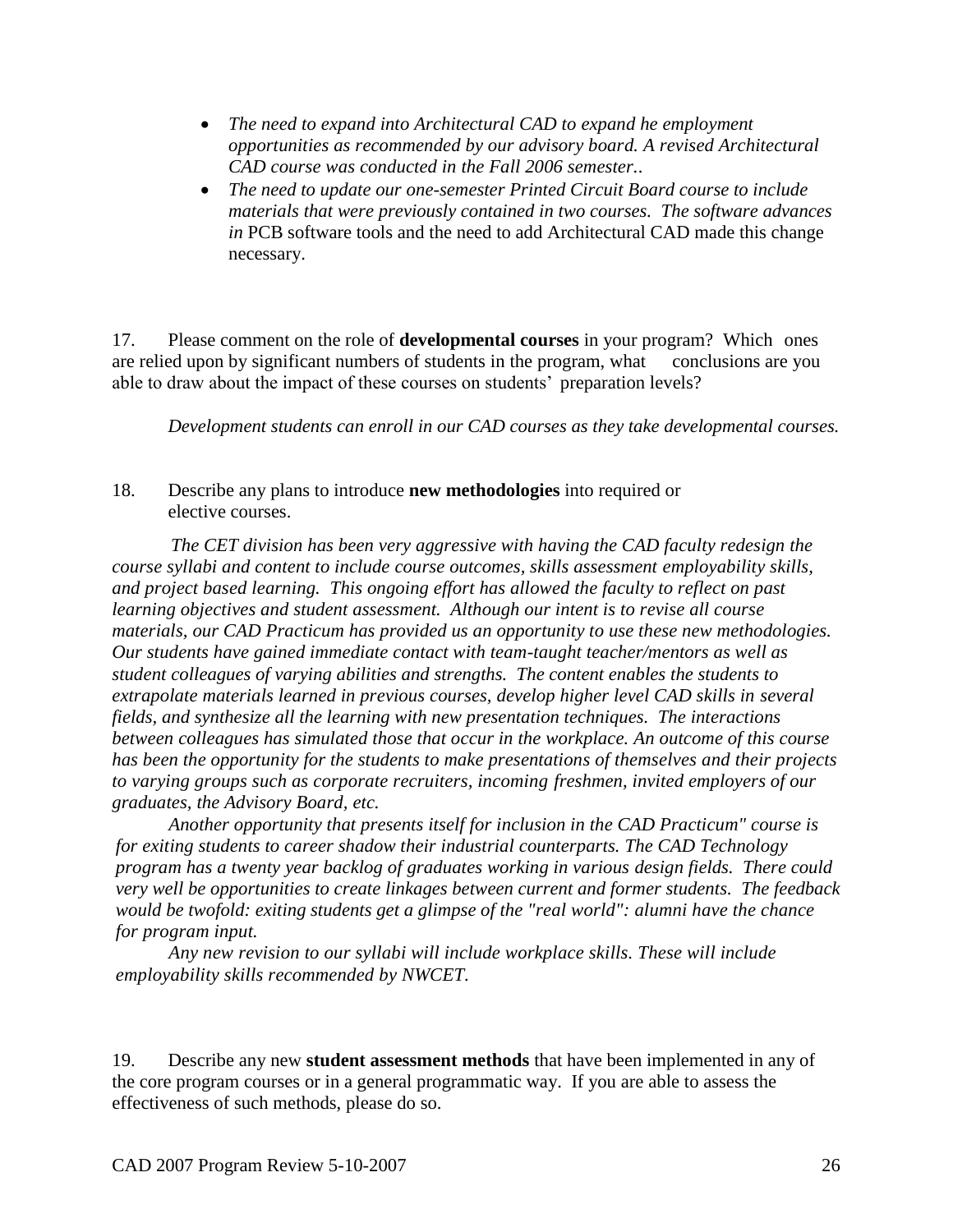*Newly revised course materials now include better defined course outcomes and skills with assessment criteria. During the past several years the college has provided seminars and training sessions to help the faculty revise course materials to include assessment materials. By nature of the size of our program, each instructor has virtually daily contact with his students and is able to informally monitor their progress. The department's physical facility encourages supportive non-competitive interactions among the students: students are encouraged to work together with civility and form strong bonds. After all, one's colleague may one day become one' s fellow team member. Therefore, the trend in several courses has been toward the presentation of a portfolio and project based learning modules instead of formal exams or quizzes. Another assessment method has been the evaluation of a team effort using self and group evaluation techniques.*

*Based on the above observations, several years ago a "CAD Practicum " or "capstone" course was implemented to include workplace behavior and employability skills. This course has enhanced the attributes that are inherent strengths of the CAD Technology program as described above,*

#### **Section IV: Instructional Support**

20. Please discuss the adequacy of the **staffing level to teach and advise** for students enrolled in the program.

*The department currently has two full-time and two adjunct faculties. The present staffing level is adequate for the current number of students enrolling in the program in the most recent years. However, this staffing will be inadequate if the numbers of student enrollee return to the 1980's and 90's level. Because the number of workstations per labs determines the course enrollment, class sizes are limited to fifteen students. CAD courses, which do not require workstations, have a greater number of enrollees. Students have ready access to their advisors who are full-time faculties. However; the ratio of advisor to advisee is inadequate because the advisors have more advisees than the amount required by their CBA. Department faculty have been generous in comment on advising center and incoming students – accepting additional advisees*

1. What specific **support services and activities** (i.e., tutoring, media, library, disabled student support, computer labs, service learning coordinator) does this program require? Please comment on the availability and adequacy of these services (be specific about any current deficiencies or projected needs).

*The program employs one second year student as a part time CAD lab assistant who maintains open lab hours four evenings per week. It is the lab assistant's responsibility to ensure that the facility is secured at the end of the evening classes, that computers and peripherals are shut down, and the labs tidied for the morning classes. It is NOT his responsibility to troubleshoot the computers beyond the very basics. For more complex tasks we have relied on the services of a faculty member, Patrick Boyle. The need for an expert in CAD Software and configuration is needed and will be required in the future because the college*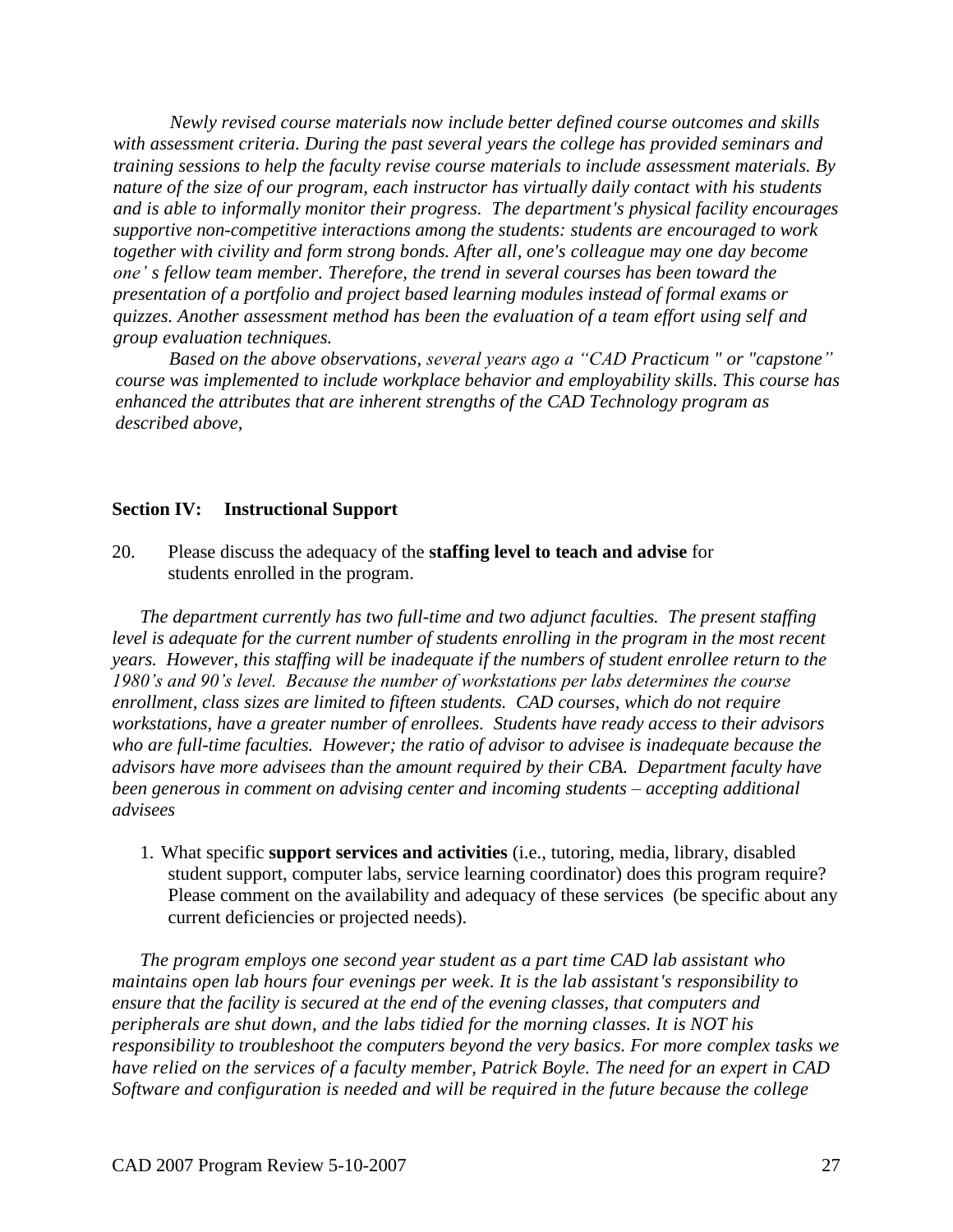*does not maintain the resources to support the technology at this level. Recently, the college I.T. and Academic Support department have taken ownership of the physical hardware. The CAD server is now located on the Lowell campus and is maintained by computer services. This allows for better security and regular backups according to college policy. All software upgrades and configurations relating to the CAD software are performed by the CAD faculty. This function is usually performed over the summer months and requires 40-80 hours to create images of the 8 CAD packages.*

22. How adequate and appropriate are **program facilities and equipment**? Please be specific about current deficiencies or projected needs.

*The CAD Technology program is fortunate to be housed as an intact facility in the South Academic Building on the Bedford campus, which is centrally located amongst towns that support high technology industries. The college has been supportive in updating hardware and software requirements and students have been holding their own in reflecting currency of skills. The program has been able to keep pace with the latest software versions because of a superb relationship between the department and the software companies. This crucial relationship is the result of the department chair, Patrick Boyle, leadership. The software is upgraded as new versions are being introduce to the market. Our costs are insignificant compare to their market value and some companies donate their software to our program. The department recently acquires a new plotter capable of plotting all drawing sizes. However, the CAD department in order to maintain its leading-edge position must invest in new technologies such as 3D printer.*

23. Are there unmet **professional development needs** of program faculty or staff? If so, please describe.

*The college and the division has been very supportive and shown generous financial support for professional development. We regularly attend seminars, trade shows and conferences. Training for software updates has lagged somewhat because most training is based on the industry calendar and these tend to take place during the teaching semesters.* 

24. Describe the **program budget** if a specific one exists. How is it currently allocated among program expenditures?

*Currently, there is no specific budget for the CAD program. Hardware and some software upgrades are in general included in the general operating budget of the college. CAD software upgrades, plotter supplies and other minimal expenses are included in the Computer and Engineering Technology Division budget.*

25. Are there specific fiscal needs that have not been previously identified? If so, please specify them.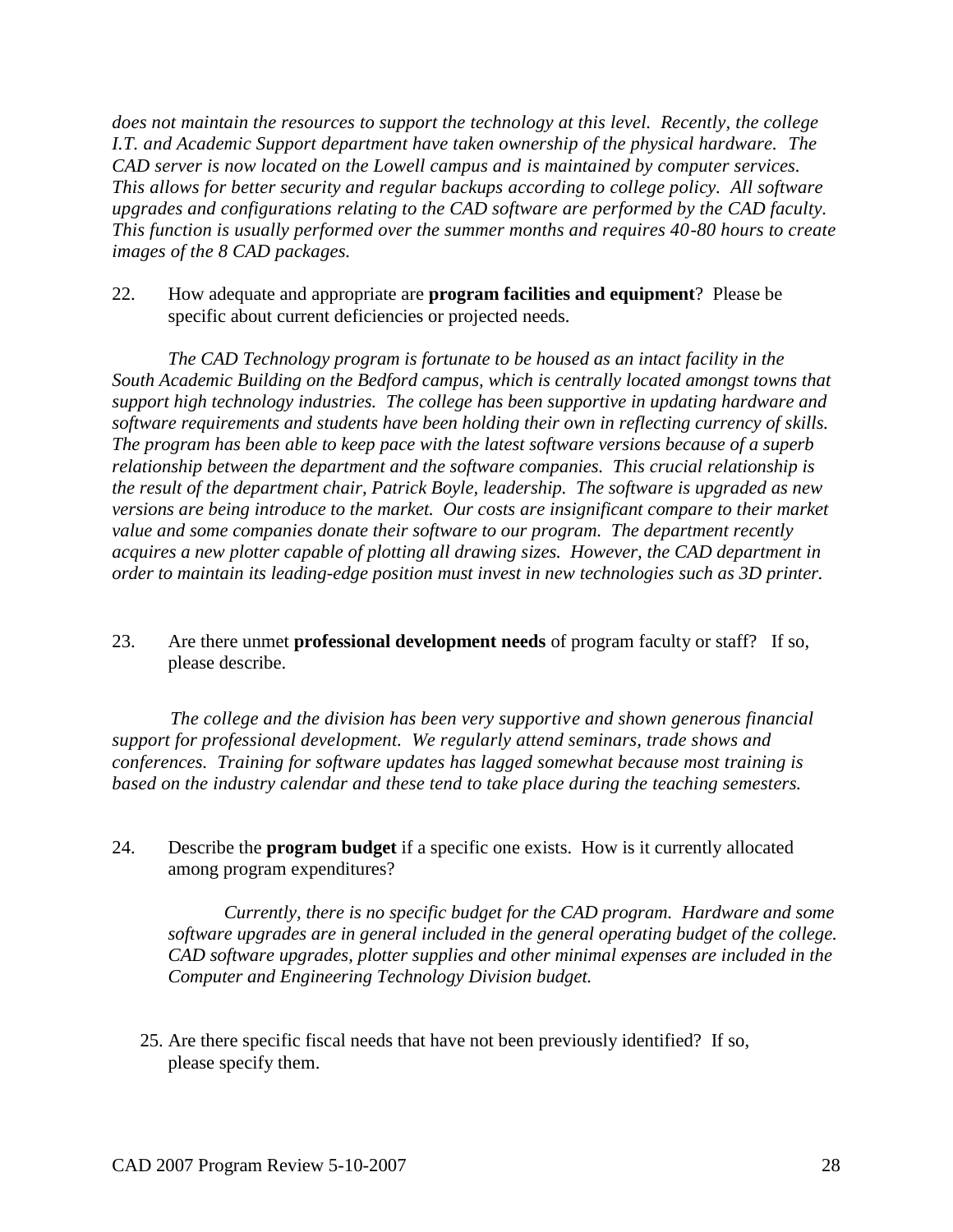*The Dean of the Computer and Engineering Technology Division, Barry Werner, has been very successful at moving the CAD department from its earlier following-edge position in CAD technologies to its current leading-edge position. However, maintaining this position will require the department to adopt new technologies and the faculty to be trained regularly. At least two of our high school partners have made significant investment in 3D printers and rapid prototyping equipments. The department will need to act quickly in order to regain the technological advantage it used to have over its high school partners. This advantage would play a significant role in recruitment and retention. We need some sort of fiscal mechanism that will enable the department to implement new CAD technologies as early as possible. A typical 3D printer cost \$35,000 and requires significant funds for maintenance.*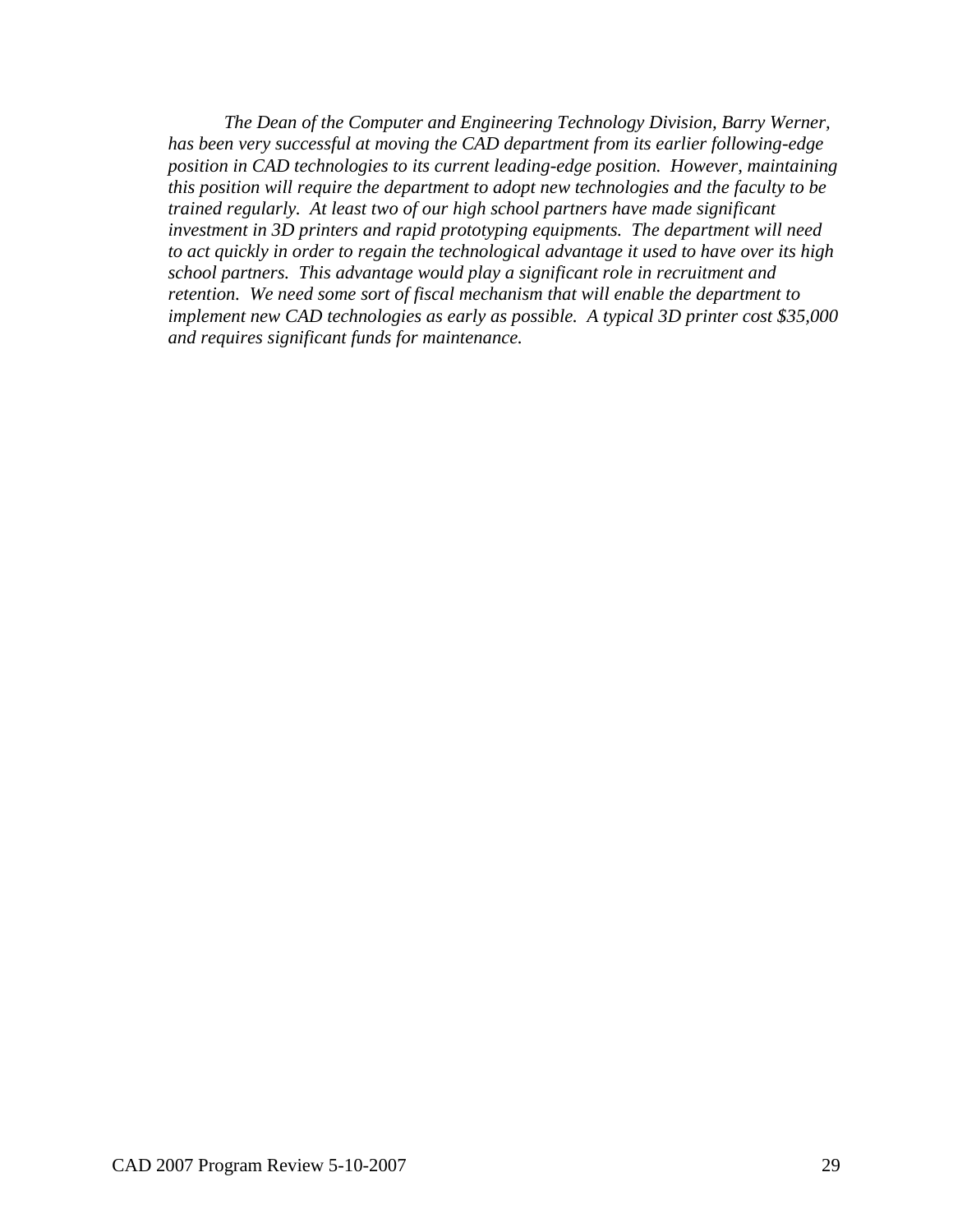#### **Section V: Additional Questions and Program Evaluation Summary**

### **Program Evaluation Summary**

This section should be completed based upon review and consideration of both the data supplied in **Section I** and the questions posed in **Sections II, III, and IV.**

#### A. Major Program Strengths

*Using the support of the CET division and the financial support of the College the CAD Technology has been able to maintain current technology materials. Our CAD labs are equipped with equipment and software that is comparable to industry. All of the CAD Technology facilities are located in the South Academic Building. There are two CAD laboratories on one floor and, a classroom that has desks that can be used for manual drafting and an adjacent classroom on the first floor complete the facility. All CAD labs and lecture rooms have projection systems linked to our network. Faculty offices are located near to the CAD classrooms. The configuration of physical facilities greatly enhances opportunities for student to instructor interactions and promotes collegial interchanges among students. Each student has access to his instructors, each instructor knows all of the students, and the atmosphere of the department is one of inclusion and cooperation. All CAD majors are assigned advisors within the department.* 

 *A major strength of the CAD Technology program lies in the diversity of its two full time and adjunct faculty members, each committed to fostering growth in his niche of the program. Each member contributes a body of expertise which synergistically makes the program greater than a sum of its parts. Each faculty member works at self improvement by maintaining contacts with industrial associates and/or educators, acting as consultants in technological areas, attending conferences and/or in service with other areas of the college. The faculty is a relatively autonomous, loosely woven network which has strengthened through time with a coordinator, rather than a director, at the helm.* 

*Another major strength of our program is the CAD Practicum. This capstone class provides students with an example practical exposure to application of industry standards, team work, problem solving, critical thinking and design process methodology. This class also provides students with a platform to apply their writing and presentation skills leaned in other academic courses. The CAD practicum provides students a major exposure to the industry needs by requiring them to write a resume and cover letter and to look for job openings. Finally, this practicum was moved to another level with the introduction of interdisciplinary collaboration with other MCC programs by choosing design projects where our students need to get information from these different programs.* 

*The Advisory Board meets annually. The board membership includes former students who can contribute industry needs from the perspective of having been through the program. There is good attendance and spirited discussions that have informed curriculum.*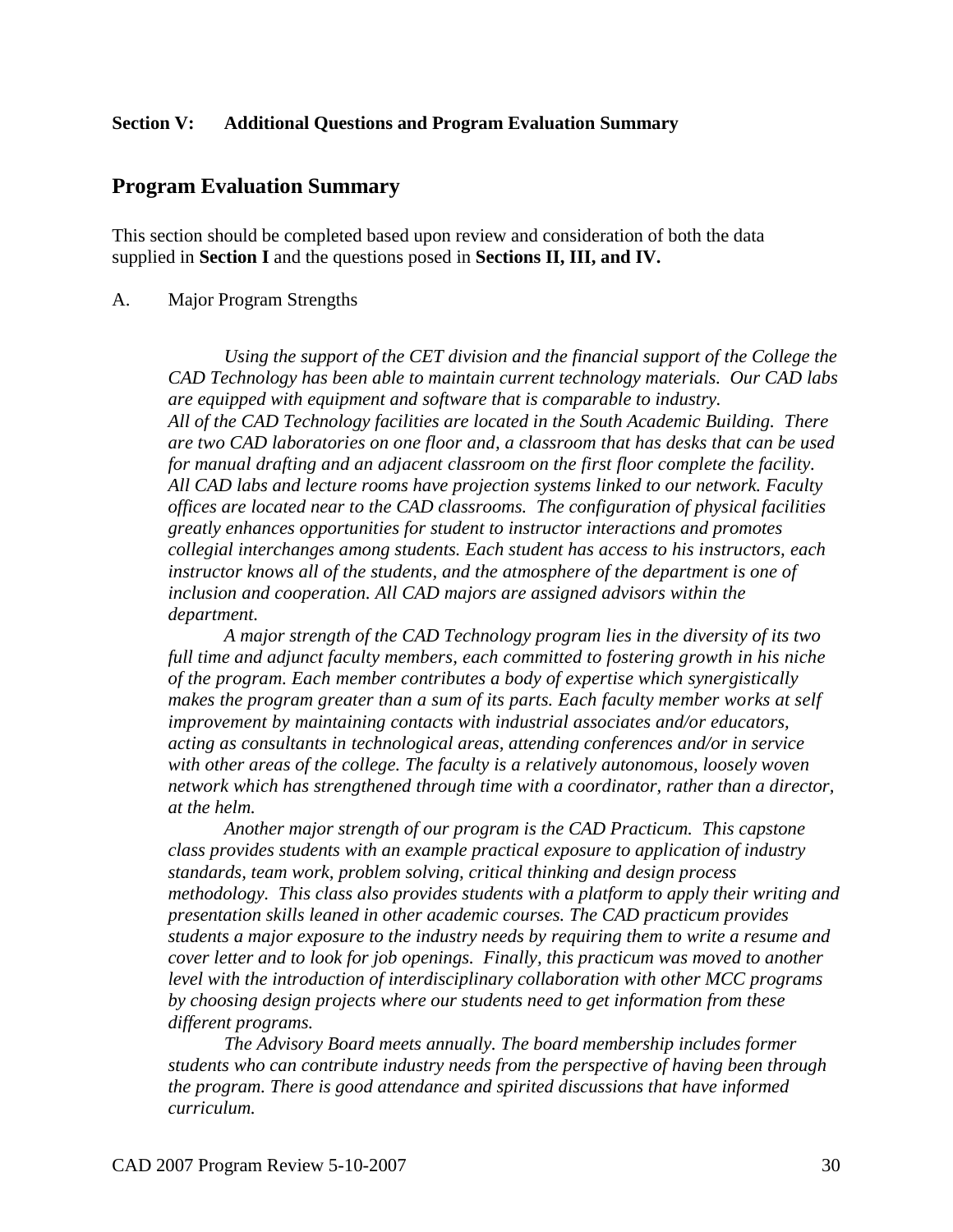#### B. Program Weaknesses or Needs for Improvement

*A weakness of the program is the current staffing level. The program currently has two full-time and one adjunct faculty. Efforts to recruit more adjunct faculty members for the day division have been difficult because the recent upturn in technology employment. The current staffing level is only sufficient to maintain the current status quo but, is not sufficient to move the CAD program to meet any new challenges and opportunities within this industry. Furthermore, the small size of the department faculty make it difficult for the department to participate in the college activities such initiatives upon departments such as ISLO, Skills Assessment, Employability Skills, Workplace Behavior or take advantage of some of the professional development opportunities.* 

*The low enrollment in evening courses resulted in cancellations of all or nearly all offerings in a given semester. As a result a decision has been made to discontinue the CAD evening program. This has a serious effect on our connection to the industry. The evening certificate was widely known, respected and advertised by the participants. It was also a feeder to our day program where companies were given their employees the opportunity to take day classes to complete their associate degree.* 

*The college supports faculty professional development; however, a new strategy and additional resources should be looked at in order to improve the CAD faculty skills to search out and utilize opportunities during the summer. Many industrial training seminars and trade shows are held during the academic year and are very expensive or*  take too much time away from class. It may be more helpful to schedule internal *professional development opportunities during the summer months.*

*The CAD program could be enhanced by the addition of measurement capabilities and materials through which students can have hands-on experience on some of the theories being presented to them in the classroom. This would have most impact in the GD&T class where students have difficulties in grasping the concepts and connecting them to their designs. This is very important in light of the recent resurgence of GD&T in the industry. This issue is currently being supported by the division and lab materials should be available before the next semester should a purchase request be forwarded.*

*The program would also benefit from rapid prototyping and rapid manufacturing capabilities. These technologies are currently being used in the industry and are available in most of our vocational high school partners. This would enable students to produce objects that they have designed. The cost of such 3D printing capability is beyond the resources of the division. Many engineering programs have implemented design-built projects into their programs in which a project is designed and then built. This practice could be adopted in the CAD program if the program could acquire the manufacturing capabilities.*

*In previous years students had an opportunity to enroll in a CAD internship. The CAD department became unable to offer this opportunity when the size of the full-time faculty dropped from four to two. Although the college has a limited infrastructure to support internship projects, the reduction in the CAD full-time faculty makes it difficult existing faculty to administer such project.*

*Last year the practicum project worked with the Nursing department to design hospital beds to federal standards. The CAD students interacted somewhat with nursing faculty members to obtain specifications. This practice could be continued and even*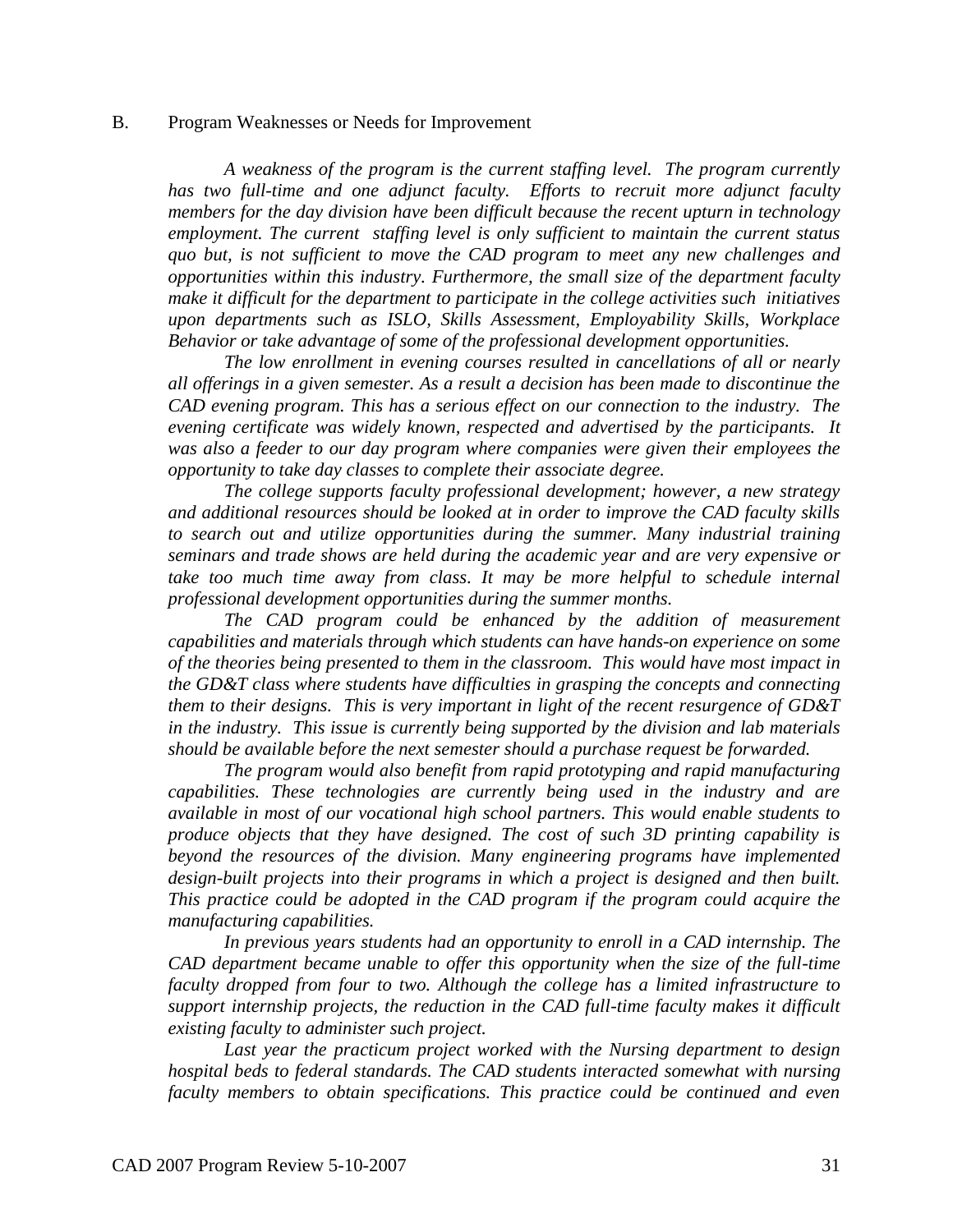*enhanced by developing cross-departmental courses and/or projects involving different stakeholders. The CAD department should investigate how to implement such current industry practices.*

*Each year when hardware upgrades are implemented in the CAD labs, the implementations are held off until either just before the start of the semester or even after the start of the semester. This can have a disruptive effect on classes. It also requires Professor Boyle to provide extensive time for the configuration of the server and the software.*

C. Plans for improving or correcting identified weaknesses

The CAD department needs to:

- *Identify available professional development trainings and to request a budget from the college through the professional development process.*
- *Schedule faculty training and upgrades during the summer.*
- *Be more aggressive with establishing industry partners to help with attaining equipment and training.*
- *Use our Advisory Board to establish wider industry connections.*
- *Articulate a vision for the future, present it to the college and determine the personnel and resources required*
- *Survey industry to determine demand for training in CAD software upgrades and offer courses (credit and/or non-credit) as needed.*
- *Order the measurement equipment needed to enhance the instruction of mechanical concepts in the program.*
- *Investigate how to obtain a rapid prototyping printer and a funding source to maintain it.*
- *Develop a plan for the above with responsibilities and timelines clearly delineated.*
- *Have a schedule for obtaining hardware upgrades that matches the instructional needs of the program.*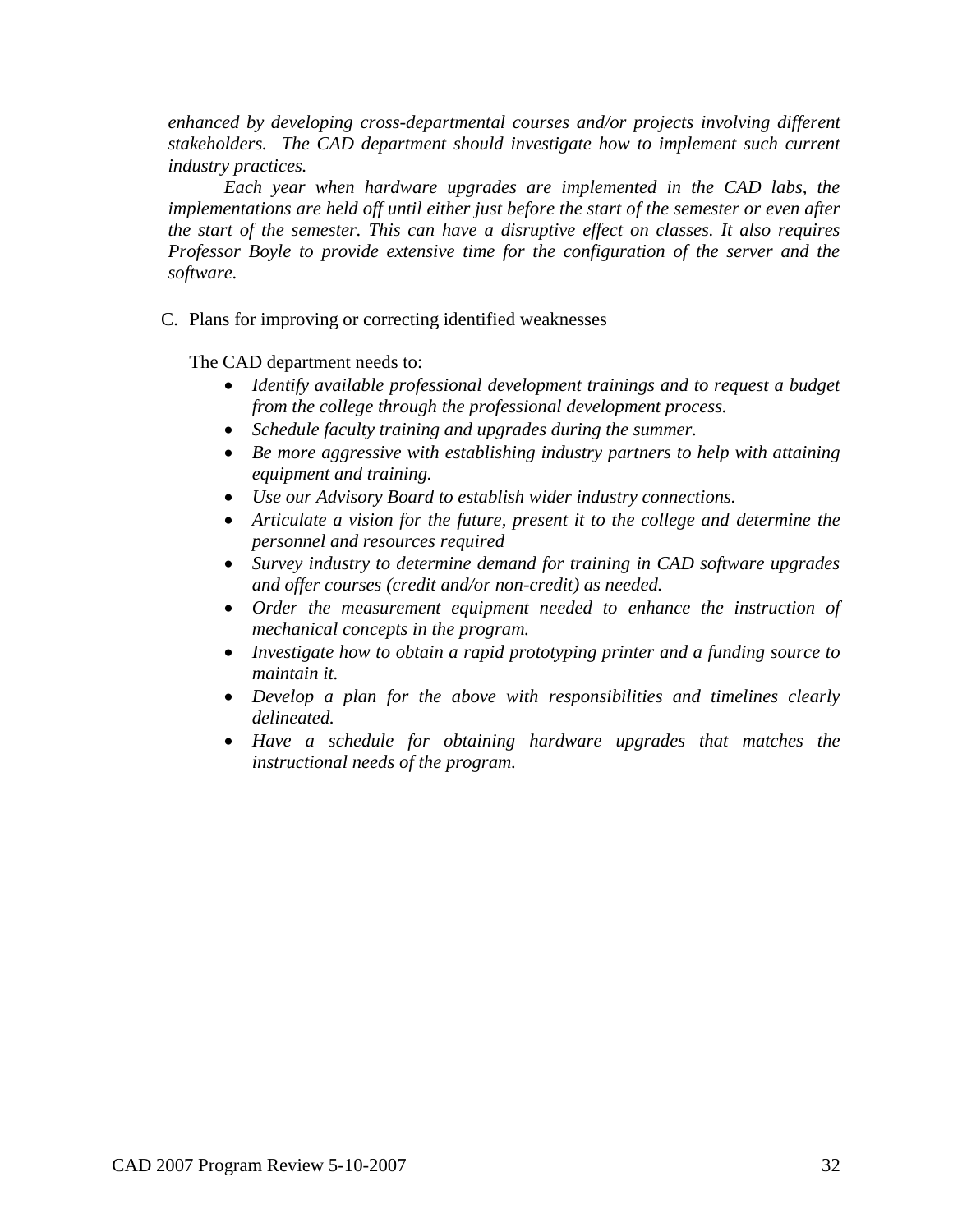### Appendix A

### **MIDDLESEX COMMUNITY COLLEGE CAD TECHNOLOGY ADVISORY BOARD SPRING 2007**

Mr. James Aukstikalnis Drafting Instructor Blackstone Valley Regional Vocational Technical High School 65 Pleasant Street Upton, Ma 01568 (508) 529-7758 x2160 direct (508) 529-7758 x2167 voice mail (508) 529-2403 fax 1 (978) 840-6950 (Home) [aukstik@valleytech.k12.ma.us](mailto:aukstik@valleytech.k12.ma.us)

Mr. Paul Pepin 66 Jackson Rd. Mason, NH 03048 603-546-0106 [ppepin@sbsdesign.com](mailto:ppepin@designsolutions.com)

Mr. Robert (Toby) Ringdahl Timberland Company 200 Domain Drive Stratham, NH 03885 1 (603) 772-9500 X 2290 1 (603) 773-1545 (Fax) 1 (978) 256-6603 (Home) [tringdahl@timberland.com](mailto:tringdahl@timberland.com)

Mr. Joseph (Joe ) St. Cyr Farm Design PO Box 1260 12 Silver Lake Rd Hollis, NH 03049 (603)465-9800 x240 [joes@farmdesigninc.com](file:///C:/Documents%20and%20Settings/boylep/Desktop/joes@farmdesigninc.com)

Mr. Adam Waniek National Engineering Service Corporation 10 Cedar Street, Suite 27 Woburn, MA 01801 1 (781) 938-4747 or 1 (800) 441-NESC 1 (617) 938-8245 (Fax) [awaniek@nesc.com](mailto:awaniek@nesc.com)

Mr. Herb McEvoy EEC Inc. 6 Wilkins Drive, suite 105 Plainville, MA 02762 (p) 508-699-3309 [emgineering@eec-inc.com](mailto:emgineering@eec-inc.com)

Mr. Dan Jankins 385 Judson St, Raynham, MA 02767. drj@basicengineering.net

Mr. Liam O'Connell 46 Wren Street West Roxbury, MA 02132 [liam@brownsardina.com](mailto:liam@brownsardina.com)

Diane Hewitt Middlesex Community College 33 Kearney Square Lowell, Mass. 01852 Phone: 978-656-3252 Fax: 978-656-3322 hewittd@middlesex.cc.ma.us

Mr. Bryan Leary Middlesex Community College Springs Rd. Bedford, MA 1 (781) 280-3932 [learyb@middlesex.cc.ma.us](mailto:learyb@middlesex.cc.ma.us)

Anthony Theos AutoDesk Education Sales 603-621-3153 [anthony.theos@autodesk.com](file:///C:/Documents%20and%20Settings/boylep/Desktop/anthony.theos@autodesk.com)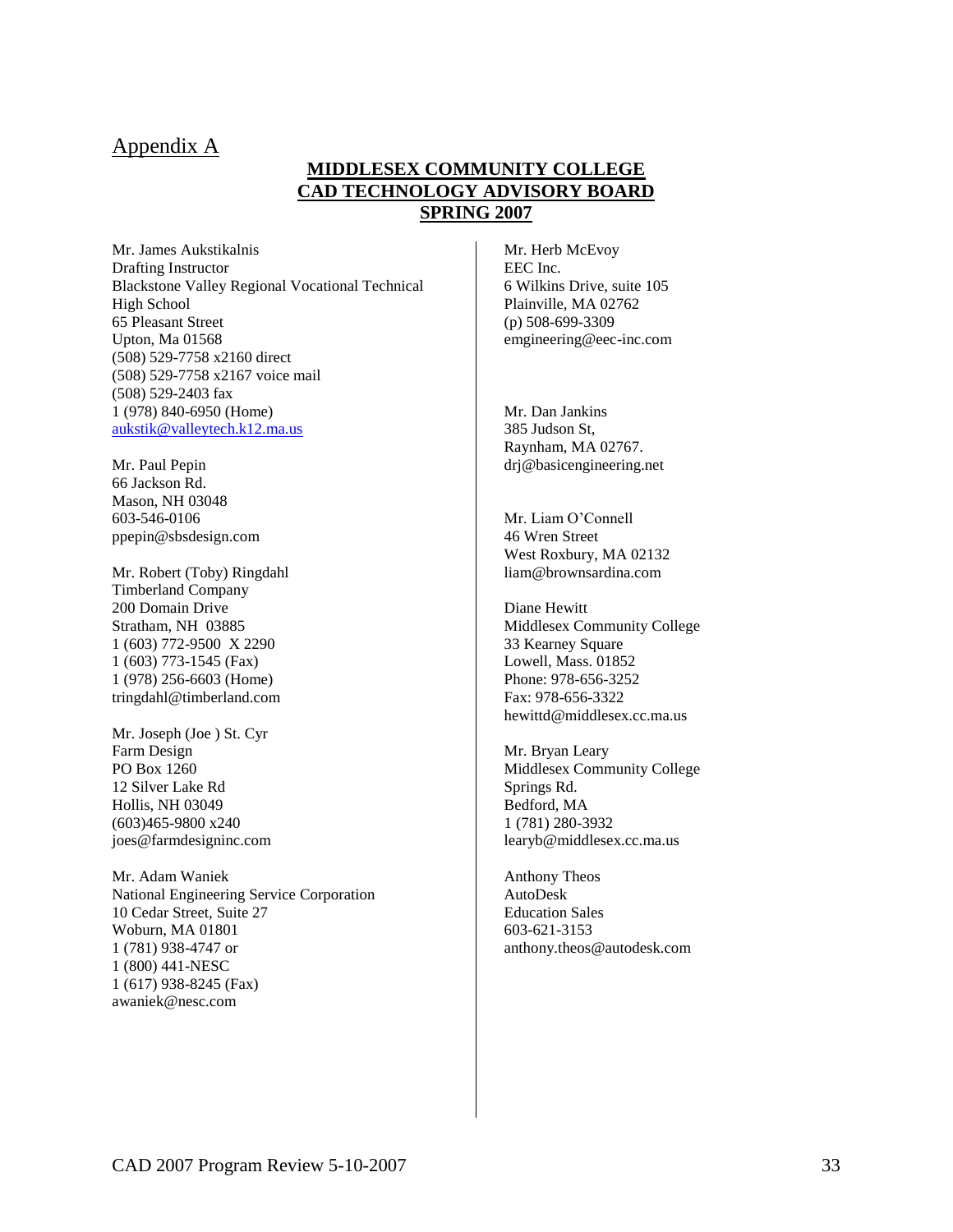## **Appendix B**

## **CAD Technology Advisory Board Minutes** Patrick Boyle

April 26, 2006

### All,

I'd like again, to extend my thanks to you for attending our CAD Advisory Board meeting. This year's meeting had to be one of our most successful and informative. Your comments, ideas and guidance will help our college make positive decisions for our students and faculty. In the next several months, the faculty and deans will be meeting to review and implement many of your suggestions. It was good to hear confirmation of our program from professionals outside the college. I may be asking several of you to review possible changes, ask for suggestions and I will keep you informed of any suggested changes to our program via email. Any decision will be presented at our next meeting.

Meeting commenced at 6:45:

**Introductions** 

Barry Werner:

Overview on the College and the Technology efforts. Explained the BATEC grant and it's funding for use in technology, the new RFID program and Computer Forensics

Patrick Boyle:

PowerPoint Presentation of CAD Technology overview Explained changes to our program

- **Elimination of PCBII**
- Addition of Architectural CAD
- Overview of 2006 CAD Practicum
- **Wish List:** 
	- 30 Chairs
	- Upgrade workstations to 2GIG RAM
	- B Size Laser Printer
	- Measurement Lab
	- CAD/CAM Lab for light machining
	- 3D Printer

Reviewed samples of students work

Will be asking for comments on program review

Students need more practical knowledge: Suggestions were asked.

Discussed issue of students being "rusty" with AutoCAD because AutoCAD is not taught in the last semester.

No one has asked for Pro-E students for 5 years

Most students are still getting jobs because of their AutoCAD skills

We attract lots of students because of our Articulation Agreement with High **Schools**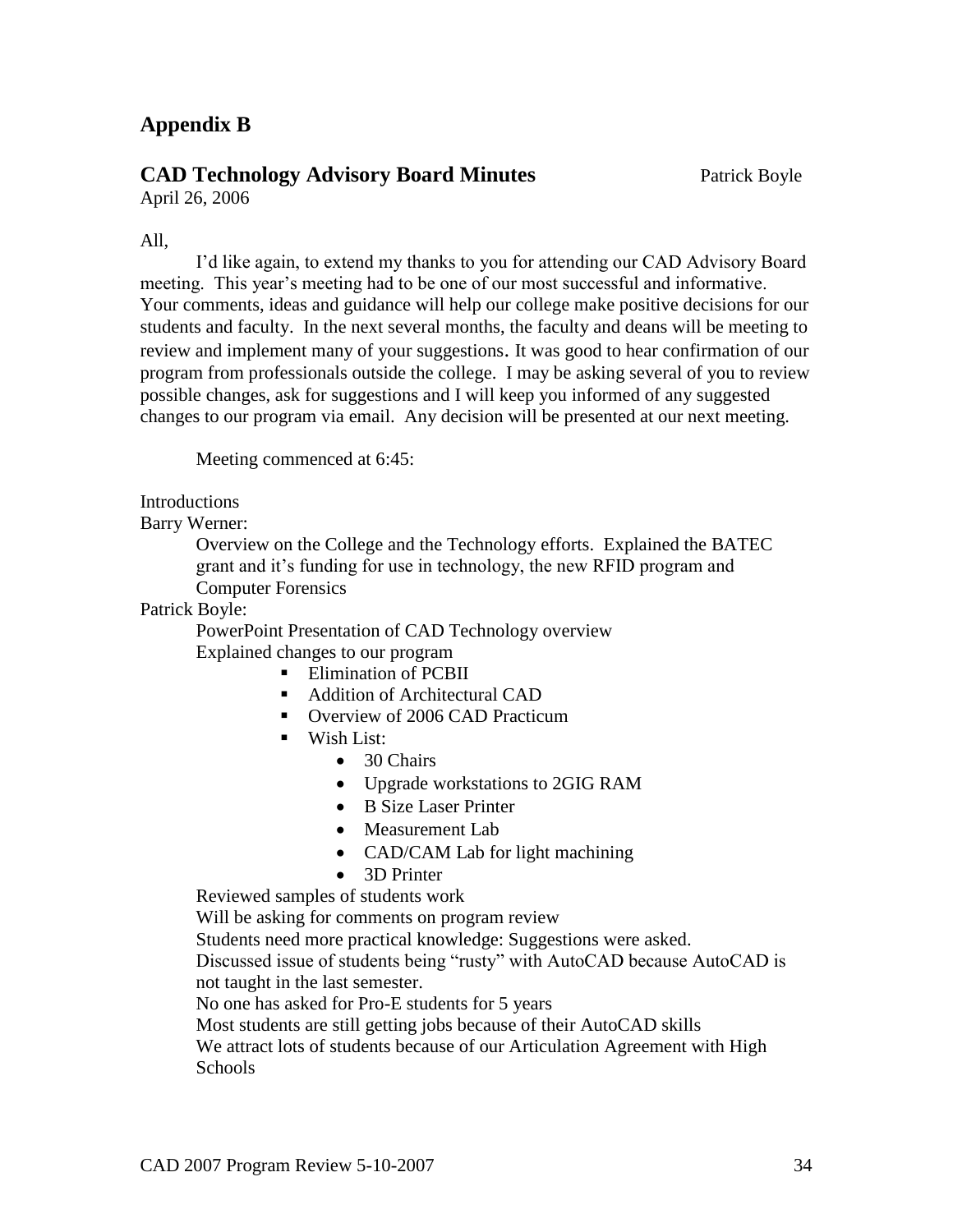Jacque-Antoine Jean

Recommended to use AutoCAD during the last 2 weeks of GD&T

Adam Waniek

Suggested that we teach Cable Packaging.

Market is somewhat slow

AutoCAD 3D is more common now

Inventor is being requested more and more

Solidworks training leveling off as many are now trained.

PCB is very slow

## Dan Jenkins:

PCB and Mechanical Engineers doing their own design

#### Rick Castillo:

Inventor has much to offer for Design for Manufacturing

Patrick Boyle:

Asked for comments on Architectural CAD

Jobs available, why not include it

### Joe St.Cyr:

Commented on Industrial Design

#### Liam O'Connell:

Mentioned a new program called "Sketch Up" is a hot product and suggested we look into using it. Used for Landscape Design

#### Tony Theos:

Comment on the increasing popularity of Revit.

### Barry Werner/Patrick Boyle:

Interdisciplinary lacking. Possible service learning component for future. Herb McEvoy:

Students should be taught how to swap files between various software like Solidworks and Inventor

#### Barry Werner:

Asked for comments on where technology is going to be in 5 years.

Toby Ringdahl: Ergonomics, etc

Joe St.Cyr: Rapid Design, etc

Discussed Service Learning with other schools.

#### Toby Ringdahl:

Sketching tools. New Tablet type

#### Other open topics:

PCB demand is down Job market not great but better MCC only school teaching GD&T Mechanical Components is still lacking in our curriculum Design for Manufacturing must be considered Special thanks to Bryan Leary for taking the meeting notes.

Meeting adjourned at 8:55PM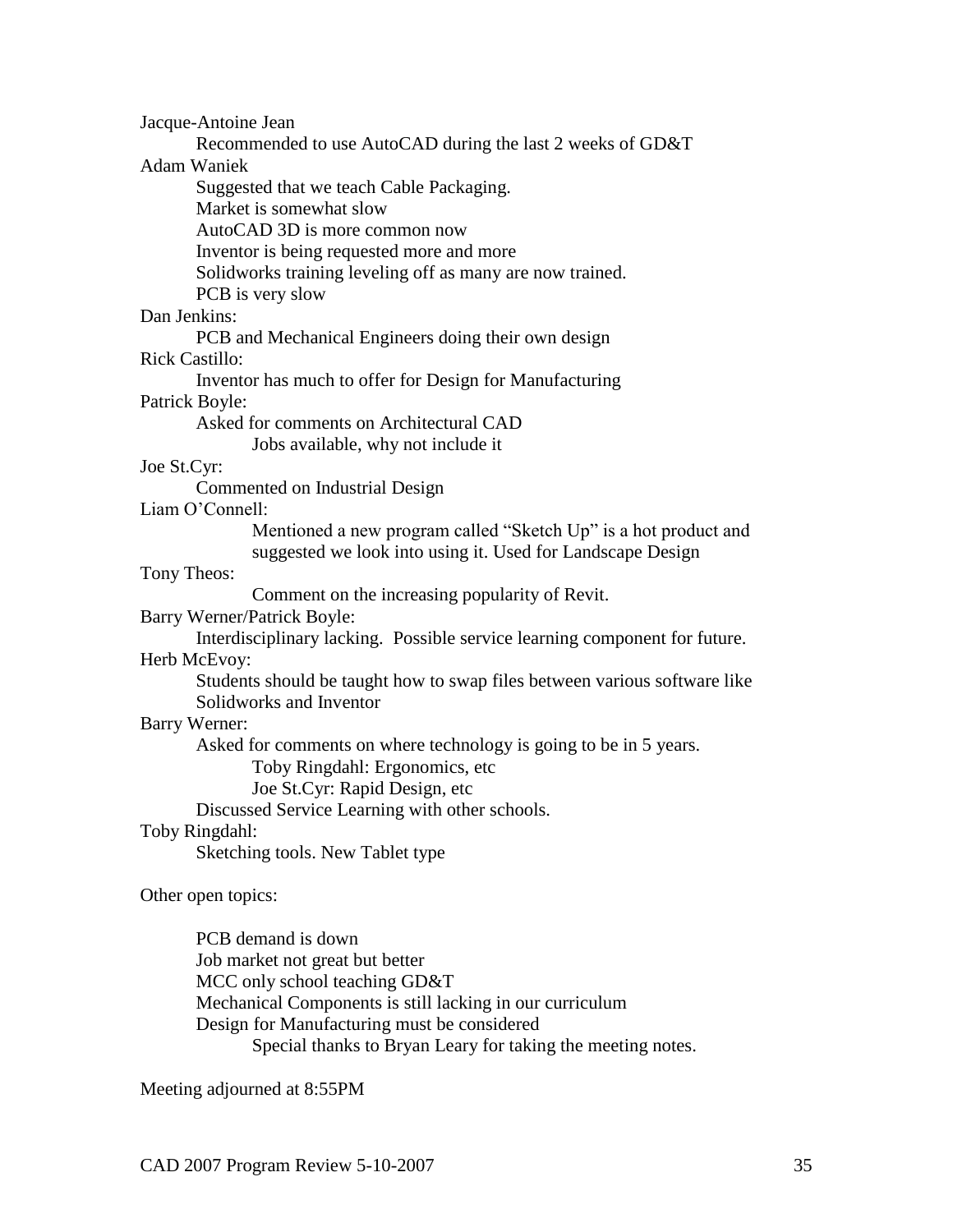# **Appendix C**

## **Articulation High Schools**

*Chelmsford High School Dracut High School Greater Lawrence Technical High School Greater Lowell Technical High School Leominster High School Center for Technical Education Lowell High School Minuteman Regional Technical High School Montachusett Regional Technical School Nashoba Valley Technical High School Northeast Metropolitan Regional High School Shawsheen Valley Technical High School Whittier Regional Vocational Technical School*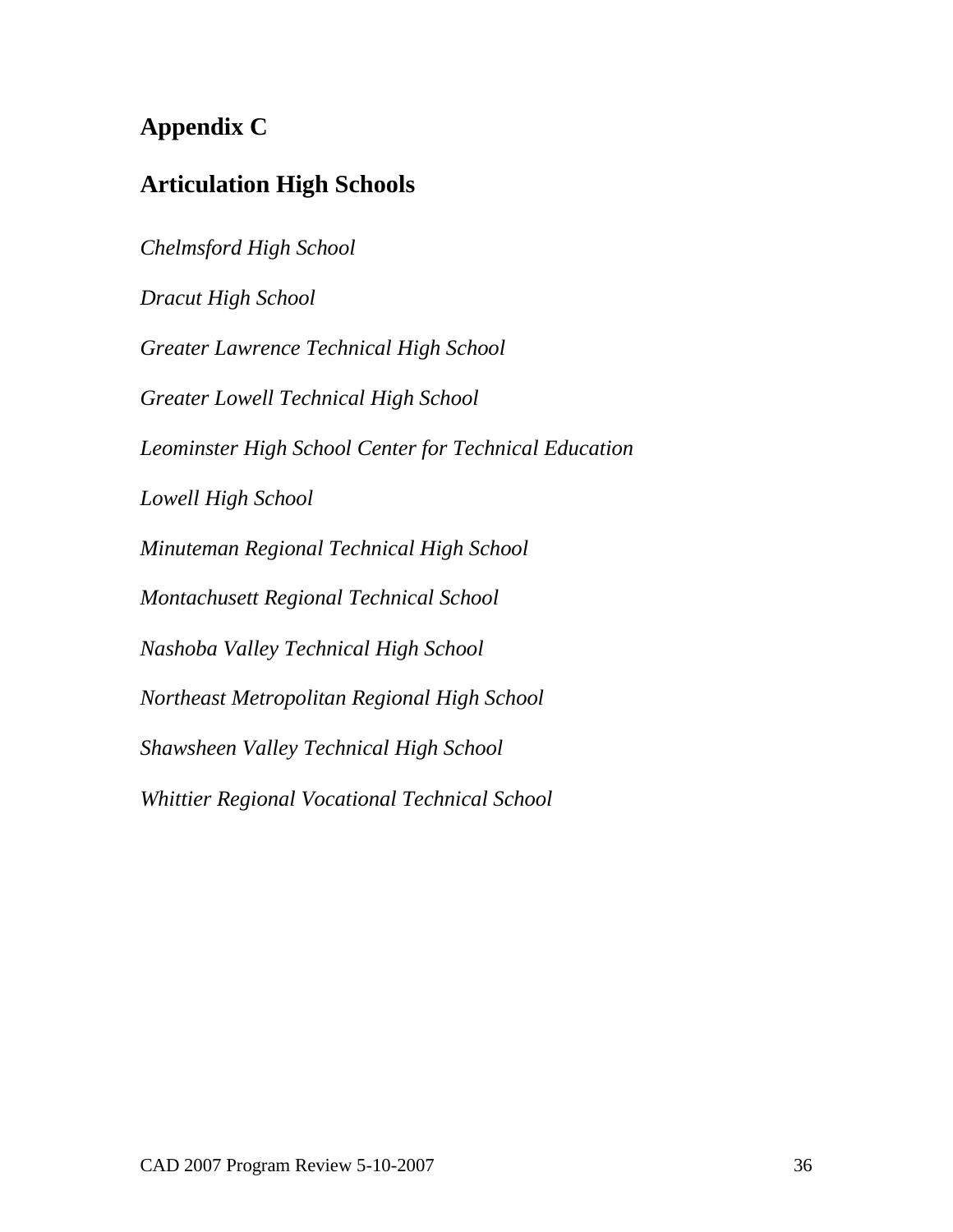## **CAD A.S. Degree CAD TECHNOLOGY**

|       | FALL. | FALL | FALL | <b>FALL</b> | FALL |
|-------|-------|------|------|-------------|------|
| 1999  | 2000  | 2001 | 2002 | 2003        | 2004 |
| 68    | 56    | 68   | 75   | 38          | 48   |
| 43    | 37    | 40   | 40   | 24          | 26   |
| 92    | 95    | 94   | 81   | 82          | 67   |
| 35.66 | 25.4  | 29.2 | 29.8 | 18.33       | 17.2 |
| 71    | 68    | 71   | 60   | 59          | 46   |
| 23    | 13    | 21   | 20   | 19          | 11   |
| 3.12  | 3.18  | 3.15 | 3.16 | 3.16        | 3.14 |
|       |       |      |      |             |      |

|                  | <b>FALL</b>      | <b>FALL</b>      | <b>FALL</b>      | <b>FALL</b>      | <b>FALL</b>    | <b>FALL</b>             |
|------------------|------------------|------------------|------------------|------------------|----------------|-------------------------|
| <b>AGE GROUP</b> | 1999             | 2000             | 2001             | 2002             | 2003           | 2004                    |
| Less Than 18     | 25               | 3                | $\overline{2}$   | $\overline{2}$   | $\mathbf 0$    | $\boldsymbol{0}$        |
| 18 to 19         | 23               | 27               | 30               | 32               | 32             | 24                      |
| 20 to 21         | 15               | 24               | 26               | 20               | 22             | 19                      |
| 22 to 24         | $\boldsymbol{9}$ | 14               | 14               | 11               | 12             | $\boldsymbol{9}$        |
| 25 to 29         | $\overline{4}$   | 10               | 8                | $\overline{7}$   | $\overline{2}$ | 6                       |
| 30 to 39         | 8                | $\boldsymbol{9}$ | 5                | $\overline{4}$   | 8              | $\overline{\mathbf{4}}$ |
| 40 to 49         | 6                | $\overline{7}$   | 8                | 5                | 6              | 4                       |
| 50 to 59         | $\overline{2}$   | 1                | 1                | $\mathbf 0$      | $\pmb{0}$      | $\boldsymbol{0}$        |
| 65 Plus          | $\mathbf 0$      | $\mathbf 0$      | $\boldsymbol{0}$ | $\boldsymbol{0}$ | $\pmb{0}$      | 1                       |
| Not Indicated    | $\mathbf 0$      | $\mathbf 0$      | $\mathbf 0$      | $\mathbf 0$      | $\mathbf 0$    | $\mathbf 0$             |
| <b>TOTAL</b>     | 92               | 95               | 94               | 81               | 82             | 67                      |
|                  | <b>FALL</b>      | <b>FALL</b>      | <b>FALL</b>      | <b>FALL</b>      | <b>FALL</b>    | <b>FALL</b>             |
| <b>GENDER</b>    | 1999             | 2000             | 2001             | 2002             | 2003           | 2004                    |
| Female           | 15               | 18               | 12               | 13               | 11             | $\overline{7}$          |
| Male             | 77               | 77               | 82               | 68               | 71             | 60                      |
| Not Indicated    | $\overline{0}$   | $\mathbf 0$      | $\mathbf 0$      | $\mathbf 0$      | $\mathbf 0$    | $\boldsymbol{0}$        |
| <b>TOTAL</b>     | 92               | 95               | 94               | 81               | 82             | 67                      |
|                  |                  |                  |                  |                  |                |                         |
|                  | <b>FALL</b>      | <b>FALL</b>      | <b>FALL</b>      | <b>FALL</b>      | <b>FALL</b>    | <b>FALL</b>             |
| <b>RACE</b>      | 1999             | 2000             | 2001             | 2002             | 2003           | 2004                    |
| Asian            | 5                | 8                | $\overline{7}$   | 11               | 8              | 6                       |
| <b>Black</b>     | $\mathbf 0$      | $\mathbf 0$      | 4                | 3                | $\mathbf 0$    | $\mathbf 0$             |
| Hispanic         | 5                | 5                | 8                | 8                | 10             | 12                      |
| Native American  | 1                | $\mathbf 0$      | $\mathbf 0$      | $\mathbf{1}$     | 1              | 1                       |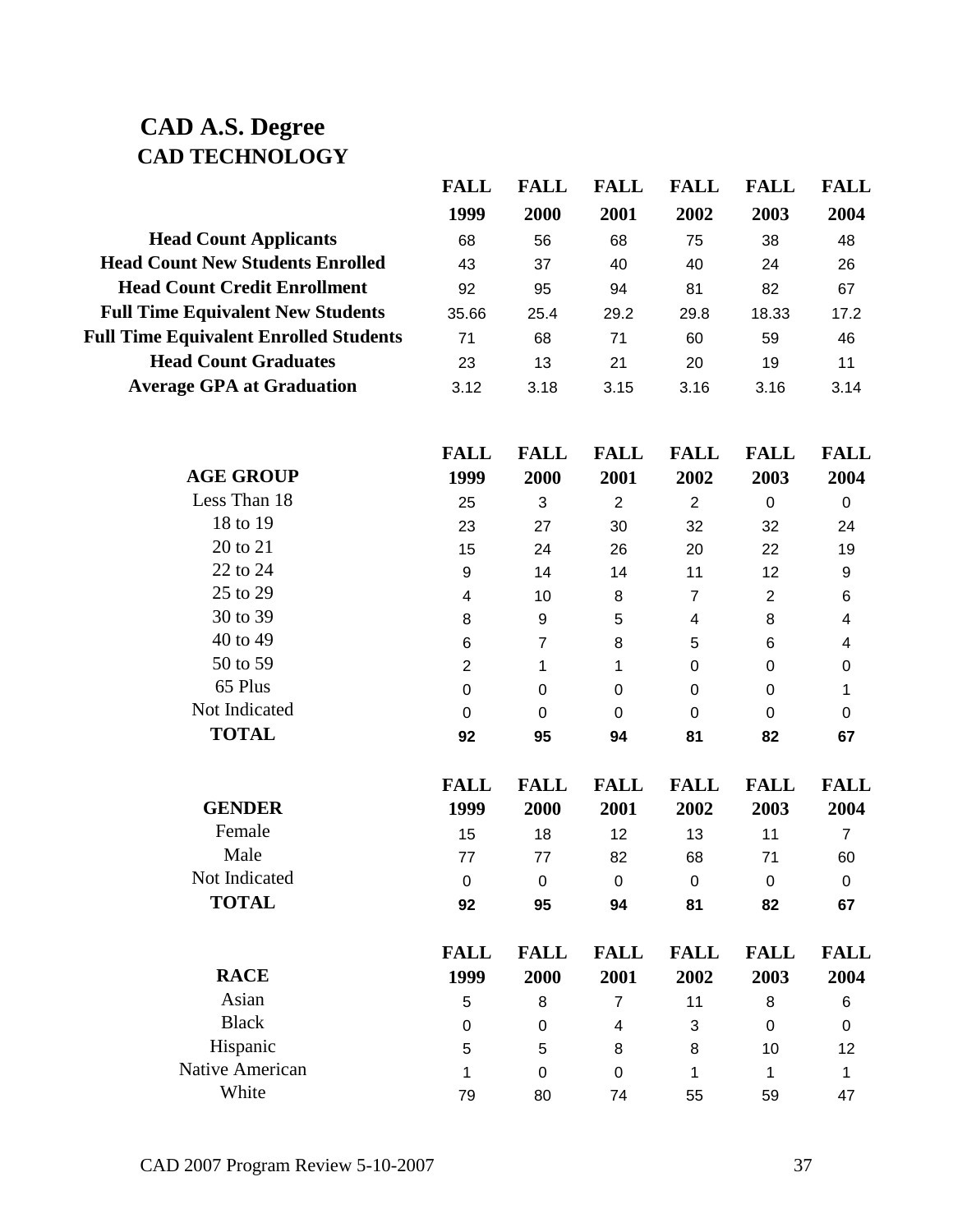| Other                                      | $\overline{2}$      | $\overline{2}$      | 1                   | 3                   | 4                   | 1                   |
|--------------------------------------------|---------------------|---------------------|---------------------|---------------------|---------------------|---------------------|
| <b>TOTAL</b>                               | 92                  | 95                  | 94                  | 81                  | 82                  | 67                  |
|                                            | <b>FALL</b>         | <b>FALL</b>         | <b>FALL</b>         | <b>FALL</b>         | <b>FALL</b>         | <b>FALL</b>         |
| <b>CAMPUS LOCATION</b>                     | 1999                | 2000                | 2001                | 2002                | 2003                | 2004                |
| <b>Bedford Campus</b>                      | 87                  | 88                  | 87                  | 77                  | 79                  | 64                  |
| <b>Lowell Campus</b>                       | 21                  | 22                  | 25                  | 30                  | 34                  | 21                  |
| Both                                       | 16                  | 15                  | 18                  | 26                  | 31                  | 18                  |
| <b>TOTAL</b>                               | 92                  | 95                  | 94                  | 81                  | 82                  | 67                  |
| <b>ENGLISH PLACEMENT NEW STUDENTS</b>      | <b>FALL</b><br>1999 | <b>FALL</b><br>2000 | <b>FALL</b><br>2001 | <b>FALL</b><br>2002 | <b>FALL</b><br>2003 | <b>FALL</b><br>2004 |
| <b>English Fundamentals</b>                | 1                   | 1                   | 3                   | $\overline{2}$      | 3                   | $\overline{2}$      |
| <b>Basic Writing</b>                       | 14                  | 16                  | 18                  | 19                  | 13                  | 13                  |
| <b>English Composition</b>                 | 16                  | 11                  | 12                  | 8                   | 6                   | $\overline{7}$      |
| <b>TOTAL</b>                               | 31                  | 28                  | 33                  | 29                  | 22                  | 22                  |
|                                            | <b>FALL</b>         | <b>FALL</b>         | <b>FALL</b>         | <b>FALL</b>         | <b>FALL</b>         | <b>FALL</b>         |
| <b>MATH PLACEMENT NEW STUDENTS</b>         | 1999                | 2000                | 2001                | 2002                | 2003                | 2004                |
| <b>Fundamentals of Mathmatics</b>          | 11                  | 13                  | 14                  | 14                  | 4                   | $\overline{7}$      |
| Algebra I                                  | 12                  | 12                  | 10                  | 6                   | 9                   | 3                   |
| Algebra II<br>Intermediate Algebra         | 4                   | $\overline{7}$      | 5                   | 7                   | 3                   | 6                   |
| Precalculus for Business & Social Sciences | $\overline{7}$      | 1                   | $\overline{2}$      | 5                   | 1                   | 1                   |
| <b>TOTAL</b>                               | $\overline{2}$      | 1                   | 0                   | 3                   | $\mathbf 0$         | 0                   |
|                                            | 36                  | 5                   | 31                  | 35                  | 17                  | 17                  |
|                                            | <b>FALL</b>         | <b>FALL</b>         | <b>FALL</b>         | <b>FALL</b>         | <b>FALL</b>         | <b>FALL</b>         |
| READING PLACEMENT NEW STUDENTS             | 1999                | 2000                | 2001                | 2002                | 2003                | 2004                |
| <b>Recommended Reading</b>                 | 6                   | $\overline{7}$      | 9                   | 5                   | 5                   | 6                   |
| <b>Required Reading</b>                    | 12                  | 9                   | 6                   | 15                  | 3                   | 5                   |
| <b>TOTAL</b>                               | 18                  | 16                  | 15                  | 20                  | 8                   | 11                  |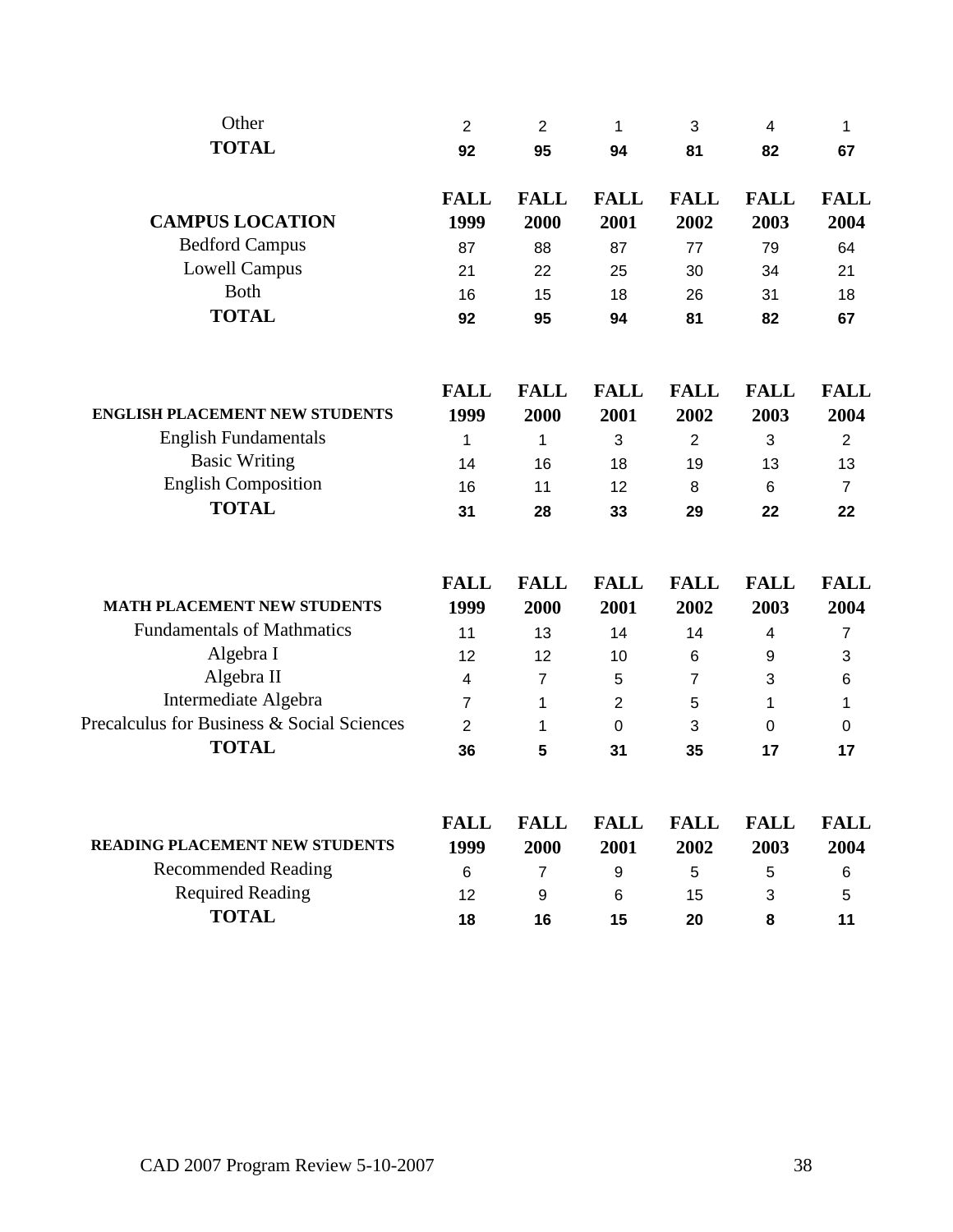|                                 | <b>FALL</b><br>1999 | <b>FALL</b><br>2000 | <b>FALL</b><br>2001 | <b>FALL</b><br>2002 | <b>FALL</b><br>2003 | <b>FALL</b><br>2004 |
|---------------------------------|---------------------|---------------------|---------------------|---------------------|---------------------|---------------------|
| <b>CREDIT ENROLLMENT STATUS</b> |                     |                     |                     |                     |                     |                     |
| 3 Credits                       | $\overline{4}$      | $\overline{7}$      | $\overline{7}$      | 5                   | $\overline{7}$      | 6                   |
| 4 Credits                       | $\mathbf 0$         | $\mathbf 0$         | $\mathbf 0$         | $\pmb{0}$           | 1                   | $\mathbf 0$         |
| 6 Credits                       | 11                  | 16                  | 11                  | $\overline{7}$      | 8                   | 11                  |
| 7 Credits                       | $\pmb{0}$           | $\overline{2}$      | $\mathbf 0$         | $\mathbf{1}$        | $\pmb{0}$           | $\mathbf 1$         |
| 8 Credits                       | $\pmb{0}$           | $\mathbf 0$         | $\mathbf 0$         | $\mathbf 0$         | $\mathbf 0$         | $\mathbf 0$         |
| 9 Credits                       | 16                  | 10                  | 10                  | 14                  | 10                  | 12                  |
| 10 Credits                      | $\mathsf 0$         | 1                   | $\boldsymbol{0}$    | 1                   | $\pmb{0}$           | 1                   |
| 11 Credits                      | $\pmb{0}$           | $\pmb{0}$           | 1                   | $\mathbf 0$         | $\mathbf 0$         | $\mathbf 0$         |
| 12 Credits                      | 25                  | 30                  | 32                  | 33                  | 40                  | 20                  |
| 13 Credits                      | $\mathbf{1}$        | 1                   | 3                   | $\overline{2}$      | $\overline{2}$      | $\mathbf 1$         |
| 15 Credits                      | 33                  | 28                  | 30                  | 17                  | 11                  | 15                  |
| 16 Credits                      | $\pmb{0}$           | $\boldsymbol{0}$    | $\boldsymbol{0}$    | $\pmb{0}$           | 3                   | $\mathbf 0$         |
| 18 Credits                      | $\overline{2}$      | $\mathbf 0$         | $\mathbf 0$         | 1                   | $\mathbf 0$         | $\mathbf 0$         |
|                                 | 92                  | 95                  | 94                  | 81                  | 82                  | 67                  |
|                                 | <b>FALL</b>         | <b>FALL</b>         | <b>FALL</b>         | <b>FALL</b>         | <b>FALL</b>         | <b>FALL</b>         |
|                                 | 1999                | 2000                | 2001                | 2002                | 2003                | 2004                |
| Day                             | 61                  | 62                  | 56                  | 59                  | 42                  | 40                  |
| Evening                         | 9                   | 15                  | 9                   | $\overline{4}$      | 10                  | 5                   |
| <b>Both</b>                     | 22                  | 18                  | 29                  | 18                  | 30                  | 22                  |
| <b>TOTAL</b>                    | 92                  | 95                  | 94                  | 81                  | 82                  | 67                  |
|                                 | <b>FALL</b>         | <b>FALL</b>         | <b>FALL</b>         | <b>FALL</b>         | <b>FALL</b>         | <b>FALL</b>         |
| <b>ACADEMIC STANDING</b>        | 1999                | 2000                | 2001                | 2002                | 2003                | 2004                |
| Dean's List                     | 32                  | 32                  | 23                  | 13                  | 16                  | 16                  |
| Good Standing                   | 44                  | 53                  | 57                  | 53                  | 48                  | 42                  |
| Probation                       | 14                  | $\,6$               | 12                  | 13                  | 12                  | 6                   |
| Dismissed                       | 1                   | $\overline{2}$      | $\overline{2}$      | 1                   | 4                   | $\mathbf{1}$        |
| <b>Restricted Probation</b>     | 1                   | $\overline{2}$      | $\overline{0}$      | 1                   | $\overline{2}$      | $\overline{2}$      |
| <b>TOTAL</b>                    | 92                  | 95                  | 94                  | 81                  | 82                  | 67                  |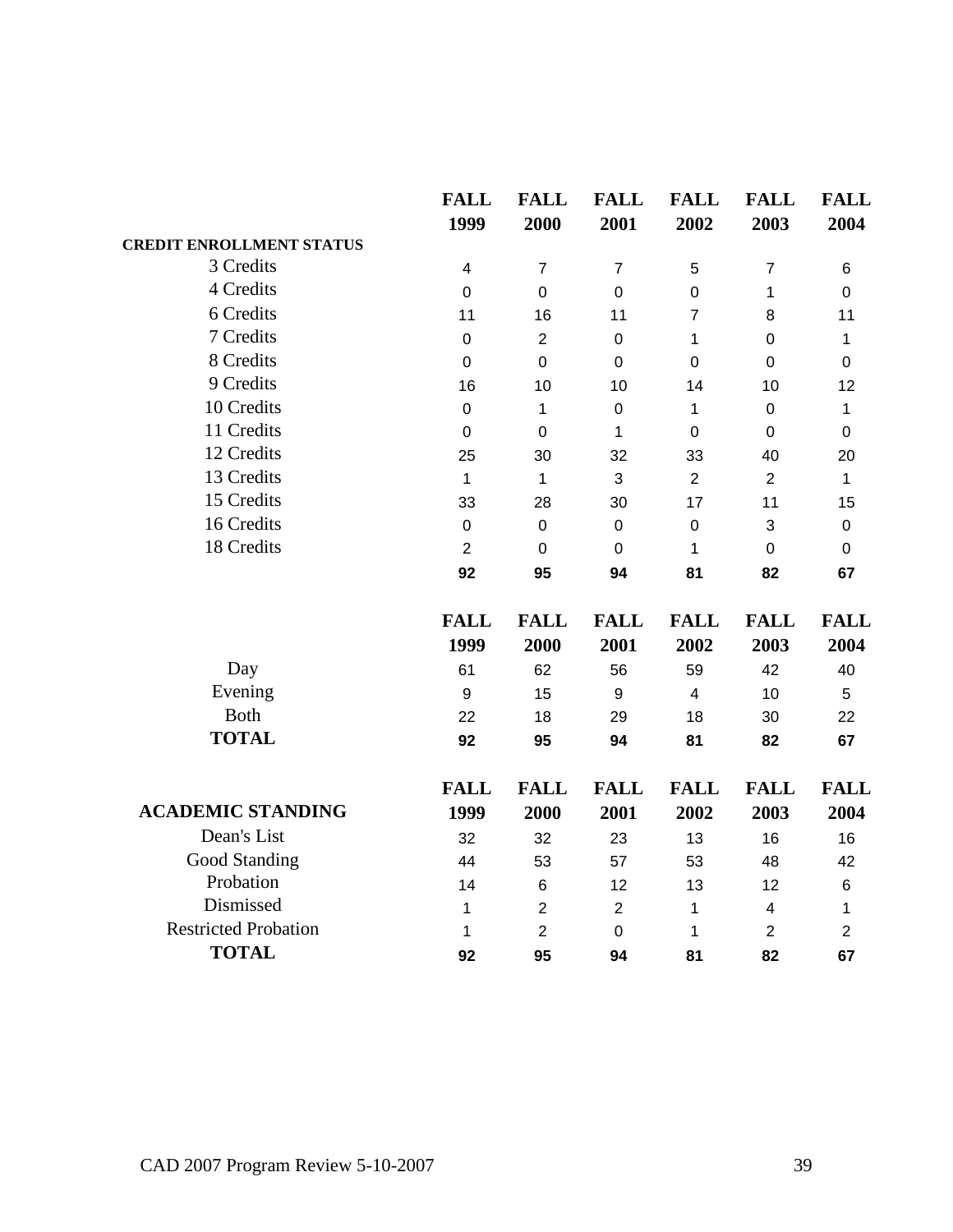| <b>GRADE DISTRIBUTION</b>            | <b>FALL</b><br>1999 | <b>FALL</b><br>2000 | <b>FALL</b><br>2001 | <b>FALL</b><br>2002 | <b>FALL</b><br>2003 | <b>FALL</b><br>2004 |
|--------------------------------------|---------------------|---------------------|---------------------|---------------------|---------------------|---------------------|
| <b>CD 1101 Mechanical Drafting I</b> |                     |                     |                     |                     |                     |                     |
| $\mathbf A$                          | 5                   | 4                   | 3                   |                     | 4                   |                     |
| $A -$                                | 6                   | $\overline{7}$      | 3                   | 3                   | $\overline{2}$      | 5                   |
| <b>AU</b>                            | $\Omega$            | $\Omega$            | $\Omega$            | $\Omega$            | $\Omega$            | 0                   |
| $B+$                                 | $\Omega$            | 5                   | $\overline{2}$      | $\Omega$            | $\Omega$            | 4                   |
| B                                    | 5                   | 8                   |                     | $\Omega$            |                     |                     |
| $B -$                                | $\Omega$            | 1                   | $\overline{2}$      | $\Omega$            |                     | 2                   |
| $C+$                                 |                     | $\Omega$            | 1                   |                     | $\Omega$            | 0                   |
| $\mathbf C$                          | 3                   | $\Omega$            | 3                   |                     |                     | 0                   |
| $C-$                                 |                     | 0                   | $\Omega$            | 3                   |                     | O                   |
| $D+$                                 | $\Omega$            | $\Omega$            | $\Omega$            |                     |                     |                     |
| D                                    | $\Omega$            | $\Omega$            | $\Omega$            | $\overline{2}$      | 2                   | 0                   |
| D-                                   | $\Omega$            | 0                   | 0                   | 4                   | 2                   | 0                   |
| F                                    | $\Omega$            | 5                   | 3                   | 1                   | $\Omega$            | 0                   |
| W                                    | 3                   | $\overline{2}$      | 4                   | 7                   | 5                   | $\Omega$            |
| <b>TOTAL</b>                         | 24                  | 32                  | 22                  | 24                  | 20                  | 14                  |

| <b>CD 1102 Mechanical Drafting II</b> | <b>Spring</b><br>2000 | 2001 | 2002            | Spring Spring Spring Spring Spring<br>2003 | 2004 | 2005 |
|---------------------------------------|-----------------------|------|-----------------|--------------------------------------------|------|------|
| A                                     | 10                    | 18   | $6\phantom{1}6$ |                                            | 4    | 6    |
| $A-$                                  | 5                     | 1    | 3               |                                            | 4    | 0    |
| <b>AU</b>                             | 0                     | 0    | 0               | 0                                          | 0    | 0    |
| $B+$                                  | 3                     | 2    | 5               | 3                                          | 0    |      |
| B                                     | 2                     | 2    | 3               |                                            |      |      |
| $B -$                                 |                       | 0    | $\overline{2}$  | 0                                          |      | 2    |
| $C+$                                  |                       |      | $\Omega$        |                                            | 3    | 2    |
| $\mathbf C$                           | 0                     | 0    | 0               |                                            | 3    |      |
| $C -$                                 | $\Omega$              |      | 1               | $\overline{2}$                             |      | 2    |
| $D+$                                  | 0                     | 0    | 0               | 3                                          | 2    | 2    |
| D                                     | $\Omega$              | 2    | 0               | $\overline{2}$                             | 0    | 0    |
| D-                                    | 0                     | 0    | 0               |                                            | 0    | 0    |
| $\mathbf F$                           | 3                     | 3    | $\overline{2}$  | 0                                          | 0    | 0    |
| W                                     |                       |      |                 |                                            | 3    |      |
| <b>TOTAL</b>                          | 26                    | 31   | 23              | 17                                         | 22   | 21   |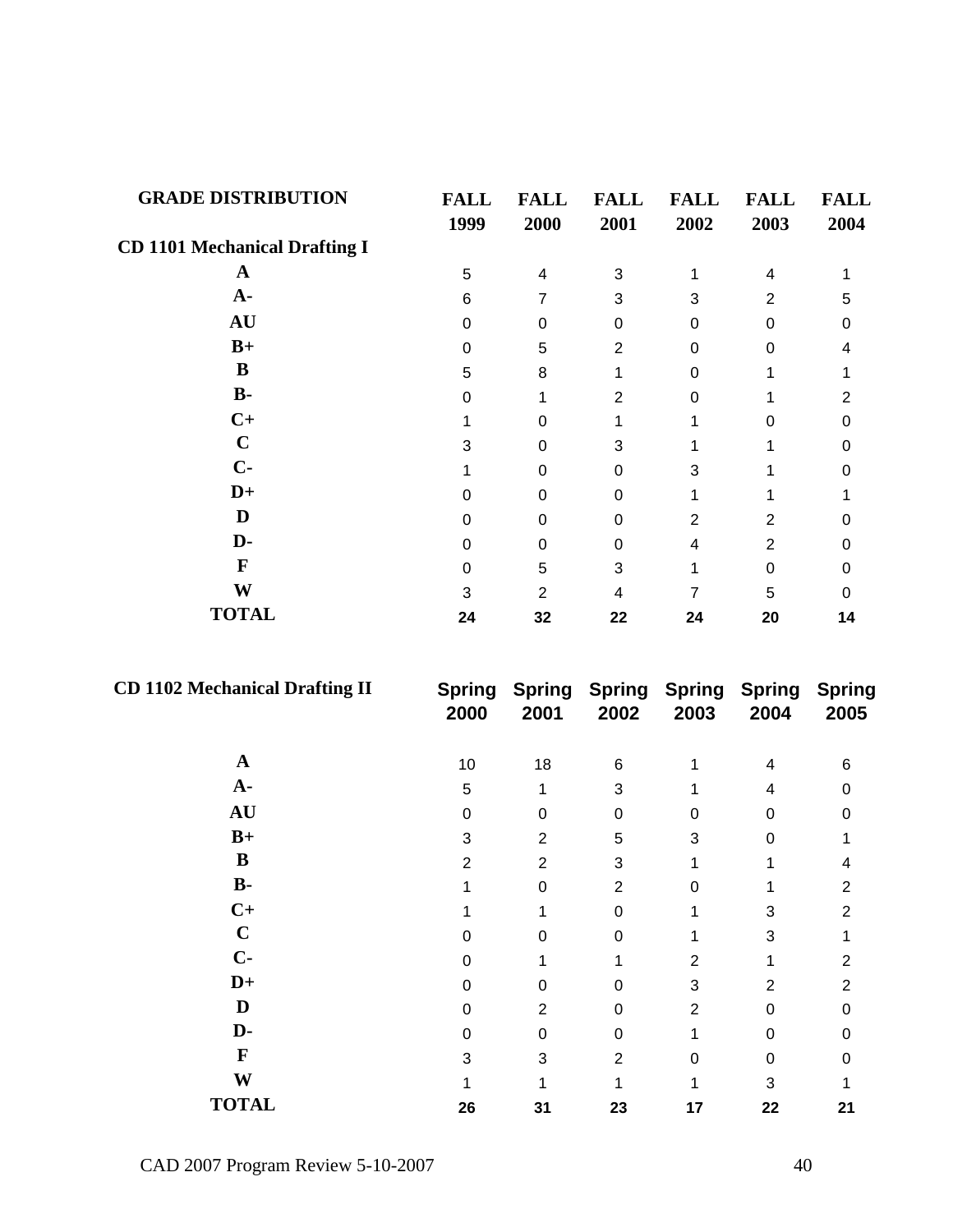|                                      | <b>FALL</b>    | <b>FALL</b>      | <b>FALL</b> | <b>FALL</b> | <b>FALL</b> | <b>FALL</b> |
|--------------------------------------|----------------|------------------|-------------|-------------|-------------|-------------|
| <b>CD 1105 Mechanical Components</b> | 1999           | 2000             | 2001        | 2002        | 2003        | 2004        |
| $\mathbf A$                          | 14             | 23               | N/A         | N/A         | N/A         | N/A         |
| $A -$                                | 9              | 5                | N/A         | N/A         | N/A         | N/A         |
| <b>AU</b>                            | 0              | 0                | N/A         | N/A         | N/A         | N/A         |
| $B+$                                 | 3              | $\overline{2}$   | N/A         | N/A         | N/A         | N/A         |
| B                                    | 5              | $\overline{2}$   | N/A         | N/A         | N/A         | N/A         |
| $B -$                                | 0              | $\mathbf{2}$     | N/A         | N/A         | N/A         | N/A         |
| $C+$                                 | 1              | $\pmb{0}$        | N/A         | N/A         | N/A         | N/A         |
| $\mathbf C$                          | 1              | 1                | N/A         | N/A         | N/A         | N/A         |
| $C-$                                 | 1              | $\mathbf 0$      | N/A         | N/A         | N/A         | N/A         |
| $D+$                                 | $\mathbf 0$    | 0                | N/A         | N/A         | N/A         | N/A         |
| D                                    | 1              | 0                | N/A         | N/A         | N/A         | N/A         |
| D-                                   | 0              | $\boldsymbol{0}$ | N/A         | N/A         | N/A         | N/A         |
| F                                    | $\overline{2}$ | 5                | N/A         | N/A         | N/A         | N/A         |
| W                                    | 3              | $\overline{2}$   | N/A         | N/A         | N/A         | N/A         |
| <b>TOTAL</b>                         | 40             | 42               | $\bf{0}$    | $\mathbf 0$ | $\pmb{0}$   | $\bf{0}$    |

|                                    | <b>FALL</b> | <b>FALL</b> | <b>FALL</b>    | <b>FALL</b>    | <b>FALL</b> | <b>FALL</b> |
|------------------------------------|-------------|-------------|----------------|----------------|-------------|-------------|
| <b>CD 1115 Introduction to CAD</b> | 1999        | 2000        | 2001           | 2002           | 2003        | 2004        |
| A                                  | 11          | 8           | $\overline{2}$ | 3              | 4           | 3           |
| $A-$                               | 6           | 7           | 4              |                | 3           | 3           |
| <b>AU</b>                          | U           | 0           | $\Omega$       | 0              | $\Omega$    |             |
| $B+$                               |             | 5           | 4              | $\overline{2}$ | 3           | 2           |
| B                                  |             | 3           | 2              | 4              | 3           | 2           |
| $\mathbf{B}$ -                     |             | 3           | 3              | 0              |             |             |
| $C+$                               |             | 0           | 3              |                | 0           | 2           |
| C                                  |             | 0           | $\Omega$       | $\overline{2}$ |             | 2           |
| $C-$                               |             | O           | $\Omega$       | 0              |             |             |
| $D+$                               |             | 0           | 0              |                |             |             |
| D                                  | U           | O           | 0              |                | 0           |             |
| D-                                 |             | 0           | $\Omega$       |                |             |             |
| F                                  | 2           | 4           |                | O              | U           |             |
| W                                  | 3           |             |                |                |             |             |
| <b>TOTAL</b>                       | 29          | 31          | 23             | 23             | 25          | 17          |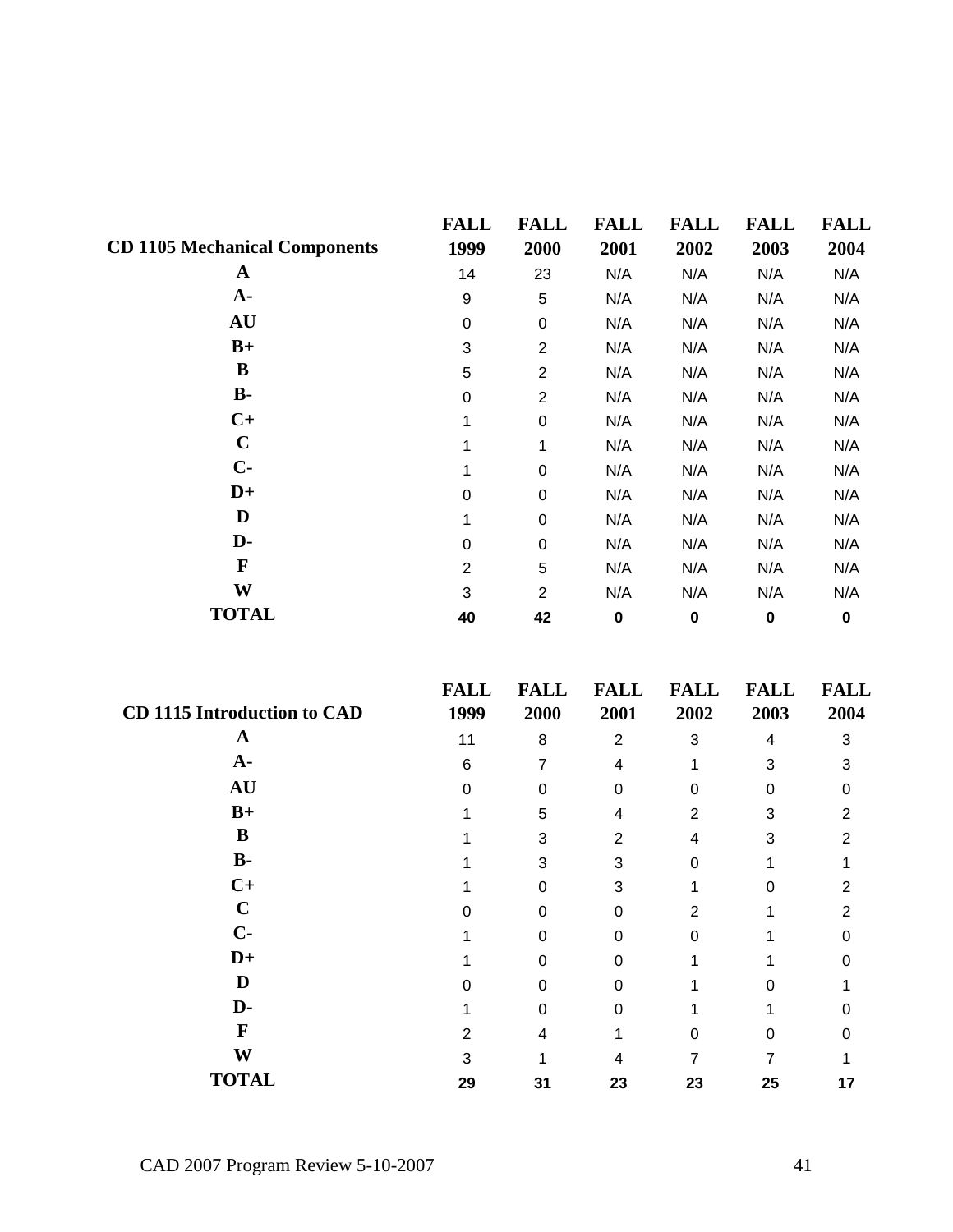| <b>CD 1117 Micricomputers for CAD</b> | <b>FALL</b><br>1999 | <b>FALL</b><br>2000 | <b>FALL</b><br>2001 | <b>FALL</b><br>2002 | <b>FALL</b><br>2003 | <b>FALL</b><br>2004 |
|---------------------------------------|---------------------|---------------------|---------------------|---------------------|---------------------|---------------------|
| $\mathbf A$                           | 8                   | $\overline{7}$      | N/A                 | N/A                 | N/A                 | N/A                 |
| $A-$                                  | 3                   | 8                   | N/A                 | N/A                 | N/A                 | N/A                 |
| <b>AU</b>                             | 0                   | $\,0\,$             | N/A                 | N/A                 | N/A                 | N/A                 |
| $B+$                                  | 4                   | 6                   | N/A                 | N/A                 | N/A                 | N/A                 |
| B                                     | 6                   | $\overline{2}$      | N/A                 | N/A                 | N/A                 | N/A                 |
| $\mathbf{B}$ -                        | $\overline{2}$      | 1                   | N/A                 | N/A                 | N/A                 | N/A                 |
| $C+$                                  | $\overline{2}$      | $\boldsymbol{0}$    | N/A                 | N/A                 | N/A                 | N/A                 |
| $\mathbf C$                           | 1                   | $\pmb{0}$           | N/A                 | N/A                 | N/A                 | N/A                 |
| $C-$                                  | $\boldsymbol{0}$    | $\boldsymbol{0}$    | N/A                 | N/A                 | N/A                 | N/A                 |
| $D+$                                  | 1                   | $\boldsymbol{0}$    | N/A                 | N/A                 | N/A                 | N/A                 |
| D                                     | $\mathbf 0$         | 0                   | N/A                 | N/A                 | N/A                 | N/A                 |
| D-                                    | 0                   | 0                   | N/A                 | N/A                 | N/A                 | N/A                 |
| F                                     | $\overline{2}$      | $\overline{2}$      | N/A                 | N/A                 | N/A                 | N/A                 |
| W                                     | 1                   | 1                   | N/A                 | N/A                 | N/A                 | N/A                 |
| <b>TOTAL</b>                          | 30                  | 27                  | $\pmb{0}$           | $\mathbf 0$         | $\bf{0}$            | $\bf{0}$            |

| <b>CD 1169 3D CAD</b> | <b>Spring</b><br>2000 | <b>FALL</b><br>2000 | <b>Spring</b><br>2002 | <b>FALL</b><br>2002 | <b>Spring</b><br>2004 | <b>Spring</b><br>2005 |
|-----------------------|-----------------------|---------------------|-----------------------|---------------------|-----------------------|-----------------------|
| A                     | 11                    | 8                   | 18                    | 3                   | 12                    | 9                     |
| $A-$                  | 8                     |                     | 4                     | 3                   | 6                     | 5                     |
| AU                    |                       | O                   | $\Omega$              | $\Omega$            | $\Omega$              |                       |
| $B+$                  |                       |                     | $\overline{2}$        | $\overline{2}$      |                       | 2                     |
| B                     | 5                     |                     | 2                     |                     |                       |                       |
| $B -$                 | 3                     |                     | 3                     | U                   |                       |                       |
| $C+$                  |                       | O                   | 2                     | 0                   |                       |                       |
| $\mathbf C$           |                       | U                   |                       | U                   |                       |                       |
| $C -$                 |                       | $\mathcal{P}$       | U                     | U                   |                       |                       |
| $D+$                  | U                     | $\Omega$            |                       | U                   |                       |                       |
| D                     | $\Omega$              | $\Omega$            | O                     | 0                   | O                     |                       |
| D-                    | $\Omega$              | O                   | $\Omega$              | 0                   | 0                     |                       |
| F                     |                       |                     |                       |                     | $\mathfrak{p}$        |                       |
| W                     |                       |                     |                       |                     |                       |                       |
| <b>TOTAL</b>          | 39                    | 13                  | 38                    | 9                   | 24                    | 23                    |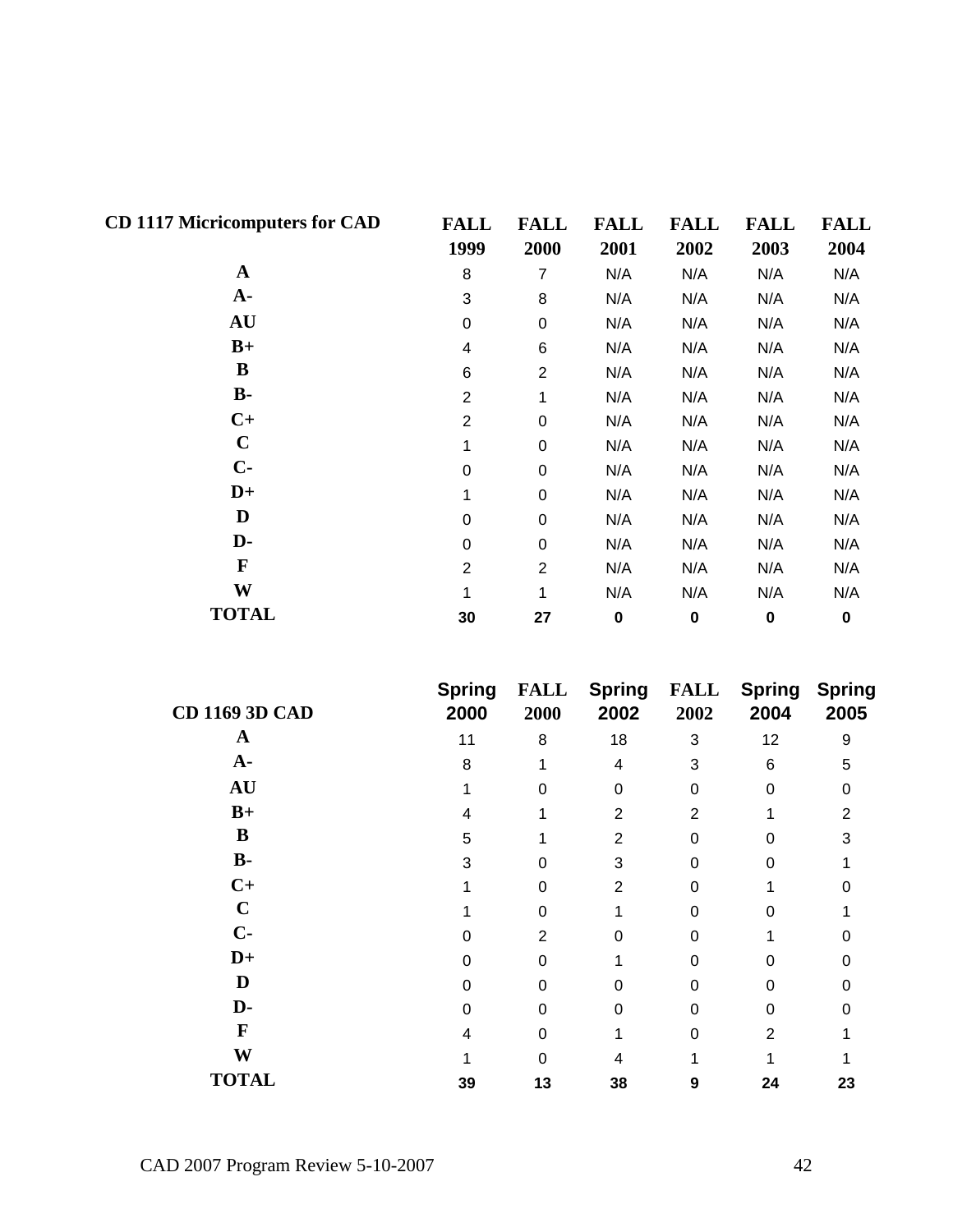| <b>CD 1202 Printed Circuit Design II/CAD</b> | <b>FALL</b><br>1999 | <b>FALL</b><br>2000 | <b>Spring</b><br>2002 | <b>Spring</b><br>2003 | <b>Spring</b><br>2004 | <b>Spring</b><br>2005 |
|----------------------------------------------|---------------------|---------------------|-----------------------|-----------------------|-----------------------|-----------------------|
| $\mathbf A$                                  |                     | 4                   | 12                    | 4                     |                       | 5                     |
| $A-$                                         | 3                   |                     | 8                     | 7                     | 3                     |                       |
| <b>AU</b>                                    |                     | 0                   | 0                     | 0                     | 0                     |                       |
| $B+$                                         | 5                   | 3                   | 5                     | 4                     |                       | 5                     |
| B                                            | 6                   | 5                   |                       |                       | 6                     |                       |
| $\mathbf{B}$ -                               | 2                   |                     | 3                     | ი                     |                       |                       |
| $C+$                                         | 0                   | 0                   |                       | 0                     | O                     |                       |
| $\mathbf C$                                  |                     | 0                   | 2                     | 0                     |                       |                       |
| $C -$                                        |                     | O                   | 2                     |                       |                       |                       |
| $D+$                                         |                     | 0                   | 0                     | 2                     |                       |                       |
| D                                            |                     | O                   | 0                     | 0                     | O                     |                       |
| D-                                           |                     | 0                   |                       | 0                     | 0                     |                       |
| F                                            | O                   | 0                   | 2                     | 0                     | 0                     |                       |
| W                                            |                     | O                   | 3                     | 2                     | 2                     |                       |
| <b>TOTAL</b>                                 | 28                  | 20                  | 46                    | 21                    | 23                    | 20                    |

| <b>CD 1205 Geometric Dimensioning and</b> | <b>FALL</b> | <b>FALL</b> | <b>FALL</b> | <b>Spring</b>  | <b>Spring</b> | <b>Spring</b> |
|-------------------------------------------|-------------|-------------|-------------|----------------|---------------|---------------|
| <b>Tolerancing</b>                        | 1999        | 2000        | 2001        | 2003           | 2004          | 2005          |
| A                                         | 15          | 7           | 5           | 7              | 3             | 6.            |
| $A-$                                      | 2           | 4           | 4           | 2              | 0             |               |
| <b>AU</b>                                 | 0           | 0           | O           | 0              |               |               |
| $B+$                                      | 6           | 3           | 8           | 3              |               |               |
| B                                         | 4           | 4           | 3           | 2              | 2             |               |
| $\mathbf{B}$ -                            | 3           | 3           | 2           | $\overline{2}$ | 3             |               |
| $C+$                                      |             | 0           | 2           |                |               |               |
| $\mathbf C$                               |             |             |             | $\overline{2}$ |               |               |
| $C -$                                     |             | n           |             | 2              |               |               |
| $D+$                                      |             |             |             |                |               |               |
| D                                         |             |             |             |                |               |               |
| D-                                        |             | 0           |             | 3              |               |               |
| F                                         |             | 0           |             | n              |               |               |
| W                                         |             |             |             |                | 2             | З             |
| <b>TOTAL</b>                              | 34          | 23          | 28          | 26             | 17            | 20            |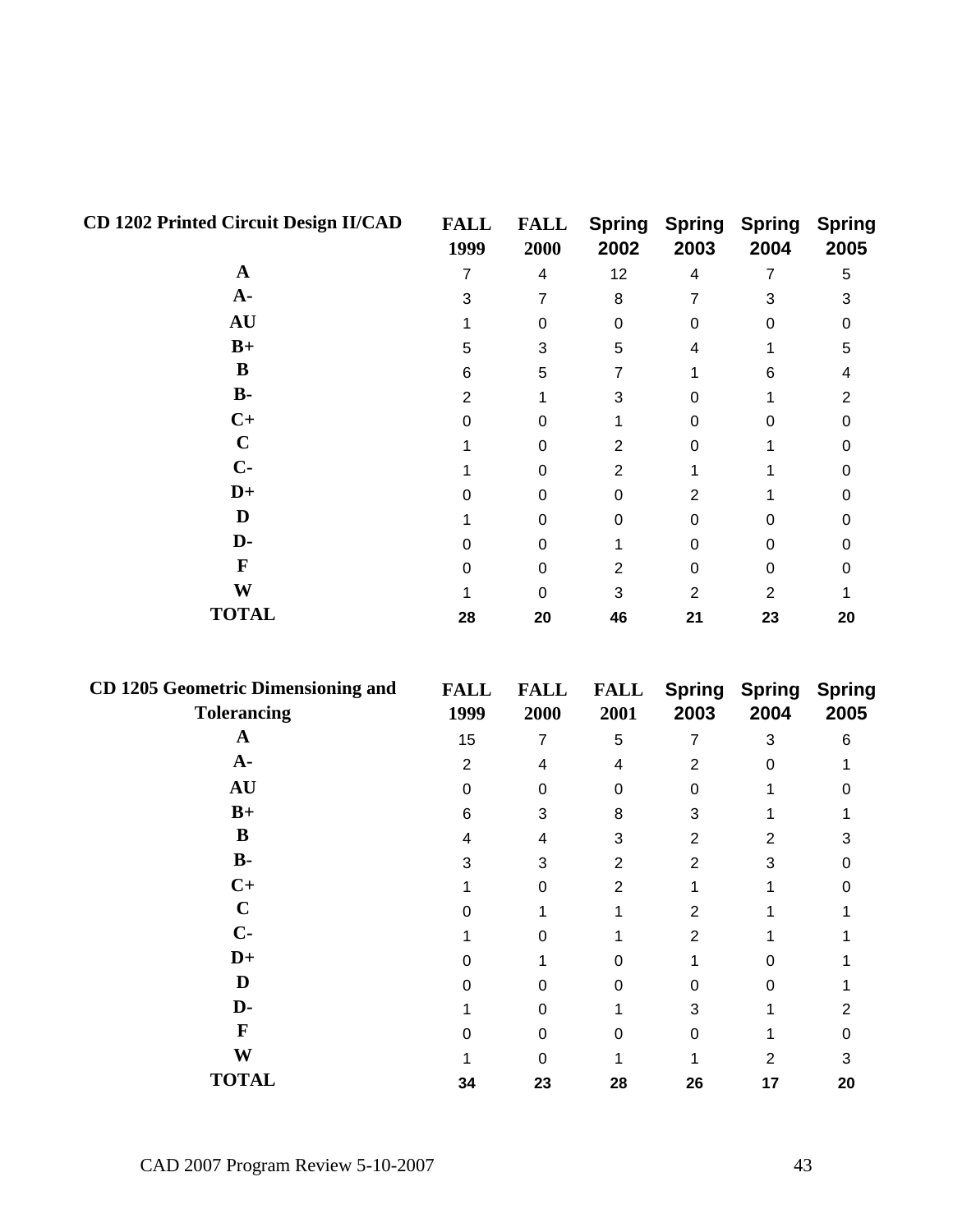| <b>CD 1225 Mechanical Drafting III/CAD</b> | <b>Spring</b><br>2000   | <b>Spring</b><br>2001    | <b>Spring</b><br>2002   | <b>Spring</b><br>2003 | <b>Spring</b><br>2004 | Fall<br>2004        |
|--------------------------------------------|-------------------------|--------------------------|-------------------------|-----------------------|-----------------------|---------------------|
| $\mathbf{A}$                               | $\,6$                   | 12                       | $\,6$                   | $\,8\,$               | $\boldsymbol{9}$      | 11                  |
| $A -$                                      | 10                      | $\overline{\mathcal{A}}$ | 5                       | 1                     | 3                     | 3                   |
| AU                                         | $\boldsymbol{0}$        | $\pmb{0}$                | $\boldsymbol{0}$        | $\pmb{0}$             | $\pmb{0}$             | $\pmb{0}$           |
| $B+$                                       | $\,6$                   | $\overline{c}$           | 8                       | $\,6$                 | $\pmb{0}$             | 4                   |
| $\bf{B}$                                   | $\boldsymbol{0}$        | $\sqrt{3}$               | $\overline{c}$          | 3                     | $\overline{2}$        | 0                   |
| $\mathbf{B}$                               | 4                       | $\overline{2}$           | $\mathbf 0$             | $\pmb{0}$             | $\overline{2}$        | $\mathbf 0$         |
| $C+$                                       | $\boldsymbol{0}$        | $\pmb{0}$                | 3                       | $\pmb{0}$             | $\pmb{0}$             | 1                   |
| $\mathbf C$                                | $\boldsymbol{0}$        | $\pmb{0}$                | $\boldsymbol{0}$        | $\pmb{0}$             | 1                     | 0                   |
| $C -$                                      | $\boldsymbol{0}$        | $\boldsymbol{0}$         | $\boldsymbol{0}$        | 1                     | 1                     | $\mathbf 0$         |
| $D+$                                       | $\boldsymbol{0}$        | $\pmb{0}$                | $\boldsymbol{0}$        | $\pmb{0}$             | 0                     | $\mathbf 0$         |
| D                                          | $\boldsymbol{0}$        | $\,0\,$                  | 1                       | $\pmb{0}$             | $\pmb{0}$             | 0                   |
| D-                                         | $\pmb{0}$               | 0                        | 1                       | $\pmb{0}$             | 0                     | $\pmb{0}$           |
| $\mathbf{F}$                               | 1                       | $\pmb{0}$                | $\boldsymbol{0}$        | $\pmb{0}$             | $\pmb{0}$             | $\mathbf 0$         |
| W                                          | $\sqrt{2}$              | 1                        | $\boldsymbol{0}$        | 1                     | $\overline{2}$        | 1                   |
| <b>TOTAL</b>                               | 29                      | 24                       | 26                      | 20                    | 20                    | 20                  |
| <b>CD 1227 Advanced CAD Applications</b>   | <b>FALL</b><br>1999     | <b>FALL</b><br>2000      | <b>FALL</b><br>2001     | <b>FALL</b><br>2002   | <b>FALL</b><br>2003   | <b>FALL</b><br>2004 |
| $\mathbf A$                                | 13                      | $\,6$                    | $\,$ 8 $\,$             | $\,8\,$               | 6                     | 11                  |
| $A -$                                      | $\overline{\mathbf{4}}$ | $\mathbf 5$              | $\overline{\mathbf{4}}$ | 1                     | $\mathbf{2}$          | $\overline{c}$      |
| AU                                         | $\boldsymbol{0}$        | $\pmb{0}$                | $\boldsymbol{0}$        | $\pmb{0}$             | 0                     | $\pmb{0}$           |
| $B+$                                       | $\overline{c}$          | $\sqrt{3}$               | $\,6$                   | 9                     | 1                     | 5                   |
| $\bf{B}$                                   | $\overline{\mathbf{4}}$ | 1                        | 4                       | 1                     | 1                     | $\pmb{0}$           |
| $B-$                                       | $\overline{2}$          | $\overline{2}$           | 1                       | 1                     | $\sqrt{3}$            | 0                   |
| $C+$                                       | 1                       | $\overline{2}$           | $\overline{c}$          | $\mathbf 0$           | $\overline{2}$        | $\boldsymbol{0}$    |
| $\mathbf C$                                | 0                       | $\Omega$                 | 1.                      | $\overline{2}$        | 0                     | 1                   |
| $C -$                                      | $\mathbf 0$             | $\pmb{0}$                | 1                       | 0                     | $\boldsymbol{0}$      | $\mathbf 0$         |
| $D+$                                       | $\Omega$                | 1                        | 0                       | 0                     | $\boldsymbol{0}$      | 0                   |
| $\mathbf D$                                | 0                       | 0                        | 1                       | 0                     | 1                     | 0                   |
| D-                                         | 0                       | $\pmb{0}$                | $\overline{2}$          | 0                     | $\boldsymbol{0}$      | 0                   |
| $\mathbf F$                                | 3                       | $\pmb{0}$                | 0                       | $\pmb{0}$             | $\pmb{0}$             | 0                   |
| $\mathbf{W}$                               | 1                       | $\pmb{0}$                | $\pmb{0}$               | $\pmb{0}$             | $\overline{2}$        | $\overline{c}$      |
| <b>TOTAL</b>                               | 30                      | 20                       | 30                      | 22                    | 18                    | 21                  |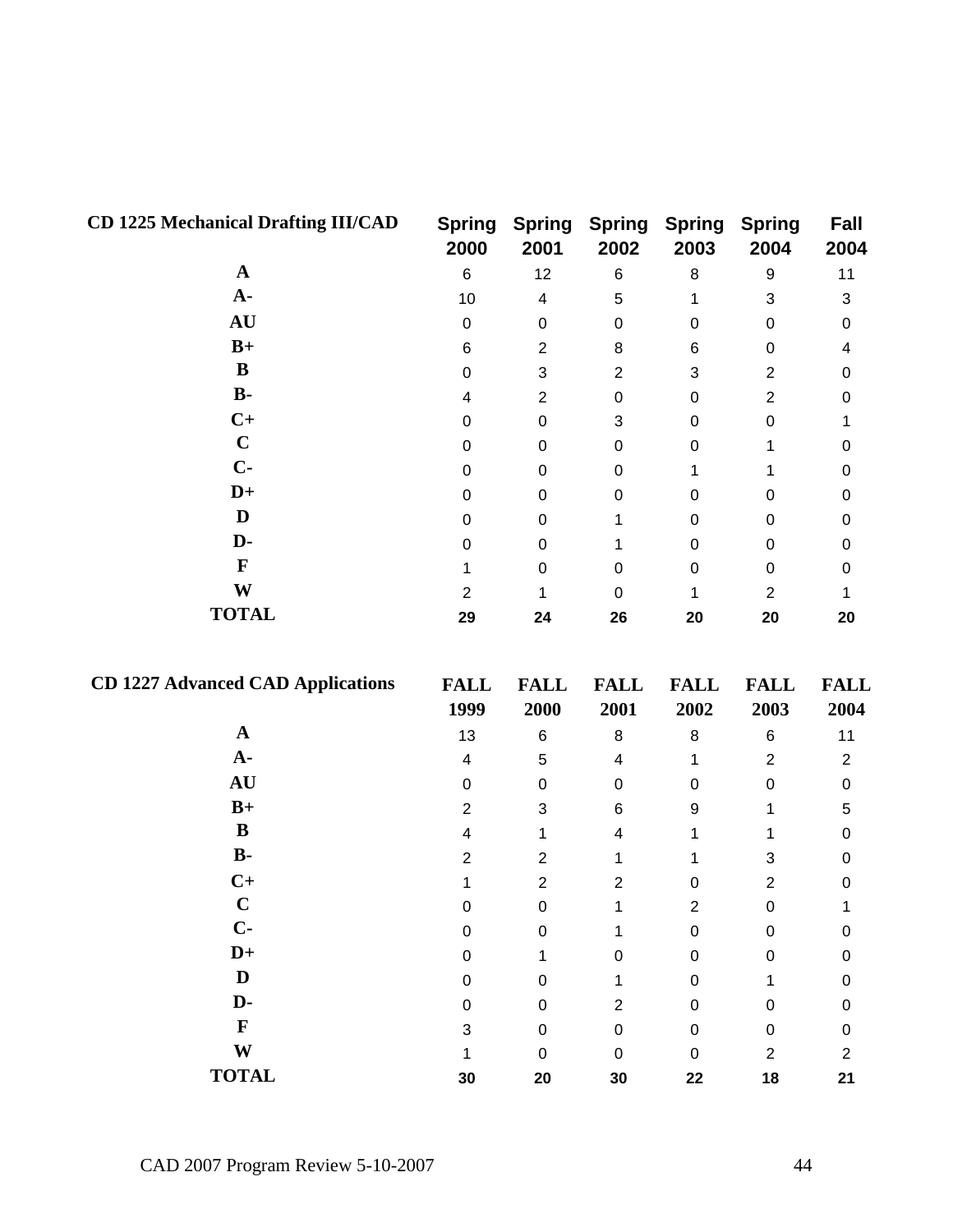| <b>CD 1228 CAD Practicum</b> | <b>Spring</b><br>2000 | 2001     | <b>Spring Spring Spring Spring</b><br>2002 | 2003     | 2004           | <b>Spring</b><br>2005 |
|------------------------------|-----------------------|----------|--------------------------------------------|----------|----------------|-----------------------|
| A                            | 15                    | 5        | 14                                         | 5        | 10             | 7                     |
| $A-$                         | 3                     | 8        | 6                                          | 7        |                | 3                     |
| <b>AU</b>                    | $\Omega$              | $\Omega$ | $\Omega$                                   | 0        | $\Omega$       | 0                     |
| $B+$                         | 3                     | 1        |                                            | 2        | $\Omega$       | 3                     |
| B                            | $\overline{2}$        | 8        |                                            | 4        | $\overline{2}$ |                       |
| $B -$                        |                       | $\Omega$ | 2                                          | 4        | $\Omega$       |                       |
| $C+$                         | O                     | 0        | 0                                          |          | $\Omega$       | 3                     |
| $\mathbf C$                  | 0                     | $\Omega$ | $\Omega$                                   | 0        | 0              | ი                     |
| $C-$                         | U                     | $\Omega$ | O                                          | 0        | $\Omega$       | ი                     |
| $D+$                         | 0                     | $\Omega$ | O                                          | 0        | $\Omega$       |                       |
| D                            | $\Omega$              | $\Omega$ | $\Omega$                                   | $\Omega$ | $\Omega$       |                       |
| D-                           | U                     | $\Omega$ |                                            | $\Omega$ | 2              | O                     |
| F                            |                       | $\Omega$ | 0                                          | 0        | $\Omega$       | ი                     |
| W                            | 2                     |          | $\Omega$                                   | 0        | 2              |                       |
| <b>TOTAL</b>                 | 27                    | 23       | 25                                         | 23       | 17             | 19                    |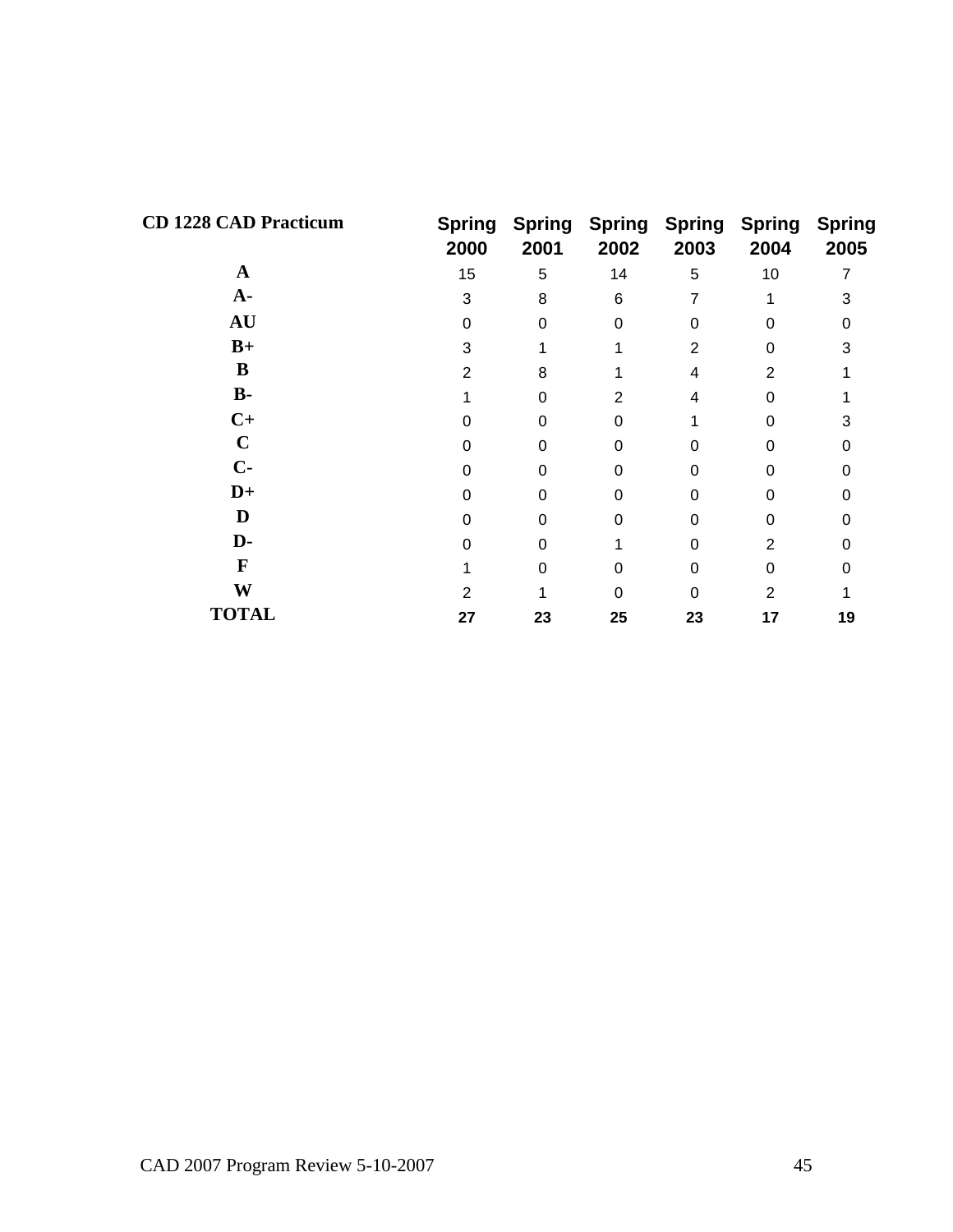## **CAD Certificate Program CAD TECHNOLOGY Certificate**

|                                               | <b>FALL</b>         | <b>FALL</b>         | <b>FALL</b>              | <b>FALL</b>         | <b>FALL</b>         | <b>FALL</b>             |
|-----------------------------------------------|---------------------|---------------------|--------------------------|---------------------|---------------------|-------------------------|
|                                               | 1999                | 2000                | 2001                     | 2002                | 2003                | 2004                    |
| <b>Head Count Applicants</b>                  | 15                  | 16                  | 17                       | 13                  | 10                  | 13                      |
| <b>Head Count New Students Enrolled</b>       | 14                  | 11                  | 11                       | 8                   | 5                   | 10                      |
| <b>Head Count Credit Enrollment</b>           | 21                  | 16                  | 20                       | 18                  | 11                  | 23                      |
| <b>Full Time Equivalent New Students</b>      | 6.26                | 4.6                 | 4.66                     | 4.86                | $\overline{2}$      | 4.66                    |
| <b>Full Time Equivalent Enrolled Students</b> | 9.3                 | 5.3                 | 7.5                      | 8.6                 | 3.6                 | 8.9                     |
| <b>Head Count Graduates</b>                   | $\boldsymbol{9}$    | 11                  | $\overline{7}$           | $\,6$               | 10                  | $\bf 8$                 |
| <b>Average GPA at Graduation</b>              | 3.12                | 3.18                | 3.15                     | 3.16                | 3.16                | 3.14                    |
|                                               | <b>FALL</b>         | <b>FALL</b>         | <b>FALL</b>              | <b>FALL</b>         | <b>FALL</b>         | <b>FALL</b>             |
|                                               | 1999                | 2000                | 2001                     | 2002                | 2003                | 2004                    |
| <b>AGE GROUP</b>                              |                     |                     |                          |                     |                     |                         |
| Less Than 18                                  | 1                   | $\boldsymbol{0}$    | 1                        | $\pmb{0}$           | $\mathbf 0$         | $\pmb{0}$               |
| 18 to 19                                      | 1                   | 1                   | 1                        | $\overline{2}$      | 0                   | $\overline{\mathbf{c}}$ |
| 20 to 21                                      | 1                   | $\boldsymbol{0}$    | 3                        | 4                   | 0                   | 1                       |
| 22 to 24                                      | 4                   | $\overline{2}$      | 3                        | 1                   | 3                   | 3                       |
| 25 to 29                                      | 4                   | 4                   | 3                        | 3                   | 1                   | $\boldsymbol{2}$        |
| 30 to 39                                      | 5                   | $\overline{2}$      | 3                        | 3                   | 1                   | 6                       |
| 40 to 49                                      | 3                   | 3                   | $\overline{\mathcal{A}}$ | 3                   | 5                   | $\overline{7}$          |
| 50 to 59                                      | $\overline{2}$      | 4                   | $\overline{2}$           | $\mathbf{2}$        | 0                   | 1                       |
| 60 Plus                                       | $\mathbf 0$         | $\mathbf 0$         | $\mathbf 0$              | $\pmb{0}$           | 0                   | 1                       |
| Not Indicated                                 | 0                   | $\Omega$            | $\Omega$                 | 0                   | 1                   | 0                       |
| <b>TOTAL</b>                                  | 21                  | 16                  | 20                       | 18                  | 11                  | 23                      |
| <b>GENDER</b>                                 | <b>FALL</b><br>1999 | <b>FALL</b><br>2000 | <b>FALL</b><br>2001      | <b>FALL</b><br>2002 | <b>FALL</b><br>2003 | <b>FALL</b><br>2004     |
| Female                                        | 6                   | 3                   | 5                        | 4                   | 3                   | 4                       |
| Male                                          | 15                  | 13                  | 15                       | 14                  | 8                   | 19                      |
| <b>TOTAL</b>                                  | 21                  | 16                  | 20                       | 18                  | 11                  | 23                      |
| <b>RACE</b>                                   | <b>FALL</b><br>1999 | <b>FALL</b><br>2000 | <b>FALL</b><br>2001      | <b>FALL</b><br>2002 | <b>FALL</b><br>2003 | <b>FALL</b><br>2004     |
| Asian                                         | $\overline{2}$      | $\mathbf{1}$        | $\overline{2}$           | $\mathbf{1}$        | $\mathbf{1}$        | $\mathbf{1}$            |

Black 2 0 2 2 1 4 Hispanic 2 1 1 0 1 2 Native American 0 0 0 0 0 0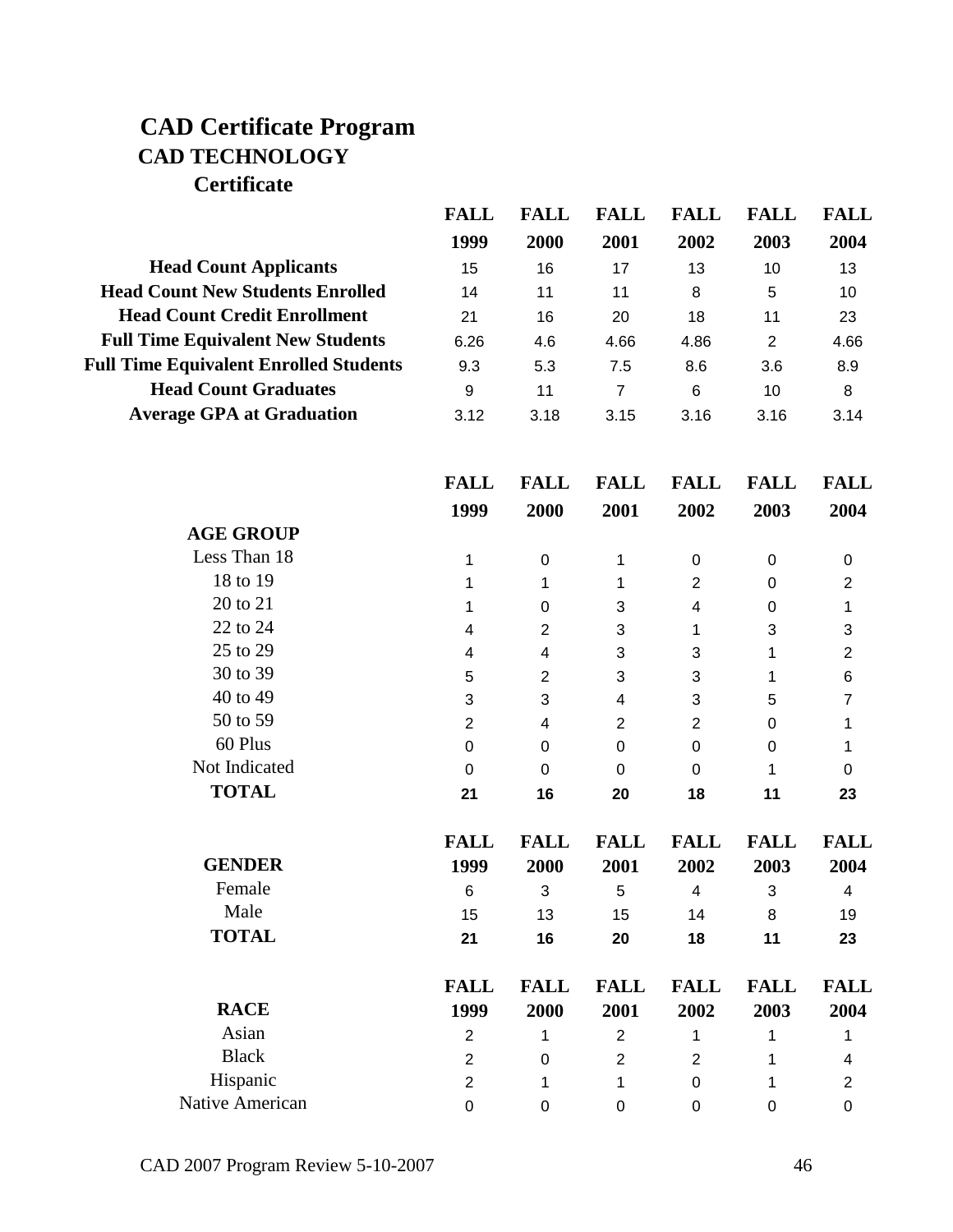| White                              | 15                      | 13               | 15             | 15               | 8                       | 16             |
|------------------------------------|-------------------------|------------------|----------------|------------------|-------------------------|----------------|
| Not Indicated                      | 0                       | 1                | $\mathbf 0$    | $\boldsymbol{0}$ | 0                       | 0              |
| <b>TOTAL</b>                       | 21                      | 16               | 20             | 18               | 11                      | 23             |
|                                    | <b>FALL</b>             | <b>FALL</b>      | <b>FALL</b>    | <b>FALL</b>      | <b>FALL</b>             | <b>FALL</b>    |
| <b>CAMPUS LOCATION</b>             | 1999                    | 2000             | 2001           | 2002             | 2003                    | 2004           |
| <b>Bedford Campus</b>              | 18                      | 15               | 20             | 18               | 11                      | 23             |
| <b>Lowell Campus</b>               | $\overline{7}$          | 3                | $\mathbf 0$    | $\overline{2}$   | 0                       | 4              |
| Both                               | $\overline{4}$          | 2                | 0              | 2                | $\mathbf{0}$            | 4              |
| <b>TOTAL</b>                       | 21                      | 16               | 20             | 18               | 11                      | 23             |
|                                    | <b>FALL</b>             | <b>FALL</b>      | <b>FALL</b>    | <b>FALL</b>      | <b>FALL</b>             | <b>FALL</b>    |
| <b>ENGLISH PLACEMENT NEW</b>       |                         |                  |                |                  |                         |                |
| <b>STUDENTS</b>                    | 1999                    | 2000             | 2001           | 2002             | 2003                    | 2004           |
| <b>Basic Writing</b>               | 1                       | 3                | $\sqrt{3}$     | 1                | 3                       | 3              |
| <b>English Composition</b>         | 6                       | 5                | $\overline{2}$ | $\overline{2}$   | 1                       | 3              |
| <b>TOTAL PLACEMENTS</b>            | $\overline{7}$          | 8                | 5              | 3                | $\overline{\mathbf{4}}$ | $6\phantom{1}$ |
| <b>MATH PLACEMENT NEW STUDENTS</b> |                         |                  |                |                  |                         |                |
| <b>Fundamentals Of Mathematics</b> | 4                       | $\overline{2}$   | 0              | 1                | 2                       | $\overline{2}$ |
| Algebra I                          | $\overline{2}$          | 4                | 3              | 1                | $\mathbf 0$             | 1              |
| Algebra II                         | $\overline{2}$          | $\mathbf{2}$     | 0              | 1                | 1                       | $\pmb{0}$      |
| Intermediate Algebra               | 1                       | 0                | $\mathbf 1$    | 1                | 0                       | $\mathbf{2}$   |
| <b>TOTAL PLACEMENTS</b>            | 9                       | 8                | 4              | 4                | 3                       | 5              |
| <b>READING PLACEMENT NEW</b>       |                         |                  |                |                  |                         |                |
| <b>STUDENTS</b>                    |                         |                  |                |                  |                         |                |
| <b>Recommended Reading</b>         | $\mathbf{1}$            | $\mathbf{3}$     | $\overline{0}$ | $\overline{0}$   | $\pmb{0}$               | 1              |
| <b>Required Reading</b>            | $\overline{2}$          | $\pmb{0}$        | 1              | 1                | 0                       | 0              |
| <b>TOTAL PLACEMENTS</b>            | $\overline{\mathbf{3}}$ | 3                | 1              | 1                | $\mathbf 0$             | 1              |
|                                    | <b>FALL</b>             | <b>FALL</b>      | <b>FALL</b>    | <b>FALL</b>      | <b>FALL</b>             | <b>FALL</b>    |
| <b>CREDIT ENROLLMENT STATUS</b>    | 1999                    | 2000             | 2001           | 2002             | 2003                    | 2004           |
| 3 Credits                          | 9                       | 8                | 8              | 7                | $\,6$                   | 12             |
| 6 Credits                          | 6                       | 5                | 8              | 3                | 4                       | 5              |
| 7 Credits                          | $\Omega$                | 1                | 1              | 0                | 0                       | 0              |
| 9 Credits                          | 1                       | $\overline{2}$   | 2              | 4                | $\Omega$                | 1              |
| 10 Credits                         | 0                       | $\boldsymbol{0}$ | 0              | $\mathbf 0$      | $\boldsymbol{0}$        | 1              |
| 12 Credits                         | $\overline{2}$          | 0                | 0              | $\overline{2}$   | 1                       | 4              |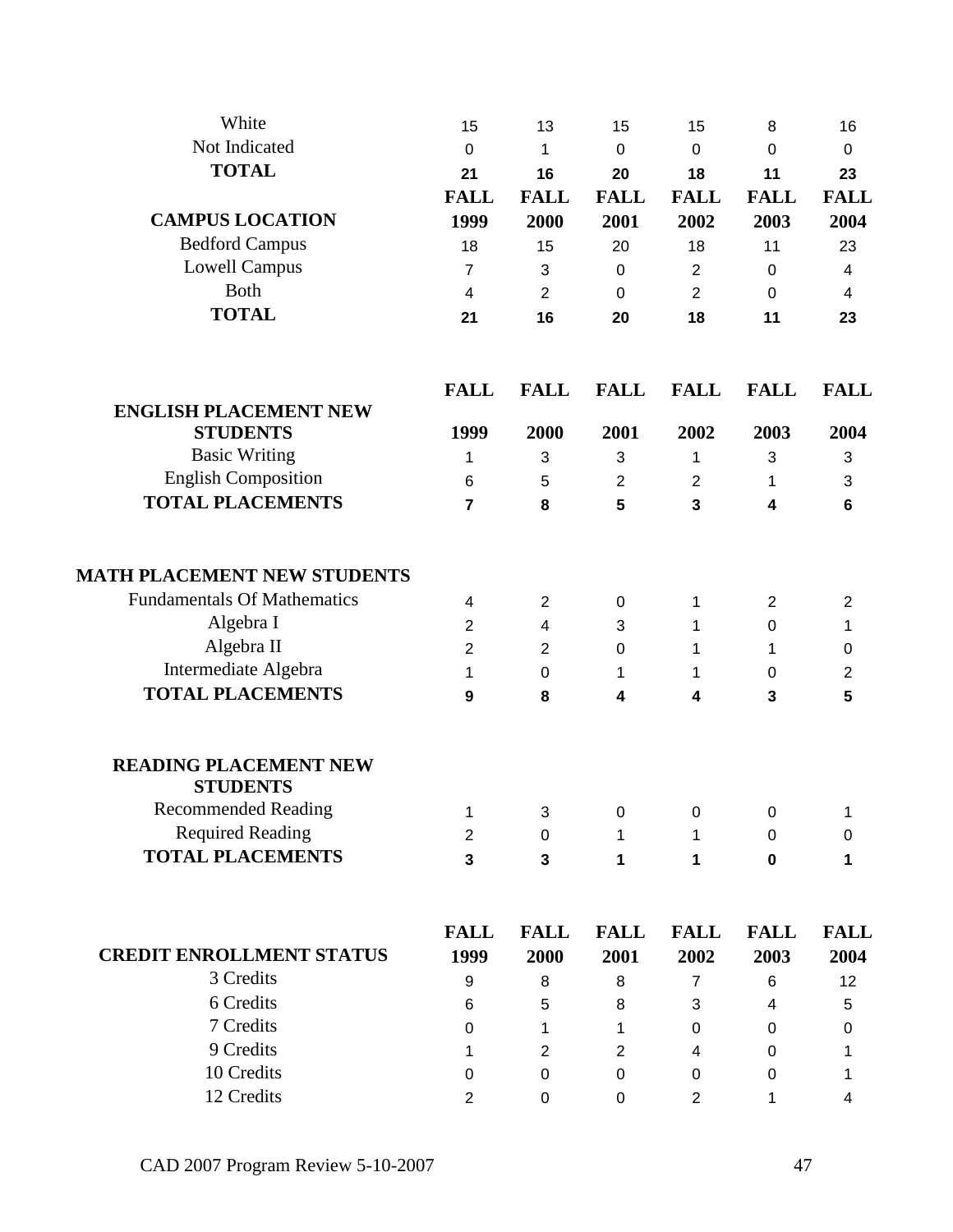| 1           | 0           | 0           | 0           | 0           | 0           |
|-------------|-------------|-------------|-------------|-------------|-------------|
| 2           | 0           | 1           | 2           | 0           | 0           |
| 21          | 16          | 20          | 18          | 11          | 23          |
| <b>FALL</b> | <b>FALL</b> | <b>FALL</b> | <b>FALL</b> | <b>FALL</b> | <b>FALL</b> |
| 1999        | 2000        | 2001        | 2002        | 2003        | 2004        |
| 4           | 3           | 3           | 2           | 1           | 5           |
| 12          | 12          | 17          | 10          | 7           | 12          |
| 5           | 1           | 0           | 6           | 3           | 6           |
|             |             |             |             |             |             |

|                             | <b>FALL</b> | FALL | <b>FALL</b> | <b>FALL</b> | FALL | FALL |
|-----------------------------|-------------|------|-------------|-------------|------|------|
| <b>ACADEMIC STANDING</b>    | 1999        | 2000 | 2001        | 2002        | 2003 | 2004 |
| Dean's List                 | 8           | 0    | 0           | 3           | 2    | 8    |
| Good Standing               | 10          | 15   | 19          | 13          | 9    | 15   |
| Probation                   | 3           |      |             |             | 0    | 0    |
| <b>Restricted Probation</b> | 0           | 0    | 0           |             | 0    | 0    |
| Dismissed                   | 0           | 0    | 0           | 0           | 0    | 0    |
| <b>TOTAL</b>                | 21          | 16   | 20          | 18          | 11   | 23   |

| <b>GRADE DISTRIBUTION</b>            | <b>FALL</b> | <b>FALL</b>    | <b>FALL</b> | <b>FALL</b> | <b>FALL</b> | <b>FALL</b> |
|--------------------------------------|-------------|----------------|-------------|-------------|-------------|-------------|
| <b>CD 1133 Mechanical Drafting I</b> | 1999        | 2000           | 2001        | 2002        | 2003        | 2004        |
| A                                    | 8           | 11             | 10          | 10          | 5           | 5           |
| $A-$                                 | 3           | $\Omega$       | 3           |             | 3           | 2           |
| AU                                   |             | 0              | 0           | $\Omega$    | 0           |             |
| $B+$                                 | 2           | $\overline{2}$ | 5           |             |             | 2           |
| B                                    |             |                | 2           | 2           | 2           |             |
| $B-$                                 |             |                | 0           | 0           |             |             |
| $C+$                                 |             | O              | 2           | $\Omega$    | $\Omega$    |             |
| $\overline{C}$                       |             | O              | 0           |             | 0           |             |
| $C-$                                 |             | O              | U           | 0           | 0           |             |
| $D+$                                 |             | O              | U           | 0           | U           |             |
| D                                    |             | O              | 0           | 0           | O           |             |
| $D-$                                 | O           | 0              |             | $\Omega$    | 0           |             |
| $\boldsymbol{F}$                     |             | O              | 2           | $\Omega$    | U           |             |
| W                                    | 2           | 3              | 2           |             |             | 2           |
| <b>TOTAL</b>                         | 17          | 18             | 27          | 16          | 13          | 15          |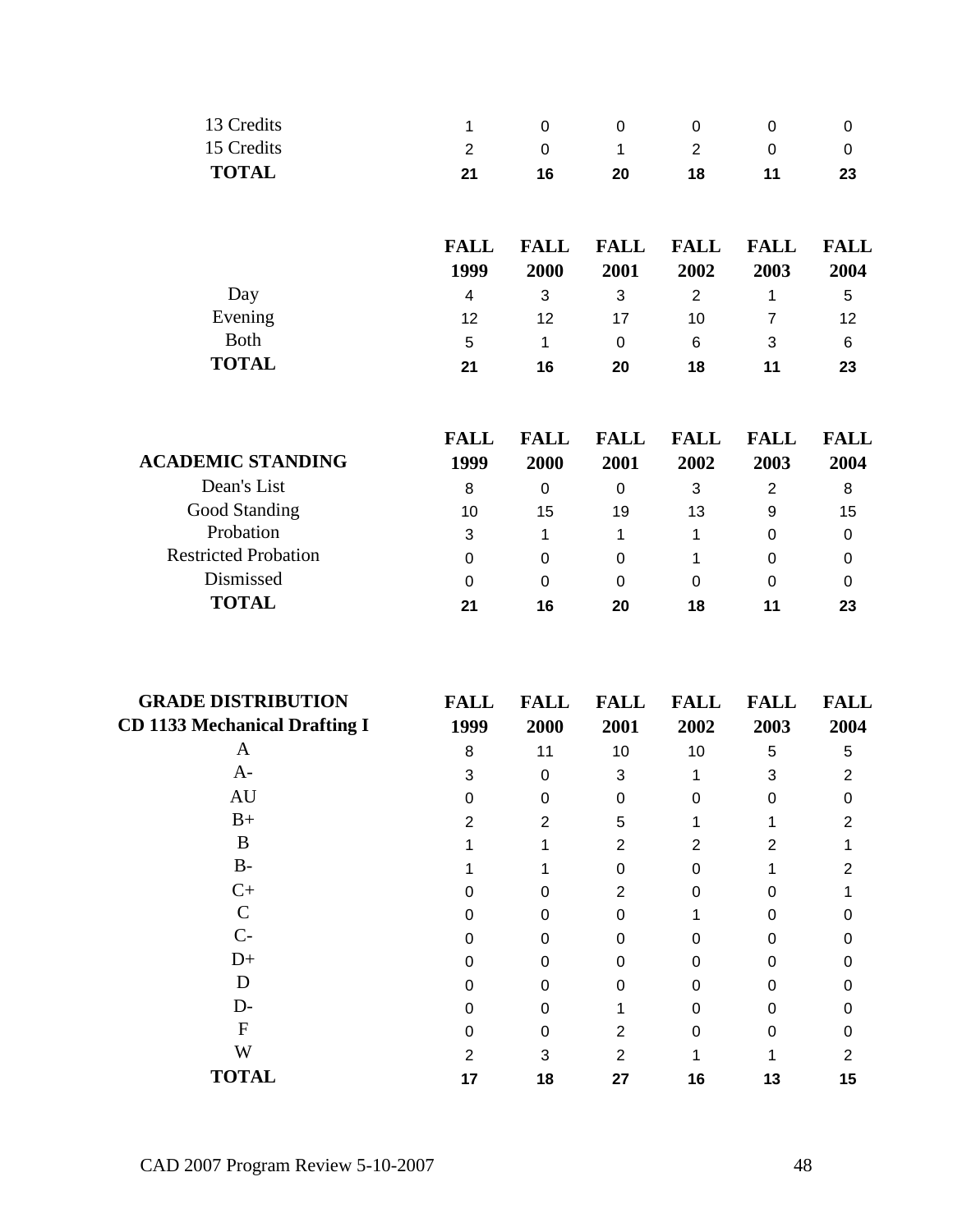| <b>CD 1134 Mechanical Drafting II</b> | <b>SPRING</b> | <b>SPRING</b> | <b>SPRING</b> | <b>SPRING</b> | <b>SPRING</b> | <b>SPRING</b> |
|---------------------------------------|---------------|---------------|---------------|---------------|---------------|---------------|
|                                       | 2000          | 2001          | 2002          | 2003          | 2004          | 2005          |
| A                                     | 7             | 6             | 10            | 13            | 6             | <b>NA</b>     |
| $A-$                                  |               |               | 4             |               |               | <b>NA</b>     |
| AU                                    | U             | 0             | 0             | 0             | 0             | <b>NA</b>     |
| $B+$                                  |               |               | 0             | 0             | 2             | <b>NA</b>     |
| B                                     |               |               | 0             | 0             | 2             | <b>NA</b>     |
| B-                                    | U             |               |               |               | 0             | <b>NA</b>     |
| $C+$                                  |               |               | 0             | 0             | 0             | <b>NA</b>     |
| C                                     |               |               | 0             |               | 0             | <b>NA</b>     |
| $C-$                                  | ი             |               | 0             | 0             |               | <b>NA</b>     |
| $D+$                                  | 0             |               | 0             | 0             | 0             | <b>NA</b>     |
| D                                     | 0             | 0             | 0             | 0             | 0             | <b>NA</b>     |
| $D-$                                  | 0             | 0             | 0             |               |               | <b>NA</b>     |
| $\boldsymbol{F}$                      | 0             | 0             | 0             | 0             | 0             | <b>NA</b>     |
| W                                     | 3             | ი             | 0             | 0             | 0             | <b>NA</b>     |
| <b>TOTAL</b>                          | 14            | 14            | 15            | 17            | 13            | 0             |

|                                            | <b>FALL</b> | <b>FALL</b> | <b>FALL</b> | <b>FALL</b> | <b>FALL</b> | <b>FALL</b> |
|--------------------------------------------|-------------|-------------|-------------|-------------|-------------|-------------|
| <b>CD 1143 PCB I Electronic Design/CAD</b> | 1999        | 2000        | 2001        | 2002        | 2003        | 2004        |
| A                                          | 3           | 4           | 9           | 3           | 3           |             |
| $A-$                                       |             | 6           | 6           | 5           |             | 6           |
| AU                                         |             |             |             |             |             |             |
| $B+$                                       | 3           | 5           | 2           | 3           |             |             |
| B                                          | 5           | 2           | 3           | 2           |             |             |
| $B-$                                       |             |             |             |             |             |             |
| $C+$                                       |             | ი           |             |             | Ω           |             |
|                                            |             |             |             |             |             |             |
| $C-$                                       |             |             |             |             |             |             |
| $D+$                                       |             |             |             |             |             |             |
|                                            |             |             |             |             |             |             |
| D-                                         |             |             |             |             |             |             |
|                                            |             |             |             |             |             |             |
| W                                          |             | 2           |             |             |             |             |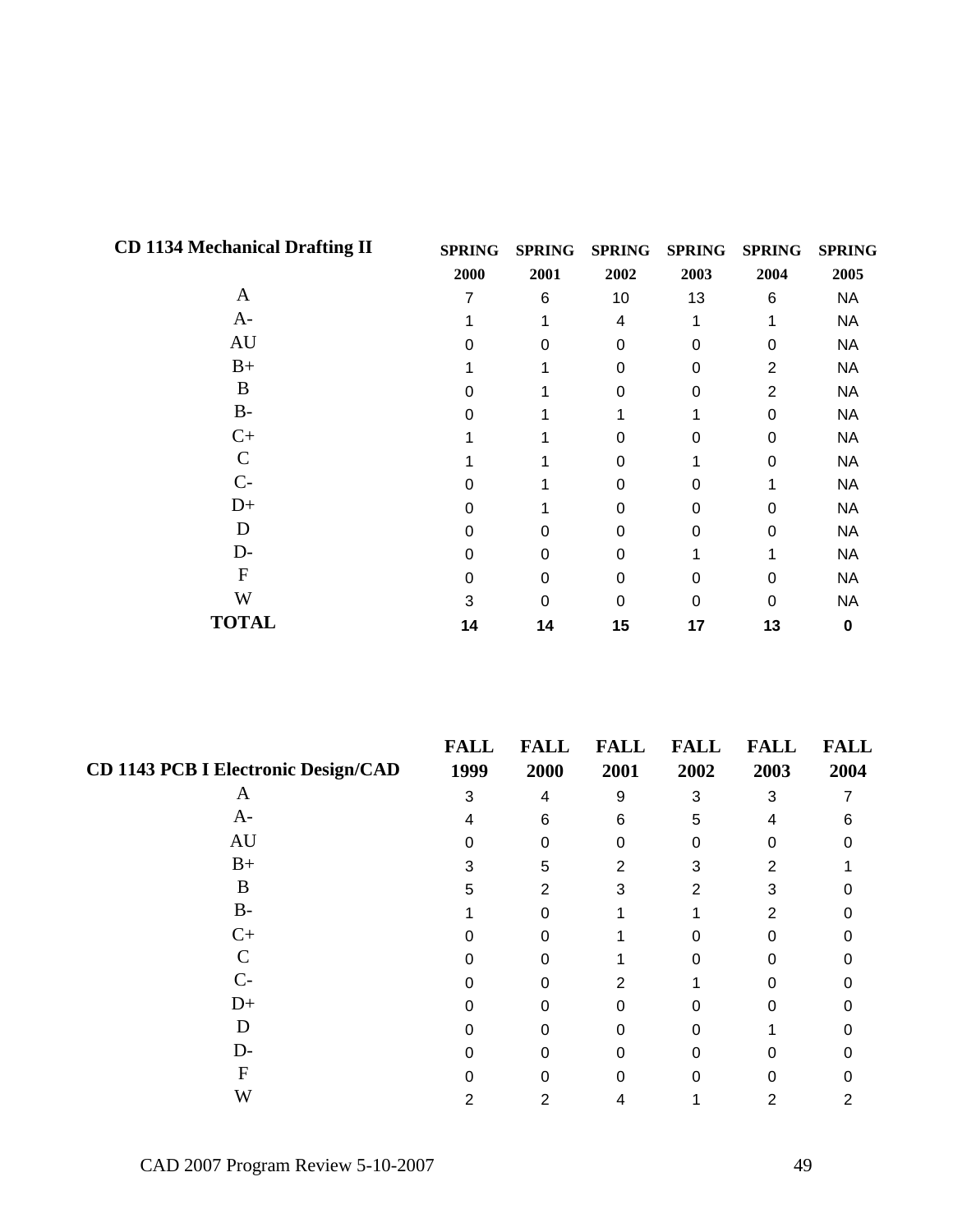| <b>TOTAL</b><br>10 |  |
|--------------------|--|
|--------------------|--|

|                                             | <b>SPRING</b>    | <b>SPRING</b>    | <b>SPRING</b>    | <b>SPRING</b>    | <b>SPRING</b>    | <b>SPRING</b>    |
|---------------------------------------------|------------------|------------------|------------------|------------------|------------------|------------------|
| <b>CD 1144 Printed Circuit Board Design</b> |                  |                  |                  |                  |                  |                  |
| <b>II/Electronic CAD</b>                    | 2000             | 2001             | 2002             | 2003             | 2004             | 2005             |
| $\mathbf{A}$                                | $\sqrt{5}$       | $\mathbf 5$      | 5                | 3                | N/A              | N/A              |
| $A -$                                       | $\mathbf{3}$     | $\sqrt{3}$       | 5                | $\overline{2}$   | N/A              | N/A              |
| AU                                          | $\mathbf 0$      | $\boldsymbol{0}$ | $\pmb{0}$        | $\pmb{0}$        | N/A              | N/A              |
| $B+$                                        | $\sqrt{2}$       | $\sqrt{3}$       | 1                | 1                | N/A              | N/A              |
| B                                           | $\sqrt{2}$       | $\pmb{0}$        | $\mathbf 0$      | $\overline{c}$   | N/A              | N/A              |
| $B-$                                        | 1                | $\overline{2}$   | $\mathbf 0$      | 1                | N/A              | N/A              |
| $C+$                                        | $\pmb{0}$        | $\boldsymbol{0}$ | $\mathbf 0$      | $\pmb{0}$        | N/A              | N/A              |
| $\mathcal{C}$                               | $\pmb{0}$        | $\boldsymbol{0}$ | 1                | $\pmb{0}$        | N/A              | N/A              |
| $C-$                                        | $\boldsymbol{0}$ | 1                | $\mathbf 0$      | 0                | N/A              | N/A              |
| $D+$                                        | 0                | $\boldsymbol{0}$ | $\boldsymbol{0}$ | $\pmb{0}$        | N/A              | N/A              |
| D                                           | $\boldsymbol{0}$ | $\boldsymbol{0}$ | $\mathbf 0$      | 0                | N/A              | N/A              |
| $D-$                                        | $\pmb{0}$        | $\boldsymbol{0}$ | $\pmb{0}$        | $\pmb{0}$        | N/A              | N/A              |
| ${\bf F}$                                   | $\mathbf 0$      | $\mathbf 1$      | 0                | 0                | N/A              | N/A              |
| W                                           | 1                | $\mathbf 0$      | $\pmb{0}$        | 0                | N/A              | N/A              |
| <b>TOTAL</b>                                | 14               | 15               | 12               | 9                | $\pmb{0}$        | $\pmb{0}$        |
|                                             |                  |                  |                  |                  |                  |                  |
|                                             | <b>FALL</b>      | <b>FALL</b>      | <b>FALL</b>      | <b>FALL</b>      | <b>FALL</b>      | <b>FALL</b>      |
| <b>CD 1151 Computer Aided Drafting I</b>    | 1999             | 2000             | 2001             | 2002             | 2003             | 2004             |
| A                                           | $\overline{7}$   | 3                | 3                | $\overline{7}$   | $\overline{7}$   | 4                |
| $A-$                                        | 1                | $\,6$            | 3                | 0                | 1                | 1                |
| AU                                          | 1                | $\pmb{0}$        | 0                | 0                | $\boldsymbol{0}$ | $\pmb{0}$        |
| $B+$                                        | $\overline{2}$   | 1                | 1                | $\boldsymbol{0}$ | 3                | 1                |
| B                                           | $\pmb{0}$        | 1                | $\mathbf 0$      | 0                | $\mathbf 0$      | $\boldsymbol{2}$ |
| $B -$                                       | 1                | 1                | $\boldsymbol{0}$ | $\boldsymbol{0}$ | 1                | $\mathbf 0$      |
| $C+$                                        | 0                | $\boldsymbol{0}$ | 1                | $\mathbf 0$      | $\boldsymbol{0}$ | $\mathbf 0$      |
| $\mathcal{C}$                               | $\pmb{0}$        | $\pmb{0}$        | $\mathbf 1$      | $\pmb{0}$        | $\pmb{0}$        | 0                |
| $C-$                                        | $\mathbf 0$      | $\pmb{0}$        | 0                | $\mathbf 0$      | 0                | 0                |
| $D+$                                        | 0                | $\pmb{0}$        | 0                | 0                | 0                | 0                |
| $\mathbf D$                                 | 0                | $\mathbf 0$      | 1                | 0                | 0                | 0                |
| $D-$                                        | 0                | $\pmb{0}$        | 0                | 0                | 0                | 0                |
| ${\bf F}$                                   | 1                | $\mathbf 1$      | 0                | 0                | 0                | $\overline{c}$   |
| W                                           | $\boldsymbol{0}$ | $\mathbf 1$      | 4                | $\overline{c}$   | 3                | $\mathbf 0$      |
| <b>TOTAL</b>                                | 13               | 14               | 14               | 9                | 15               | 10               |